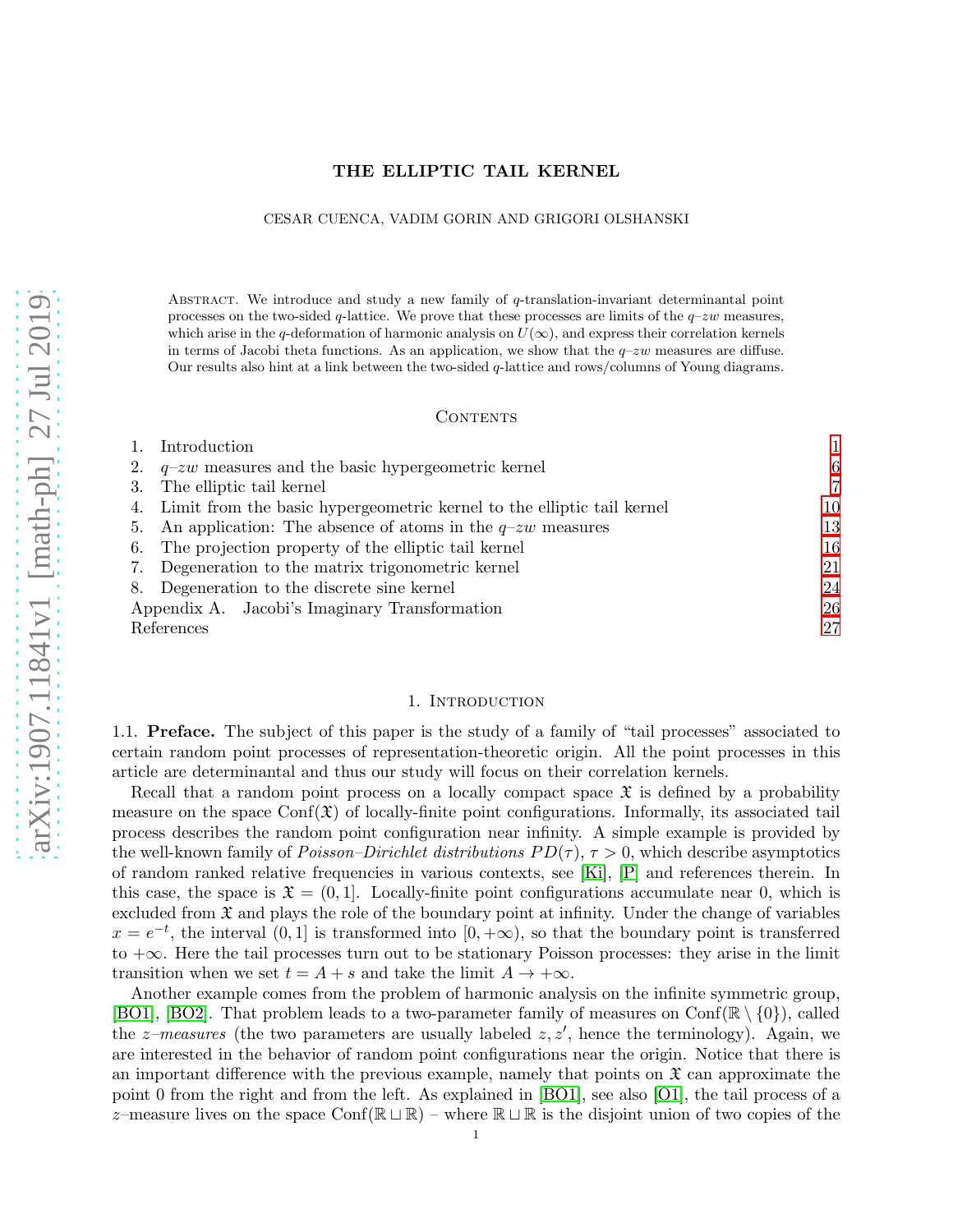real line – and is stationary in the sense that it is invariant with respect to simultaneous shifts on both of the lines.

Both the z–measures and their tail processes belong to the class of determinantal measures. A detailed discussion of this notion can be found in [\[So\]](#page-27-3); here we only point out that a determinantal measure on Conf( $\mathfrak{X}$ ) is uniquely determined by a complex-valued function on  $\mathfrak{X} \times \mathfrak{X}$  called a correlation kernel.

In the case of the tail process of a  $z$ –measure, the correlation kernel can be treated as a certain stationary  $2 \times 2$  matrix kernel on R. It is expressed through trigonometric functions and we call it the matrix trigonometric kernel.

The matrix trigonometric kernel has some resemblance with the famous sine kernel from random matrix theory. Like the sine kernel, the matrix trigonometric kernel possesses a universality property: it serves as the tail kernel for not only the z–measures, but also for other determinantal measures of representation-theoretic origin, see [\[BO3\]](#page-26-3). Those other measures arise in the context of harmonic analysis on infinite-dimensional classical Lie groups: unitary, orthogonal and symplectic, see [\[BO4\]](#page-26-4) for the unitary picture and [\[C1\]](#page-27-4) for the orthogonal and symplectic pictures.

As shown in [\[GO\]](#page-27-5), the problem of harmonic analysis on the infinite-dimensional unitary group admits a kind of quantization, which leads to a new family of determinantal point processes. These processes live on a two-sided q-lattice — a countable subset of  $\mathbb{R}\setminus\{0\}$  accumulating near 0 from both sides (see below). We use the name  $q\text{-}zw$  measures for these objects, as the analogous measures in the  $q = 1$  case are called the zw measures (they depend on four parameters usually labeled  $(z, z', w, w')$ . The study of the tail processes of the  $q$ -zw measures is the central topic of this text. In this direction, we discover a two-parameter family of q-translation-invariant kernels on the twosided q-lattice. They are expressed in terms of theta functions. We believe that these kernels are fundamental objects in the realm of determinantal processes on the two-sided  $q$ -lattice.

The question of quantizations of constructions in asymptotic representation theory has led to an extensive theory in recent years. In particular,  $[G_{\rm O}]$  investigated the q-versions of the extreme characters of the infinite-dimensional unitary group, [\[CG\]](#page-27-7) produced such results for the infinitedimensional orthogonal and symplectic groups,  $[C2]$  added Macdonald's parameter t to the theory, [\[BG1\]](#page-26-5) studied the related Markov processes, and [\[S1\]](#page-27-9), [\[S2\]](#page-27-10) linked the extreme q-characters to representations of inductive limits of compact quantum groups.

There have also been a few combinatorial developments related to the  $q$ -zw measures: in [\[O2\]](#page-27-11), the associated Markov processes and splines were investigated; in [\[O3\]](#page-27-12), [\[CO\]](#page-27-13), the  $q$ -zw measures motivated the construction of new families of orthogonal symmetric functions. In spite of these efforts, and in contrast to the  $q = 1$  case [\[BO4\]](#page-26-4), the representation–theoretic meaning of the  $q$ –zw measures is not fully understood at this moment. In particular, we do not know the proper role of the two-sided  $q$ -lattice in the representation–theoretic picture.

The study of the tail processes of  $q-zw$  measures is, thus, also motivated by the attempt to better understand the  $q-zw$  measures themselves. We partially accomplish that goal — along the path we show that the  $q$ –zw measures are diffuse. Furthermore, while investigating a  $q \to 1$  limit of the tail processes, we manage to link the mysterious two-sided  $q$ -lattice to separate encodings of rows and columns of Young diagrams.

# 1.2. The measures  $M^{\alpha,\beta,\gamma,\delta}$ . The two-sided q-lattice mentioned above has the form

$$
\mathfrak{L} := \{\ldots, \zeta - q^{-1}, \zeta_-, \zeta_-, q, \ldots\} \sqcup \{\ldots, \zeta_+ q, \zeta_+, \zeta_+ q^{-1}, \ldots\},\
$$

where  $\zeta_{+} > 0 > \zeta_{-}$  and  $q \in (0,1)$  are fixed parameters. The determinantal processes investigated in [\[GO\]](#page-27-5) are given by certain probability measures  $M^{\alpha,\beta,\gamma,\delta}$  on the space of point configurations Conf( $\mathfrak{L}$ ). Here  $(\alpha, \beta, \gamma, \delta)$  is a quadruple of complex numbers subject to some constraints. We continue to use the name  $q-zw$  measure for  $M^{\alpha,\beta,\gamma,\delta}$ , although the origin of the name might not be transparent in our present notation. The measure  $M^{\alpha,\beta,\gamma,\delta}$  is defined as the  $N \to \infty$  limit of the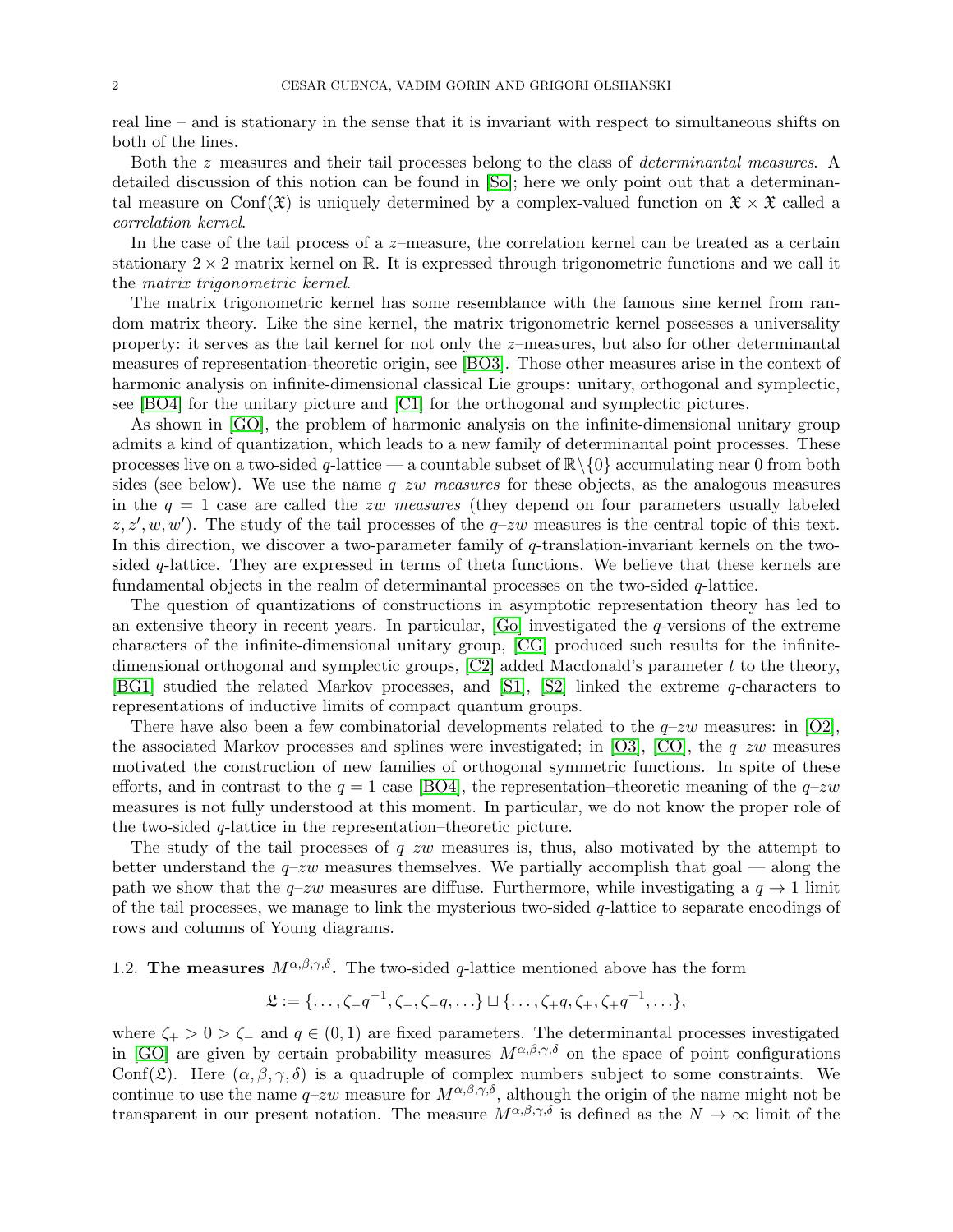measures

$$
(1.1) \tM_N^{\alpha,\beta,\gamma,\delta}(X) = \frac{1}{Z_N} \prod_{i=1}^N \left( |x_i| \frac{(\alpha x_i;q)_{\infty}(\beta x_i;q)_{\infty}}{(\gamma q^{1-N}x_i;q)_{\infty}(\delta q^{1-N}x_i;q)_{\infty}} \right) \prod_{1 \le i < j \le N} (x_i - x_j)^2,
$$

on N–particle configurations  $X = \{x_1, \ldots, x_N\}$  on  $\mathfrak{L}$ . Here  $Z_N$  is an explicit normalization constant and  $(u;q)_{\infty} = \prod_{i=0}^{\infty} (1 - uq^i)$  is the infinite q-Pochhammer symbol.

The q–zw measure  $M^{\alpha,\beta,\gamma,\delta}$  possesses a reflection symmetry property: the transposition of the positive and negative parts of the two-sided q-lattice (together with the changes  $\zeta_+ \to -\zeta_-$  and  $\zeta_-\rightarrow -\zeta_+$ ) is equivalent to changing the signs of the parameters  $\alpha, \beta, \gamma, \delta$ . We shall later see that a similar property holds for the tail process, but that the symmetry is destroyed in the limit transition  $q \to 1$ .

There exists a function  $K^{\alpha,\beta,\gamma,\delta}(x,y)$  on  $\mathfrak{L}\times\mathfrak{L}$  such that for any  $n=1,2,\ldots$ , and any given *n*-element set  $\{x_1, \ldots, x_n\}$  of  $\mathfrak{L}$ , one has

$$
\operatorname{Prob}\left(\{x_1,\ldots,x_n\}\subset M^{\alpha,\beta,\gamma,\delta_{-}}\text{ random subset of }\mathfrak{L}\right)=\det_{1\leq i,j\leq n}\left[K^{\alpha,\beta,\gamma,\delta}(x_i,x_j)\right].
$$

This means that  $M^{\alpha,\beta,\gamma,\delta}$  is a determinantal measure and  $K^{\alpha,\beta,\gamma,\delta}(x,y)$  serves as its correlation kernel. An explicit expression for the kernel  $K^{\alpha,\beta,\gamma,\delta}(x, y)$  was obtained in [\[GO\]](#page-27-5); we reproduce it below, see  $(2.1)$ . The formula involves q-factorials, theta functions and the basic hypergeometric function  $2\phi_1$  (a q-version of Gauss' hypergeometric function). We call  $K^{\alpha,\beta,\gamma,\delta}(x,y)$  the basic hypergeometric kernel.

The reader is referred to [\[GO\]](#page-27-5) for more detailed information about the measures  $M^{\alpha,\beta,\gamma,\delta}$  and their connection to the problem of harmonic analysis on the infinite-dimensional unitary group. Several other kernels of representation-theoretic origin are known in the literature, see [\[BO1\]](#page-26-1), [\[BO2\]](#page-26-2), [\[BO3\]](#page-26-3), [\[BO4\]](#page-26-4), [\[C1\]](#page-27-4). They involve various hypergeometric functions (up to  $_4F_3$ ), but not q-hypergeometric ones.

#### 1.3. Summary of results.

1.3.1. The tail process. Note that the q-lattice  $\mathfrak{L}$  is invariant under the homotheties  $T^{\pm 1}: x \mapsto q^{\pm 1}x$ . Given a probability measure M on Conf( $\mathfrak{L}$ ), define the transformed measure  $T^{-k}M$  by

$$
(T^{-k}M)(A) := M(q^k A), \qquad A \subset \text{Conf}(\mathfrak{L}), \quad k \in \mathbb{Z}.
$$

The next result describes the tail processes of the  $q$ -zw measures, namely the behavior of a random point configuration of  $\mathfrak L$  (distributed according to the  $q-zw$  measure  $M^{\alpha,\beta,\gamma,\delta}$ ) near the origin.

<span id="page-2-0"></span>**Theorem 1.1.** [see Theorem [4.1](#page-9-1) below] As  $k \to +\infty$ , the measures  $T^{-k}M^{\alpha,\beta,\gamma,\delta}$  weakly converge to a probability measure  $M^{\gamma,\delta}$ , which depends on  $\gamma$  and  $\delta$  only. The measure  $M^{\gamma,\delta}$  is determinantal and a correlation kernel  $K^{\gamma,\delta}(x, y)$  for it is given in [\(3.4\)](#page-7-0).

The kernel  $K^{\gamma,\delta}(x, y)$  is expressed in terms of theta functions, and we call it the *elliptic tail kernel*. By its very definition, the measure  $M^{\gamma,\delta}$  is stationary, i.e., it is invariant under the transformations  $T^{\pm 1}$ . After a simple gauge transformation, which does not affect the measure  $M^{\gamma,\delta}$ , the kernel  $K^{\gamma,\delta}$ becomes stationary too — see Proposition [3.2.](#page-7-1)

The measures  $M^{\gamma,\delta}$  are responsible for the limit behavior of the random configuration near the origin. The proof of Theorem [1.1](#page-2-0) relies on the analysis of the asymptotics of the basic hypergeometric kernel  $K^{\alpha,\beta,\gamma,\delta}(x,y)$  at  $(0,0) \in \mathfrak{L}^2$ .

The reader might ask why we associate our tail processes exclusively with the asymptotics at 0 and do not examine the limit behavior of random configurations at infinity; the reason is that the configurations are almost surely bounded away from  $\pm \infty$ , so that 0 is the only accumulation point  $(see [GO]).$  $(see [GO]).$  $(see [GO]).$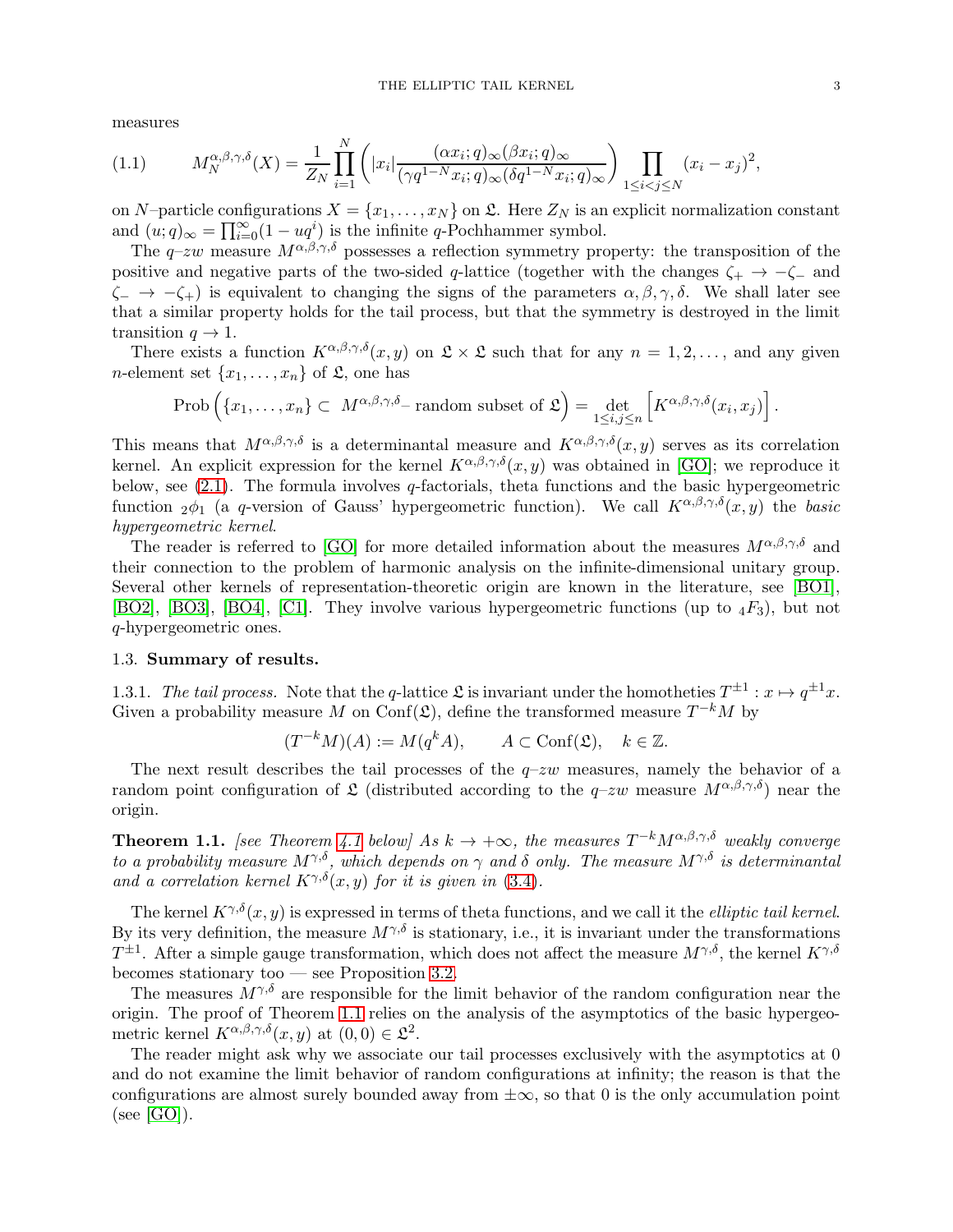1.3.2. Absence of atoms. Recall that a measure is said to be *diffuse* if it has no atoms.

<span id="page-3-2"></span>**Theorem 1.2.** [see Theorem [5.3](#page-15-1) below] The measures  $M^{\alpha,\beta,\gamma,\delta}$  are diffuse.

This result is deduced from the existence of the tail process and a simple general criterion to determine whether a determinantal measure is diffuse, which is of some independent interest.

1.3.3. The projection property. A kernel on a discrete space  $\mathfrak X$  is said to be a projection kernel if it corresponds to a projection operator on the Hilbert space  $\ell^2(\mathfrak{X})$  (that is, the operator of orthogonal projection onto a subspace). With a suitable modification, the definition can be extended to nondiscrete spaces too. In many concrete examples of determinantal processes, the correlation kernels turn out to be projection kernels. The projection property seems to be extremely important: many strong results about determinantal processes rely on it, see e.g. [\[Bu\]](#page-27-14), [\[L\]](#page-27-15).

<span id="page-3-0"></span>**Theorem 1.3.** [see Theorem [6.1](#page-15-2) below] The elliptic tail kernel  $K^{\gamma,\delta}(x, y)$ ,  $x, y \in \mathfrak{L}$ , is a projection kernel.

One may ask whether the basic hypergeometric kernel  $K^{\alpha,\beta,\gamma,\delta}(x, y)$  is a projection kernel too. We believe that this is true, based on computer experiments — one plausible approach to prove it is to show that certain orthogonal elements of  $\ell^2(\mathfrak{L})$  form a basis of the range of the projection and that  $K^{\alpha,\beta,\gamma,\delta}$  can be expressed in terms of them, see [\[GO,](#page-27-5) Rem. 5.8]. However, even if we knew that  $K^{\alpha,\beta,\gamma,\delta}(x, y)$  is a projection kernel, Theorem [1.1](#page-2-0) does not imply that  $K^{\gamma,\delta}(x, y)$  is also a projection kernel, because the projection property is not necessarily preserved under weak limits. Thus we had to find a different approach.

The plan of our proof of Theorem [1.3](#page-3-0) is as follows. Using a natural identification of  $\mathfrak L$  with  $\mathbb{Z} \sqcup \mathbb{Z}$  one can treat  $K^{\gamma,\delta}(x, y)$  as a kernel on  $\mathbb{Z}$  with values in 2 × 2 matrices. After a simple gauge transformation, that kernel becomes translation–invariant, so the Fourier transform of the gauge-transformed operator corresponds to an operator on the Hilbert space  $L^2(\mathbb{T}; \mathbb{C}^2)$  ( $\mathbb{C}^2$ -valued functions on the unit circle) given by multiplication by a  $2 \times 2$  matrix-valued function. Then we check that the values of this function are projection matrices. The idea is simple, but its realization required a lot of laborious computations with elliptic functions.

1.3.4. Degeneration to the matrix trigonometric kernel. The particle/hole involution on  $\mathbb Z$  is the involutive map Conf( $\mathbb{Z}$ )  $\to$  Conf( $\mathbb{Z}$ ) defined as  $X \to \mathbb{Z} \setminus X$  (cf. [\[BOO,](#page-26-6) Appendix, §A.3]). Given a measure M on Conf( $\mathbb{Z} \sqcup \mathbb{Z}$ ), let M stand for the pushforward of M under the particle/hole involution on the first copy of  $\mathbb{Z}$ . Let us call it the *partial* particle/hole involution. As above, identify the two-sided q-lattice  $\mathfrak L$  with  $\mathbb Z \sqcup \mathbb Z$  (the positive part of  $\mathfrak L$  is identified with the first copy of  $\mathbb Z$  and the negative part of  $\mathfrak L$  with the second copy), which makes it possible to apply the partial particle/hole involution to the measure  $M^{\gamma,\delta}$ . Let us denote the resulting measure by  $\widehat{M}^{\gamma,\delta}$ .

<span id="page-3-1"></span>**Theorem 1.4.** [see Theorem [7.1](#page-21-0) below] Rescale the lattice  $\mathbb{Z}$  by a factor of  $\ln(1/q)$ , so that in the limit  $q \to 1^-$  it becomes the real line R. In the limit regime

$$
\zeta_- = -q^{3-}
$$
,  $\zeta_+ = q^{3+}$ ,  $\gamma = q^{c-3+}$ ,  $\delta = q^{0-3+}$ ,  $q \to 1^-$ ,

where  $\mathfrak{z}_-, \mathfrak{z}_+$  (resp. c,  $\mathfrak{d}$ ) are fixed real (resp. complex) parameters satisfying certain constraints, the point process given by the measure  $\widehat{M}^{\gamma,\delta}$  weakly converges to the tail process of the z–measure with appropriately chosen parameters.

Note that the limit transition in question does not exist for the measures  $M^{\gamma,\delta}$ : the reason is that the density of particles on the first copy of  $\mathbb Z$  tends to 1.

As pointed out in the preface, the tail process of a z-measure has the matrix trigonometric kernel as a correlation kernel. Note that the matrix trigonometric kernel is not a projection kernel and is not even symmetric. However, it possesses a different symmetry property, called J-symmetry, see [\[BO1\]](#page-26-1), [\[BO2\]](#page-26-2). The origin of the J-symmetry property is just the partial particle/hole involution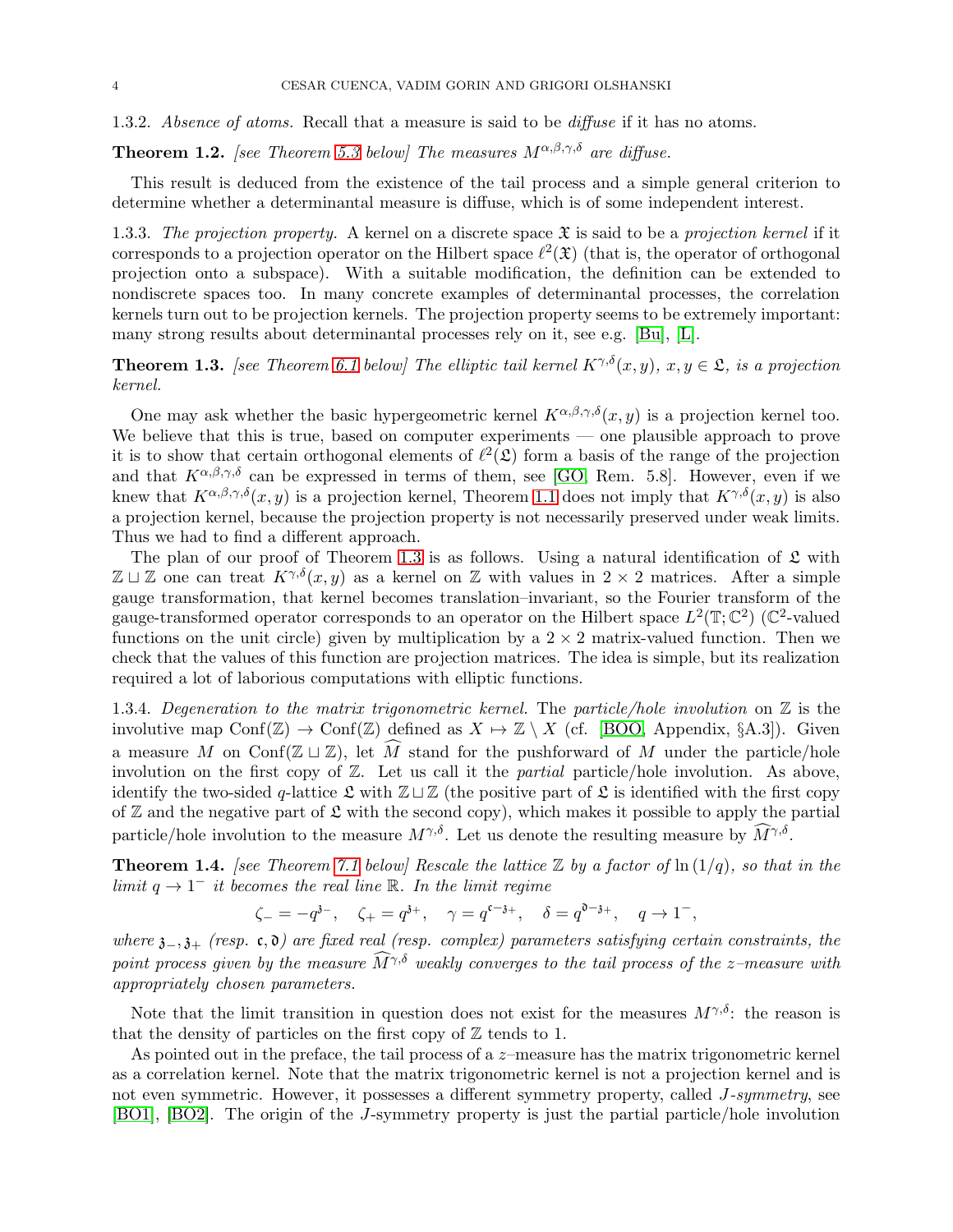(see [\[O1\]](#page-27-2)) — this explains why we have replaced  $M^{\gamma,\delta}$  by  $\widehat{M}^{\gamma,\delta}$ . In the context of z–measures, the involution is a natural operation, whose origin is the parameterization of Young diagrams (i.e. labels of irreducible representations of symmetric groups) via their rows and columns. The particle/hole involution then becomes the transposition of the diagram interchanging rows and columns.

Simultaneously, the positive and negative semi-axes for the  $z$ -measures and two copies of  $\mathbb R$ for their tail processes correspond precisely to the rows and columns of the Young diagrams: as explained in [\[BO1\]](#page-26-1), the particles on the positive semi-axis encode rows and the particles on the negative semi-axis encode columns. Together with Theorem [1.4](#page-3-1) this creates a connection between the positive and negative parts of the two-sided  $q$ -lattice on one side and rows and columns of the Young diagrams on the other side. Hence, one might expect a relation between the twosided q-lattice and some separate quantizations for the rows and columns of Young diagrams, parameterizing irreducible representations. We hope to further develop this point of view in future publications.

1.3.5. Degeneration to the discrete sine process. The discrete sine process is a stationary determinantal process on  $\mathbb{Z}$ , depending on a parameter  $\phi \in (0, \pi)$ . It is given by the correlation kernel

$$
K_{\text{sine}}^{\phi}(m, n) := \begin{cases} \frac{\sin(\phi(m - n))}{\pi(m - n)}, & \text{if } m \neq n, \\ \frac{\phi}{\pi}, & \text{if } m = n. \end{cases}
$$

Note that  $K_{\text{sine}}^{\phi}(m, n)$  is a projection kernel. The discrete sine process first appeared as a limit of the Plancherel measure on partitions in [\[BOO\]](#page-26-6). It also possesses some universality property, see [\[BKMM\]](#page-26-7), [\[Ok\]](#page-27-16).

<span id="page-4-0"></span>**Theorem 1.5.** [see Theorem [8.1](#page-23-1) below] Let  $\varphi \in (0, \pi)$  and  $a \in \mathbb{R} \setminus \{0\}$  be arbitrary parameters. As  $q \to 1^-$ , the two-sided q-lattice  $\mathfrak L$  fills the entire real line. Zooming in near a, the point process  $M^{\gamma,\delta}$  converges weakly to a discrete sine process in the regime

$$
\frac{\ln \delta - \ln \gamma}{2i} = \varphi, \quad q \to 1^-.
$$

Moreover, the parameter of such discrete sine process depends only on the sign of a: if  $a > 0$ , the parameter is  $\pi - \varphi$  and if  $a < 0$ , the parameter is  $\varphi$ .

Finally, let us mention that in all the proofs of this article, we ignore the case  $\delta = \gamma$ . The reason is that this case requires special attention, but the proofs go through, either by employing the formulas at the end of Section [3.4](#page-8-0) or by analytic continuation.

1.4. Organization of the article. In Sections [2](#page-5-0) and [3,](#page-6-0) we introduce the basic hypergeometric kernel and the elliptic tail kernel, respectively. In Section [4](#page-9-0) we prove Theorem [1.1](#page-2-0) on the limit from the former kernel to the latter one. In Sections [5](#page-12-0) and [6,](#page-15-0) we prove Theorems [1.2](#page-3-2) and [1.3,](#page-3-0) respectively. The continuous limit of the elliptic tail kernel, as in Theorem [1.4,](#page-3-1) is discussed in Section [7.](#page-20-0) The *discrete* limit of Theorem [1.5](#page-4-0) occupies Section [8.](#page-23-0) Finally, in Appendix [A,](#page-25-0) we recall Jacobi's imaginary transformation and apply it to deduce some technical estimates.

Acknowledgments. C.C. and V. G. were partially supported by NSF Grant DMS-1664619. V. G. was also supported by the NEC Corporation Fund for Research in Computers and Communications and NSF Grant DMS-1855458.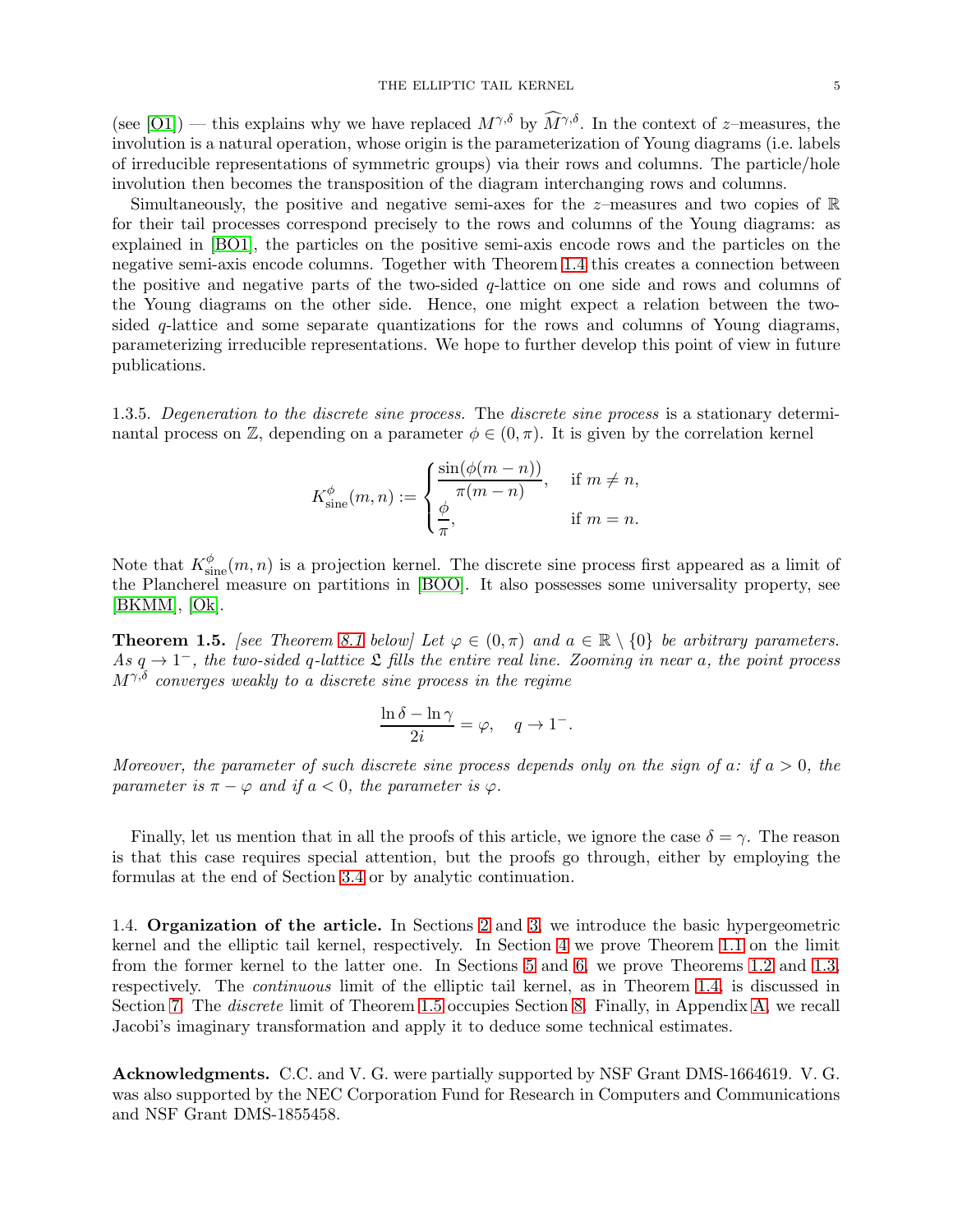### 2.  $q-zw$  measures and the basic hypergeometric kernel

<span id="page-5-0"></span>We review some definitions and results from [\[GO\]](#page-27-5).

Fix parameters  $q \in (0, 1)$  and  $\zeta_{+} > 0 > \zeta_{-}$  for the rest of the paper. Define the two-sided q-lattice

$$
\mathfrak{L}:=\zeta_{-}q^{\mathbb{Z}}\sqcup\zeta_{+}q^{\mathbb{Z}}=\{\ldots,\zeta_{-}q^{-1},\zeta_{-},\zeta_{-}q,\ldots\}\sqcup\{\ldots,\zeta_{+}q,\zeta_{+},\zeta_{+}q^{-1},\ldots\}.
$$

<span id="page-5-4"></span>**Definition 2.1.** We say that  $(x, y) \in \mathbb{C}^2$  is an admissible pair if one of the following holds:

- $y = \overline{x} \in \mathbb{C} \setminus \mathbb{R}$  (principal series), or
- $\bullet$   $\zeta^{-1}_- q^m < x, y < \zeta^{-1}_- q^{m+1}$  for some  $m \in \mathbb{Z},$  or  $\zeta^{-1}_+ q^{n+1} < x, y < \zeta^{-1}_+ q^n$  for some  $n \in \mathbb{Z}$ (complementary series).

Note that  $xy \in \mathbb{R}$  whenever  $(x, y)$  is an admissible pair.

We also say that  $(\alpha, \beta, \gamma, \delta) \in \mathbb{C}^4$  is an admissible quadruple if both  $(\alpha, \beta)$  and  $(\gamma, \delta)$  are admissible pairs, and additionally  $\alpha\beta < q^2\gamma\delta$ .

The q–zw measures  $M^{\alpha,\beta,\gamma,\delta}$  are probability measures on the space of point configurations Conf( $\mathfrak{L}$ ) that depend on admissible quadruples of parameters  $(\alpha, \beta, \gamma, \delta)$ . Equivalently, they are point processes on  $\mathfrak{L}$  ([\[DVJ\]](#page-27-17)). It is known that  $M^{\alpha,\beta,\gamma,\delta}$  (just like any point process on a discrete space) is determined by the sequence  $\{\rho_n^{\alpha,\beta,\gamma,\delta}(x_1,\ldots,x_n)\}_{n\geq 1}$  of correlation functions:

$$
\rho_n^{\alpha,\beta,\gamma,\delta}(x_1,\ldots,x_n) := \text{Prob}\left(\{x_1,\ldots,x_n\} \subset M^{\alpha,\beta,\gamma,\delta} - \text{random subset of } \mathfrak{L}\right), x_1,\ldots,x_n \in \mathfrak{L}.
$$

In [\[GO,](#page-27-5) Thm. 5.2], for each admissible quadruple  $(\alpha, \beta, \gamma, \delta)$ , the  $q$ -zw measure  $M^{\alpha,\beta,\gamma,\delta}$  is defined as the unique point process on  $\mathfrak L$  whose correlation functions are given by<sup>[1](#page-5-2)</sup>

<span id="page-5-1"></span>
$$
\rho_n^{\alpha,\beta,\gamma,\delta}(x_1,\ldots,x_n) = \det_{1\leq i,j\leq n} \left[ K^{\alpha,\beta,\gamma,\delta}(x_i,x_j) \right], \quad n \geq 1,
$$

where  $x_1, \ldots, x_n \in \mathfrak{L}$  are pairwise disjoint, and

(2.1) 
$$
K^{\alpha,\beta,\gamma,\delta}(x,y) = \mathfrak{C}(\alpha,\beta,\gamma,\delta) \cdot \frac{\mathfrak{F}_1(x)\mathfrak{F}_0(y) - \mathfrak{F}_1(y)\mathfrak{F}_0(x)}{x-y}, \quad x, y \in \mathfrak{L},
$$

the constant is

<span id="page-5-5"></span>(2.2) 
$$
\mathfrak{C}(\alpha,\beta,\gamma,\delta) := \frac{\theta_q(\gamma\zeta_-, \gamma\zeta_+, \delta\zeta_-, \delta\zeta_+)}{\zeta_+ \cdot \theta_q\left(\frac{\zeta_-}{\zeta_+}, \gamma\delta\zeta_-\zeta_+\right)} \cdot \frac{\left(\frac{\alpha\beta}{\gamma\delta}, \frac{\alpha\beta}{q\gamma\delta};q\right)_{\infty}}{\left(\frac{\alpha}{\gamma}, \frac{\alpha}{\delta}, \frac{\beta}{\gamma}, \frac{\beta}{\delta}, q, q; q\right)_{\infty}}
$$

and the functions  $\mathfrak{F}_0(x), \mathfrak{F}_1(x)$  on  $\mathfrak{L}$  are

<span id="page-5-3"></span>
$$
(2.3) \ \ \mathfrak{F}_{\mathbf{r}}(x) := \sqrt{|x| \frac{(x\alpha, x\beta; q)_{\infty}}{\theta_q(x\gamma, x\delta)}} \cdot (-x)^{1-\mathbf{r}} \frac{\left(\frac{\beta q^{\mathbf{r}-1}}{\gamma}, \frac{q^{\mathbf{r}}}{\delta x}; q\right)_{\infty}}{\left(\frac{\alpha\beta q^{2\mathbf{r}-2}}{\gamma\delta}; q\right)_{\infty}} \cdot 2^{\phi_1} \left(\frac{\frac{\alpha q^{\mathbf{r}-1}}{\delta}}{\frac{q^{\mathbf{r}}}{\delta x}} \bigg| \frac{\beta q^{\mathbf{r}-1}}{\gamma}\right), \ \mathbf{r} = 0, 1.
$$

Above we used traditional q-calculus notation ([\[GR\]](#page-27-18)) for the q-Pochhammer symbols, theta functions and q-hypergeometric functions:

$$
(z;q)_{\infty} := \prod_{i=1}^{\infty} (1 - zq^{i-1}), \quad (z_1, \dots, z_m; q)_{\infty} := (z_1; q)_{\infty} \cdots (z_m; q)_{\infty},
$$

$$
\theta_q(z) := (z, q/z; q)_{\infty}, \quad \theta_q(z_1, \dots, z_m) := \theta_q(z_1) \cdots \theta_q(z_m),
$$

$$
(2.4) \qquad 2\phi_1(a_1, a_2; b \mid z) = 2\phi_1 \begin{pmatrix} a_1, a_2 \\ b \end{pmatrix} z = 1 + \sum_{n=1}^{\infty} z^n \prod_{i=1}^n \frac{(1 - a_1 q^{i-1})(1 - a_2 q^{i-1})}{(1 - bq^{i-1})(1 - q^i)}.
$$

<span id="page-5-2"></span> ${}^{1}\text{In}$  [\[GO\]](#page-27-5), there was a sign mistake in the correlation kernel — the version here is correct.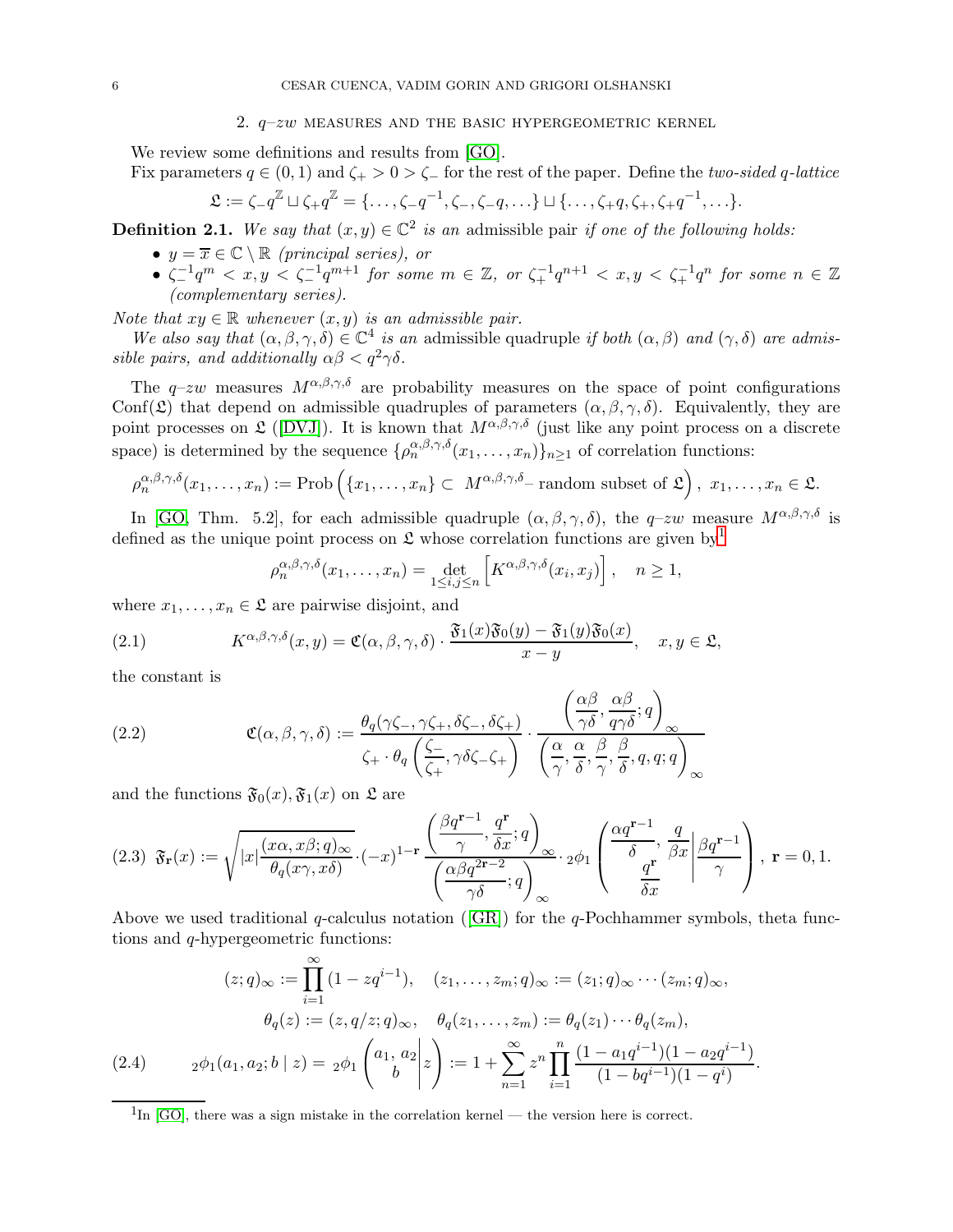A few remarks are in order:

1. The q-Pochhammer symbol  $(z; q)_{\infty}$  is an entire function of z, whose set of zeroes is  $q^{\mathbb{Z}_{\leq 0}}$ . Likewise, the theta function  $\theta_q(z)$  is holomorphic on  $\mathbb{C}^* = \mathbb{C} \setminus \{0\}$  and its zeroes are the points of  $q^{\mathbb{Z}}$ . It follows that the denominator of  $\mathfrak{C}(\alpha,\beta,\gamma,\delta)$  does not vanish:  $\zeta_-/\zeta_+,\gamma\delta\zeta_-\zeta_+ < 0$ , so  $\zeta-\tilde{\zeta}_+,\gamma\delta\zeta_-\zeta_+\notin q^{\mathbb{Z}}$ , whereas if  $\alpha/\gamma\in q^{\mathbb{Z}_{\leq 0}},$  then  $\alpha\beta\leq q^2\gamma\delta$  is impossible (similarly for the other fractions  $\alpha/\delta, \beta/\gamma, \beta/\delta$ . Also, the denominator  $\sqrt{\theta_q(x\gamma, x\delta)} \cdot (\alpha\beta q^{2r-2}/(\gamma\delta); q)_{\infty}$  of  $\mathcal{F}_r(x)$  is nonzero for  $x \notin \gamma^{-1} q^{\mathbb{Z}} \cup \delta^{-1} q^{\mathbb{Z}}$ , in particular for  $x \in \mathfrak{L}$ .

2. The q-hypergeometric function  $_2\phi_1(a_1, a_2; b \mid z)$  is analytic on the unit disk  $|z| < 1$ . As a function of  $z$  – denote  $F(z) := 2\phi_1(a_1, a_2; b \mid z)$  – it satisfies the q-difference equation (see e.g. the survey  $[K]$ )

$$
(2.5) \qquad (b - a_1 a_2 q z) F(q^2 z) + (-b - q + (a_1 + a_2) q z) F(q z) + q(1 - z) F(z) = 0, \qquad |z| < 1.
$$

This implies that the value of  $F(z)$  can be obtained as a linear combination of  $F(qz)$  and  $F(q^2z)$ . The expressions for the coefficients of the linear combination are rational functions with, at most, simple poles at  $z = 1$ . Consequently the q-hypergeometric function can be analytically continued to a meromorphic function with simple poles at the points  $1, q^{-1}, q^{-2}, \ldots$ . The analytic continuation will also be denoted by  $_2\phi_1(a_1, a_2; b \mid z)$ . The meromorphicity of the q-hypergeometric function is not present when  $q = 1$  — in that case, the hypergeometric function  ${}_2F_1(a_1, a_2; b \mid z)$  is often defined only on  $\mathbb{C} \setminus [1,\infty)$ .

3. The previous remark implies that  $(z; q)_{\infty} \cdot 2\phi_1(a_1, a_2; b \mid z)$  is an entire function of z. As a function of b, the q-hypergeometric function  $_2\phi_1(a_1, a_2; b \mid z)$  is also meromorphic with simple poles at the points of  $q^{\mathbb{Z}_{\leq 0}}$  and therefore  $(b;q)_{\infty} \cdot 2\phi_1(a_1,a_2;b \mid z)$  is an entire function of b. Both these points imply that  $(b, z; q)_{\infty} \cdot 2\phi_1(a_1, a_2; b \mid z)$  is an entire function on b and z. As a result (see also the first remark), the right hand side of [\(2.3\)](#page-5-3) is well-defined whenever  $x \notin \gamma^{-1} q^{\mathbb{Z}} \cup \delta^{-1} q^{\mathbb{Z}} \cup \{0\},$ i.e., the function  $\mathcal{F}_{\mathbf{r}}(x)$  of x can be continued from  $\mathfrak{L}$  to  $\mathbb{C} \setminus (\gamma^{-1} q^{\mathbb{Z}} \cup \delta^{-1} q^{\mathbb{Z}} \cup \{0\})$ .

4. When  $x = y$ , we make sense of [\(2.1\)](#page-5-1) by using L'Hôpital's rule:

<span id="page-6-2"></span>
$$
K^{\alpha,\beta,\gamma,\delta}(x,x) = \mathfrak{C}(\alpha,\beta,\gamma,\delta) \cdot (\mathfrak{F}'_1(x)\mathfrak{F}_0(x) - \mathfrak{F}_1(x)\mathfrak{F}'_0(x)), \qquad x \in \mathfrak{L},
$$

where  $\mathfrak{F}'_{\mathbf{r}}$  is the derivative of  $\mathfrak{F}_{\mathbf{r}}$  (when  $\mathfrak{F}_{\mathbf{r}}$  is now seen as a function on  $\mathbb{C} \setminus (\gamma^{-1}q^{\mathbb{Z}} \cup \delta^{-1}q^{\mathbb{Z}} \cup \{0\})$ ).

5. From the first and third remarks above, the functions  $\mathcal{F}_0(x)$ ,  $\mathcal{F}_1(x)$  admit analytic continuations to the domains  $\mathcal{D}_{\pm} := \mathbb{C}_{\pm} \setminus (\gamma^{-1} q^{\mathbb{Z}} \cup \delta^{-1} q^{\mathbb{Z}})$ , where  $\mathbb{C}_{\pm} := \{z \in \mathbb{C} : \pm \Re z > 0\}$  (replace  $\sqrt{|x|}$ by  $(\pm x)^{1/2}$ , for  $x \in \mathcal{D}_{\pm}$ ). The previous remark and Cauchy's integral formula then show

(2.6) 
$$
K^{\alpha,\beta,\gamma,\delta}(x,x) = \oint_{|z-x|=\epsilon} \frac{K^{\alpha,\beta,\gamma,\delta}(z,x)}{z-x} dz, \qquad x \in \mathfrak{L},
$$

for a sufficiently small  $\epsilon > 0$  (depending on x). If we let  $\mathcal{D} := \mathcal{D}_+ \sqcup \mathcal{D}_- = \mathbb{C} \setminus (\gamma^{-1} q^{\mathbb{Z}} \cup \delta^{-1} q^{\mathbb{Z}} \cup \{ \Re z =$ 0}), then  $K^{\alpha,\beta,\gamma,\delta}(x,y)$  admits an analytic continuation to the domain  $(x,y) \in \mathcal{D}^2$ .

The point processes  $M^{\alpha,\beta,\gamma,\delta}$  on  $\mathfrak L$  (or the corresponding probability measures on the space of point configurations on  $\mathfrak{L}$ ) are called the  $q$ -zw measures. They are determinantal point processes with correlation kernels  $K^{\alpha,\beta,\gamma,\delta}(x,y)$ . We call  $K^{\alpha,\beta,\gamma,\delta}(x,y)$  the basic hypergeometric kernel.

### <span id="page-6-1"></span>3. The elliptic tail kernel

<span id="page-6-0"></span>3.1. **Theta functions.** One of the basic properties of the theta function  $\theta_q(z) = (z, q/z; q)_{\infty}$  is the quasi–periodicity

(3.1) 
$$
\theta_q(q^n z) = (-1)^n q^{-\frac{n(n-1)}{2}} z^{-n} \theta_q(z), \quad n \in \mathbb{Z},
$$

which we often use without mention. They also satisfy the following fundamental identity.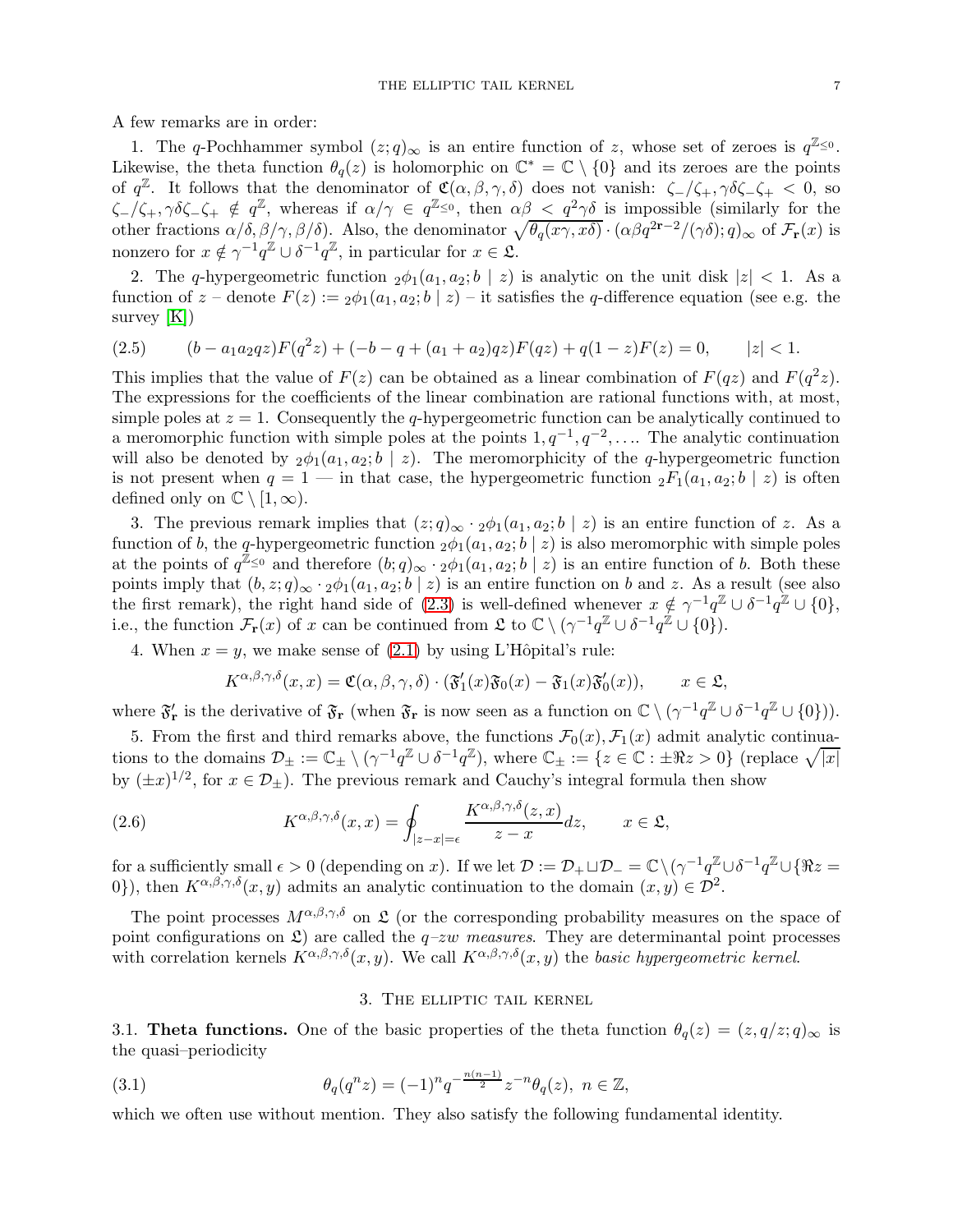<span id="page-7-8"></span>Lemma 3.1. For any  $X, Y, Z, W \in \mathbb{C}^*$ ,

<span id="page-7-2"></span>(3.2) 
$$
\theta_q(qYZ, Z/Y, qXW, W/X) - \theta_q(qYW, W/Y, qXZ, Z/X)
$$

$$
= -\frac{Z}{Y} \cdot \theta_q(qXY, Y/X, qZW, W/Z).
$$

*Proof.* This is known as the three-term relation due to Weierstrass, see e.g.  $[R, (1.12)]$ . The formula in this reference is seen to be equivalent to [\(3.2\)](#page-7-2) by use of the identities [\(3.1\)](#page-6-1) and  $\theta_q(z) = \theta_q(q/z)$ .  $\Box$ 

3.2. Definition of the elliptic tail kernel. For any admissible pair  $(\gamma, \delta) \in \mathbb{C}^2$ , as in Definition [2.1,](#page-5-4) let

(3.3) 
$$
C = C(\gamma, \delta) := \frac{\theta_q(\gamma \zeta_-, \gamma \zeta_+, \delta \zeta_-, \delta \zeta_+)}{\zeta_+ \cdot \theta_q \left(\frac{\zeta_-}{\zeta_+}, \gamma \delta \zeta_- \zeta_+\right)} \cdot \frac{(\delta - \gamma)}{\gamma \delta \cdot \left(\frac{\delta}{\gamma}, \frac{\gamma}{\delta}, q, q; q\right)_{\infty}}.
$$

<span id="page-7-6"></span><span id="page-7-0"></span>The *elliptic tail kernel* associated to  $(\gamma, \delta)$  is the function on  $\mathfrak{L} \times \mathfrak{L}$  given by

(3.4) 
$$
K^{\gamma,\delta}(x,y) := C \cdot \frac{P(x)Q(y) - Q(x)P(y)}{x - y}, \quad x, y \in \mathfrak{L},
$$

where

<span id="page-7-3"></span>(3.5) 
$$
P(x) := \sqrt{|x|} \frac{\theta_q(x\delta)}{\sqrt{\theta_q(x\gamma, x\delta)}}, \quad Q(x) := \sqrt{|x|} \frac{\theta_q(x\gamma)}{\sqrt{\theta_q(x\gamma, x\delta)}}, \quad x \in \mathfrak{L}.
$$

When  $x = y$ , the kernel is given by L'Hôpital's rule:

<span id="page-7-4"></span>(3.6) 
$$
K^{\gamma,\delta}(x,x) := C \cdot (P'(x)Q(x) - Q'(x)P(x)), \quad x \in \mathfrak{L}.
$$

The formulas in [\(3.5\)](#page-7-3) give analytic continuations for the functions  $P(x)$ ,  $Q(x)$  to the domains  $\mathcal{D}_{\pm} := \mathbb{C}_{\pm} \setminus (\gamma^{-1} q^{\mathbb{Z}} \cup \delta^{-1} q^{\mathbb{Z}}),$  where  $\mathbb{C}_{\pm} := \{z \in \mathbb{C} : \pm \Re z > 0\}$  (replace  $\sqrt{|x|}$  by  $(\pm x)^{1/2}$  if  $x \in \mathcal{D}_{\pm}$ ). Let  $\mathcal{D} := \mathcal{D}_+ \sqcup \mathcal{D}_- = \mathcal{C} \setminus (\gamma^{-1} q^{\mathbb{Z}} \cup \delta^{-1} q^{\mathbb{Z}} \cup \{\Re z = 0\}).$  Note that  $\mathfrak{L} \subset \mathcal{D}$  because  $(\gamma, \delta)$  is an admissible pair. Thus [\(3.6\)](#page-7-4) implies

<span id="page-7-7"></span>(3.7) 
$$
K^{\gamma,\delta}(x,x) = \oint_{|z-x|=\epsilon} \frac{K^{\gamma,\delta}(z,x)}{z-x} dz, \quad x \in \mathfrak{L},
$$

for a sufficiently small  $\epsilon > 0$  (depending on x). It follows that  $K^{\gamma,\delta}(x, y)$  admits an analytic continuation to  $\mathcal{D}^2$ .

3.3. The q-translation-invariance property. Let  $\epsilon : \mathfrak{L} \to \{+1, -1\}$  be defined by  $\epsilon(x) := 1$  if  $x = \zeta_+ q^m$ , and  $\epsilon(x) := (-1)^n$  if  $x = \zeta_- q^n$ . Consider the gauge-transformed kernel

(3.8) 
$$
\widetilde{K}^{\gamma,\delta}(x,y) := \epsilon(x)\epsilon(y)^{-1}K^{\gamma,\delta}(x,y) = \epsilon(x)\epsilon(y)K^{\gamma,\delta}(x,y).
$$

<span id="page-7-1"></span>**Proposition 3.2.** The kernel  $\widetilde{K}^{\gamma,\delta}$  is q-translation-invariant, i.e.,  $\widetilde{K}^{\gamma,\delta}(qx, qy) = \widetilde{K}^{\gamma,\delta}(x, y)$ , for any  $x, y \in \mathfrak{L}$ .

*Proof.* From the definitions  $(3.4)$  and  $(3.8)$ , we can write

<span id="page-7-5"></span>
$$
\label{eq:K} \widetilde{K}^{\gamma,\delta}(x,y):=C\cdot\frac{\widetilde{P}(x)\widetilde{Q}(y)-\widetilde{Q}(x)\widetilde{P}(y)}{x-y},\quad x,y\in\mathfrak{L},
$$

where

$$
\widetilde{P}(x) := \epsilon(x)\sqrt{|x|}\frac{\theta_q(x\delta)}{\sqrt{\theta_q(x\gamma, x\delta)}}, \quad \widetilde{Q}(x) := \epsilon(x)\sqrt{|x|}\frac{\theta_q(x\gamma)}{\sqrt{\theta_q(x\gamma, x\delta)}}, \quad x \in \mathfrak{L}.
$$

The quasi-periodicity property of the theta functions shows

$$
\widetilde{P}(qx) = -\frac{|x|}{x}\epsilon(qx)\epsilon(x)^{-1}\frac{\sqrt{q\gamma\delta}}{\delta}\widetilde{P}(x), \quad \widetilde{Q}(qx) = -\frac{|x|}{x}\epsilon(qx)\epsilon(x)^{-1}\frac{\sqrt{q\gamma\delta}}{\gamma}\widetilde{Q}(x), \quad x \in \mathfrak{L}.
$$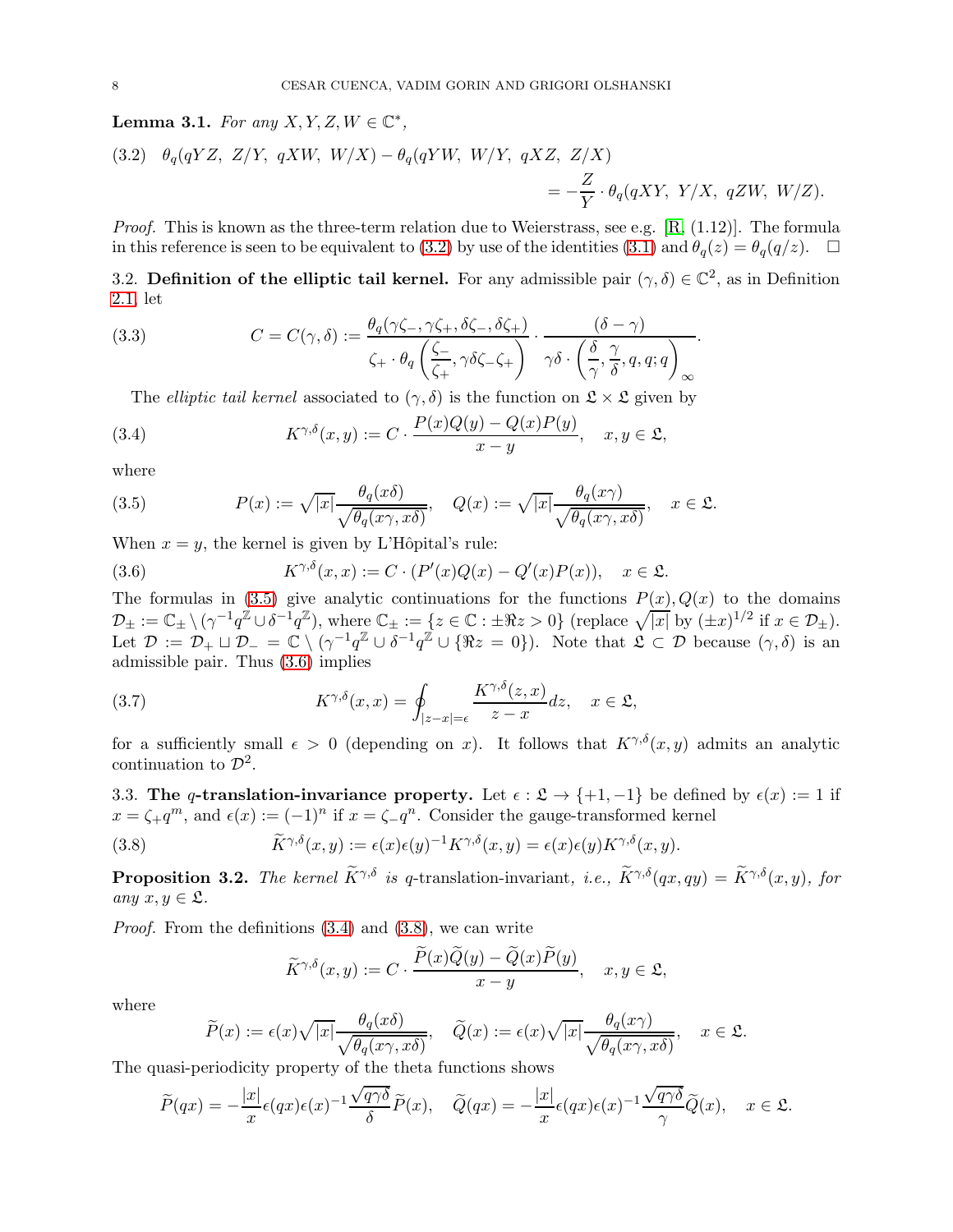If  $x > 0$ , then  $\epsilon(x) = \epsilon(qx) = 1$ , so  $\tilde{P}(qx) = -(\sqrt{q\gamma\delta}/\delta)\tilde{P}(x)$  and  $\tilde{Q}(qx) = -(\sqrt{q\gamma\delta}/\gamma)\tilde{Q}(x)$ . If  $x < 0$ , then  $\epsilon(qx) = -\epsilon(x)$ , so again  $\widetilde{P}(qx) = -(\sqrt{q\gamma\delta}/\delta)\widetilde{P}(x)$  and  $\widetilde{Q}(qx) = -(\sqrt{q\gamma\delta}/\delta)\widetilde{Q}(x)$ . It follows that  $\widetilde{K}^{\gamma,\delta}(qx, qy) = \widetilde{K}^{\gamma,\delta}(x, y)$  whenever  $x \neq y$  are points in  $\mathfrak{L}$ . It remains to prove the equality when  $x = y$  is a point in  $\mathfrak{L}$ .

Similarly as above, one has  $K^{\gamma,\delta}(qx, qy) = K^{\gamma,\delta}(x, y)$  whenever  $x \neq y$  are points in  $\mathfrak L$  of the same sign (note that this equality is for  $K^{\gamma,\delta}$  and not  $K^{\gamma,\delta}$ ). Since  $K^{\gamma,\delta}(x, y)$  admits an analytic continuation to the q-invariant domain  $\mathcal{D}_+^2 \sqcup \mathcal{D}_-^2 \subset \mathcal{D}^2$  and both  $\mathcal{D}_-, \mathcal{D}_+$  are path-connected, then also  $K^{\gamma,\delta}(qx,qx) = K^{\gamma,\delta}(x,x)$ , for all  $x \in \mathcal{D} = \mathcal{D}_+ \sqcup \mathcal{D}_-$ , in particular for all  $x \in \mathfrak{L}$ . Hence,<br> $\widetilde{K}^{\gamma,\delta}(qx,qx) = K^{\gamma,\delta}(qx,qx) = K^{\gamma,\delta}(x,x) = \widetilde{K}^{\gamma,\delta}(x,x)$  for all  $x \in \mathfrak{L}$ .  $\widetilde{K}^{\gamma,\delta}(qx, qx) = K^{\gamma,\delta}(qx, qx) = K^{\gamma,\delta}(x, x) = \widetilde{K}^{\gamma,\delta}(x, x)$ , for all  $x \in \mathfrak{L}$ .

<span id="page-8-0"></span>3.4. Simplified formulas for the elliptic tail kernel. We simplify  $K^{\gamma,\delta}(x,y)$  when  $x = \zeta \pm q^m$ ,  $y = \zeta_{\pm} q^n$ , for  $m, n \in \mathbb{Z}$ . The next two lemmas are simple consequences of the quasi-periodicity property of the theta function; we omit their proofs. Recall that  $C = C(\gamma, \delta)$  was defined in [\(3.3\)](#page-7-6).

<span id="page-8-3"></span>**Lemma 3.3.** For any integers  $m \neq n$ ,

$$
K^{\gamma,\delta}(\zeta_{+}q^{m},\zeta_{+}q^{n}) = C(-1)^{m+n} \times \frac{\frac{\gamma^{m}\delta^{n}}{(\sqrt{\gamma\delta})^{m+n}} - \frac{\gamma^{n}\delta^{m}}{(\sqrt{\gamma\delta})^{m+n}}}{q^{\frac{m-n}{2}} - q^{\frac{n-m}{2}}},
$$

$$
K^{\gamma,\delta}(\zeta_{-}q^{m},\zeta_{-}q^{n}) = C \times \frac{\frac{\gamma^{n}\delta^{m}}{(\sqrt{\gamma\delta})^{m+n}} - \frac{\gamma^{m}\delta^{n}}{(\sqrt{\gamma\delta})^{m+n}}}{q^{\frac{m-n}{2}} - q^{\frac{n-m}{2}}}.
$$

<span id="page-8-5"></span>**Lemma 3.4.** For any  $m, n \in \mathbb{Z}$ ,

$$
K^{\gamma,\delta}(\zeta_{+}q^{m},\zeta_{-}q^{n}) = K^{\gamma,\delta}(\zeta_{-}q^{n},\zeta_{+}q^{m})
$$
  
= 
$$
\frac{C(-1)^{m}(\sqrt{\gamma\delta})^{-(m+n)}}{\sqrt{\theta_{q}(\zeta_{-}\gamma,\zeta_{-}\delta,\zeta_{+}\gamma,\zeta_{+}\delta)}} \cdot \frac{\gamma^{m}\delta^{n}\theta_{q}(\zeta_{-}\gamma,\zeta_{+}\delta) - \gamma^{n}\delta^{m}\theta_{q}(\zeta_{-}\delta,\zeta_{+}\gamma)}{|\zeta_{+}/\zeta_{-}|^{\frac{1}{2}}q^{\frac{m-n}{2}} + |\zeta_{-}/\zeta_{+}|^{\frac{1}{2}}q^{\frac{n-m}{2}}}.
$$

<span id="page-8-4"></span>**Lemma 3.5.** For any  $m \in \mathbb{Z}$ ,

<span id="page-8-1"></span>(3.9) 
$$
K^{\gamma,\delta}(\zeta + q^m, \zeta + q^m) = K^{\gamma,\delta}(\zeta_+, \zeta_+) = C\zeta_+ \left\{ \delta \frac{\theta_q'(\delta \zeta_+)}{\theta_q(\delta \zeta_+)} - \gamma \frac{\theta_q'(\gamma \zeta_+)}{\theta_q(\gamma \zeta_+)} \right\},
$$

<span id="page-8-2"></span>(3.10) 
$$
K^{\gamma,\delta}(\zeta - q^m, \zeta - q^m) = K^{\gamma,\delta}(\zeta - \zeta - \zeta) = C\zeta - \left\{ \gamma \frac{\theta_q'(\gamma \zeta - \zeta)}{\theta_q(\gamma \zeta - \zeta)} - \delta \frac{\theta_q'(\delta \zeta - \zeta)}{\theta_q(\delta \zeta - \zeta)} \right\}.
$$

*Proof.* Proposition [3.2](#page-7-1) proves the first equalities in  $(3.9)$  and  $(3.10)$ . Let us prove the second equality in  $(3.9)$ ; the proof of the second equality in  $(3.10)$  is similar and we omit it.

At the points  $(x, x) \in \mathcal{L}^2$  of the diagonal, the elliptic tail kernel is

$$
K^{\gamma,\delta}(x,x) = C \cdot (Q(x)P'(x) - P(x)Q'(x)),
$$

where  $P(x) := \sqrt{|x| \theta_q(x \delta, x \gamma)} / \theta_q(x \gamma)$ ,  $Q(x) := \sqrt{|x| \theta_q(x \gamma, x \delta)} / \theta_q(x \delta)$ . Then  $P(x)^2 = |x| \frac{\theta_q(x \delta)}{\theta_q(x \gamma)}$  $\frac{\partial q(x)}{\partial q(x\gamma)}$ . When  $x > 0$ , we can take derivatives and obtain

$$
2P(x)P'(x) = x\frac{d}{dx}\frac{\theta_q(x\delta)}{\theta_q(x\gamma)} + \frac{\theta_q(x\delta)}{\theta_q(x\gamma)} = x\frac{\delta\theta_q(x\gamma)\theta_q'(x\delta) - \gamma\theta_q(x\delta)\theta_q'(x\gamma)}{\theta_q(x\gamma)^2} + \frac{\theta_q(x\delta)}{\theta_q(x\gamma)}.
$$

Multiply by  $Q(x)/(2P(x)) = \theta_a(x\gamma)/(2\theta_a(x\delta))$  to get

$$
Q(x)P'(x) = \frac{1}{2} \left\{ x \frac{\delta \theta_q(x\gamma) \theta_q'(x\delta) - \gamma \theta_q(x\delta) \theta_q'(x\gamma)}{\theta_q(x\gamma, x\delta)} + 1 \right\};
$$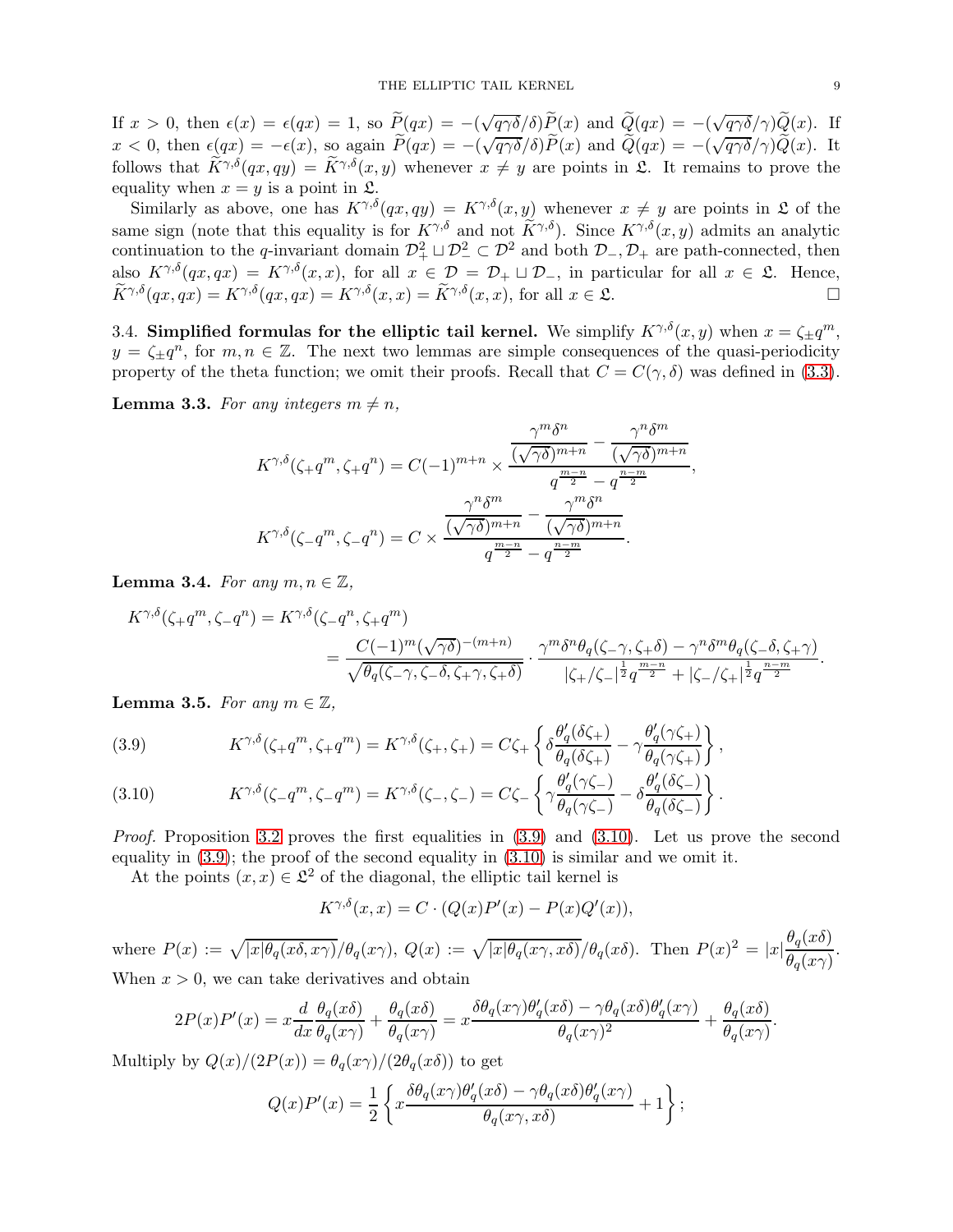similarly  $P(x)Q'(x)$  is given by the same formula with the swap  $\gamma \leftrightarrow \delta$ . Hence

$$
K^{\gamma,\delta}(\zeta_+,\zeta_+) = C \cdot (Q(\zeta_+)P'(\zeta_+) - P(\zeta_+)Q'(\zeta_+)) = Cx \cdot \frac{\delta \theta_q(x\gamma) \theta_q'(x\delta) - \gamma \theta_q(x\delta) \theta_q'(x\gamma)}{\theta_q(x\gamma,x\delta)} \Big|_{x=\zeta_+}
$$
  
which proves (3.9).

Finally, we comment on the elliptic tail kernel with parameters  $\delta = \gamma \in \mathbb{R}$  (part of the complementary series). In the limit  $\delta \to \gamma$ , we have

$$
\frac{(\delta - \gamma)}{\gamma \delta \cdot (\delta/\gamma, \gamma/\delta; q)_{\infty}} = \frac{1}{(\gamma - \delta) \cdot (q \delta/\gamma, q \gamma/\delta; q)_{\infty}} \sim \frac{1}{(\gamma - \delta) \cdot (q; q)_{\infty}^2}
$$

and

<span id="page-9-2"></span>
$$
\frac{\theta_q(x\delta)\theta_q(y\gamma) - \theta_q(x\gamma)\theta_q(y\delta)}{\gamma - \delta} \to y\theta_q(x\gamma)\theta'_q(y\gamma) - x\theta'_q(x\gamma)\theta_q(y\gamma).
$$

Then, when  $\delta = \gamma$ , the elliptic tail kernel can be simplified to

(3.11) 
$$
K^{\gamma,\gamma}(x,y) = \frac{\theta_q(\gamma\zeta_-, \gamma\zeta_+)^2}{\zeta_+ \cdot (q;q)_\infty^4 \cdot \theta_q\left(\frac{\zeta_-}{\zeta_+}, \gamma^2\zeta_-\zeta_+\right)} \cdot \frac{\sqrt{|xy|}}{x-y} \cdot \left(y\frac{\theta_q'(y\gamma)}{\theta_q(y\gamma)} - x\frac{\theta_q'(x\gamma)}{\theta_q(x\gamma)}\right)
$$

<span id="page-9-0"></span>in the case  $x \neq y$ , and it is analytically continued according to L'Hôpital's rule in the case  $x = y$ .

4. Limit from the basic hypergeometric kernel to the elliptic tail kernel

This section is devoted to proving the following limit.

<span id="page-9-1"></span>**Theorem 4.1.** For any  $x, y \in \mathfrak{L}$ , we have

$$
\lim_{M \to \infty} (\text{sgn}(x) \text{ sgn}(y))^{M} K^{\alpha, \beta, \gamma, \delta}(q^{M}x, q^{M}y) = K^{\gamma, \delta}(x, y),
$$

where  $K^{\alpha,\beta,\gamma,\delta}$  is defined by [\(2.1\)](#page-5-1) and  $K^{\gamma,\delta}$  is defined by [\(3.4\)](#page-7-0).

*Proof.* We first transform the functions  $\mathcal{F}_r(x)$  so that they are well-suited for the  $x \to 0$  limit. The Heine transformation formula for  $_2\phi_1$  (cf. [\[GR,](#page-27-18) Sec. 1.4]) yields

$$
{}_2\phi_1\left(\begin{matrix} A,B\\ C\end{matrix}\bigg|z\right)=\frac{(B,Az;q)_\infty}{(C,z;q)_\infty}\,{}_2\phi_1\left(\begin{matrix} C/B,\,z\\ Az\end{matrix}\bigg|B\right).
$$

We use it with

$$
A = \frac{\alpha q^{\mathbf{r}-1}}{\delta}, \quad B = \frac{q}{\beta x}, \quad C = \frac{q^{\mathbf{r}}}{\delta x}, \quad z = \frac{\beta q^{\mathbf{r}-1}}{\gamma},
$$

to get

$$
\mathcal{F}_{\mathbf{r}}(x) = \sqrt{|x| \frac{(x\alpha, x\beta; q)_{\infty}}{\theta_q(x\gamma, x\delta)}} \cdot (-x)^{1-\mathbf{r}} \frac{\left(\frac{\beta q^{\mathbf{r}-1}}{\gamma}, \frac{q^{\mathbf{r}}}{\delta x}; q\right)_{\infty}}{\left(\frac{\alpha\beta q^{2\mathbf{r}-2}}{\gamma\delta}; q\right)_{\infty}} \cdot 2\phi_1 \left(\frac{\alpha q^{\mathbf{r}-1}}{\delta_x}, \frac{q}{\beta x} \middle| \frac{\beta q^{\mathbf{r}-1}}{\gamma}\right)
$$

$$
= \sqrt{|x| \frac{(x\alpha, x\beta; q)_{\infty}}{\theta_q(x\gamma, x\delta)}} \cdot (-x)^{1-\mathbf{r}} \cdot \left(\frac{q}{\beta x}; q\right)_{\infty} \cdot 2\phi_1 \left(\frac{\beta q^{\mathbf{r}-1}}{\delta_x}, \frac{\beta q^{\mathbf{r}-1}}{\gamma}\middle| \frac{q}{\beta x}\right).
$$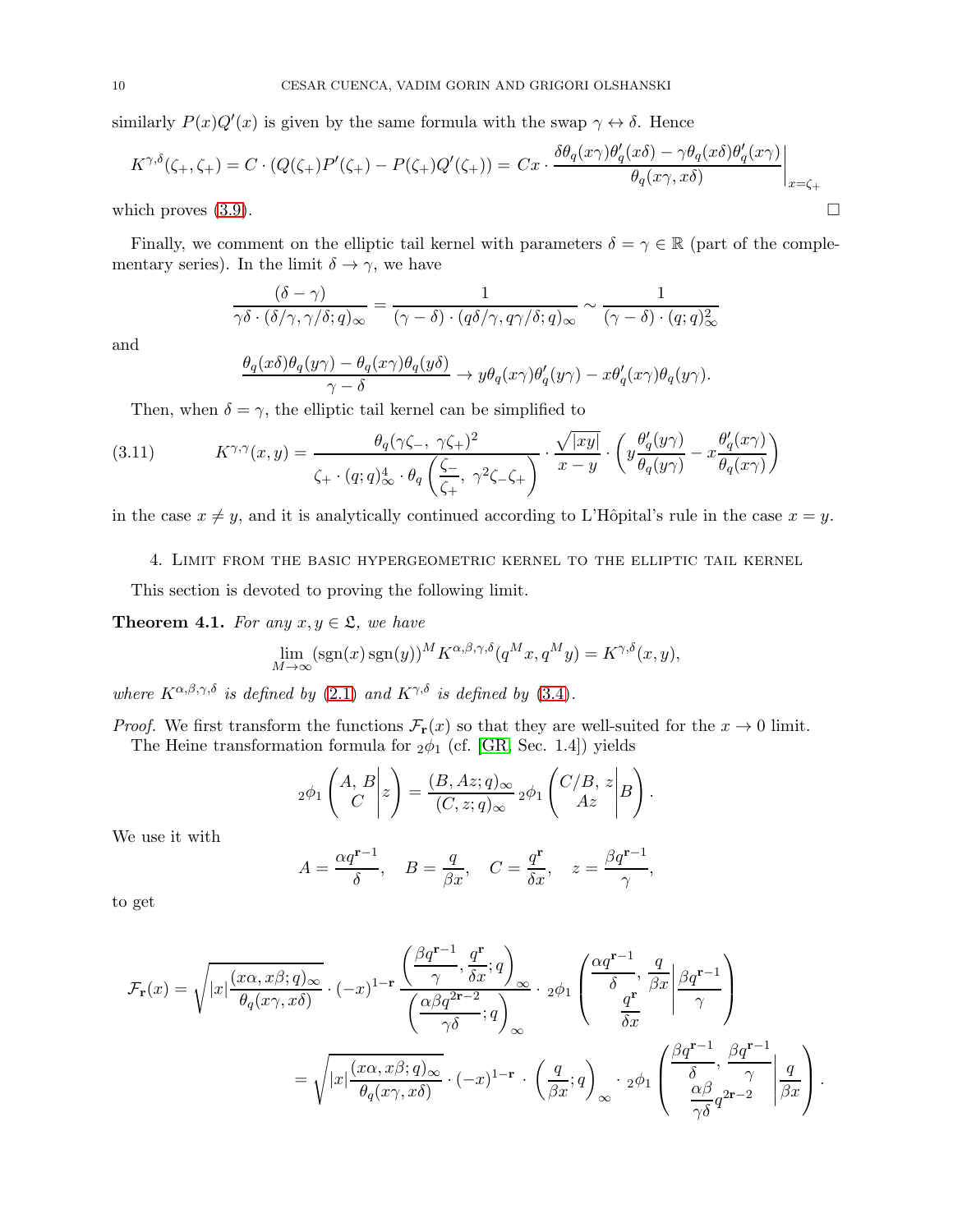Further, recall Watson's formula (see [\[GR,](#page-27-18) (4.3.2)])

$$
{}_{2}\phi_{1}\left(\begin{matrix} A,B\\ C\\ \end{matrix}\bigg|z\right)=\frac{(B,C/A,Az,q/Az;q)_{\infty}}{(C,B/A,z,q/z;q)_{\infty}}\,{}_{2}\phi_{1}\left(\begin{matrix} A,Aq/C\\ Aq/B\\ \end{matrix}\bigg|Cq/ABz\right)\\ \qquad \qquad +\frac{(A,C/B,Bz,q/Bz;q)_{\infty}}{(C,A/B,z,q/z;q)_{\infty}}\,{}_{2}\phi_{1}\left(\begin{matrix} B,Bq/C\\ Bq/A\\ \end{matrix}\bigg|Cq/ABz\right)
$$

and apply it with

$$
A=\frac{\beta q^{{\bf r}-1}}{\delta},\quad B=\frac{\beta q^{{\bf r}-1}}{\gamma},\quad C=\frac{\alpha\beta q^{2{\bf r}-2}}{\gamma\delta},\quad z=\frac{q}{\beta x},
$$

to get

$$
\mathcal{F}_{\mathbf{r}}(x) = \sqrt{|x| \frac{(x\alpha, x\beta; q)_{\infty}}{\theta_q(x\gamma, x\delta)}} \cdot (-x)^{1-\mathbf{r}} \frac{1}{\begin{pmatrix} \beta x, \frac{\alpha\beta q^{2\mathbf{r}-2}}{\gamma\delta}; q \end{pmatrix}_{\infty}} \times \left[ \frac{\left(\frac{\beta q^{\mathbf{r}-1}}{\gamma}, \frac{\alpha q^{\mathbf{r}-1}}{\gamma}; q\right)_{\infty} \theta_q(x\delta q^{1-\mathbf{r}})}{\begin{pmatrix} \frac{\delta}{\gamma}; q \end{pmatrix}_{\infty}} 2\phi_1 \begin{pmatrix} \frac{\beta q^{\mathbf{r}-1}}{\delta}, \frac{\gamma q^{2-\mathbf{r}}}{\gamma} \\ \frac{\gamma q}{\delta} \end{pmatrix} \right] \times \left[ \frac{\left(\frac{\beta q^{\mathbf{r}-1}}{\gamma}; q\right)_{\infty} \theta_q(x\delta q^{1-\mathbf{r}})}{\begin{pmatrix} \frac{\delta}{\gamma}; q \end{pmatrix}_{\infty}} 2\phi_1 \begin{pmatrix} \frac{\beta q^{\mathbf{r}-1}}{\delta}, \frac{\gamma q^{2-\mathbf{r}}}{\gamma} \\ \frac{\gamma q}{\delta} \end{pmatrix} \right] \times \left[ \frac{\left(\frac{\beta q^{\mathbf{r}-1}}{\gamma}; q\right)_{\infty} \theta_q(x\delta q^{1-\mathbf{r}})}{\begin{pmatrix} \frac{\delta}{\delta}, \frac{\gamma q}{\delta} \\ \frac{\gamma q}{\delta} \end{pmatrix}_{\infty}} + \frac{\left(\frac{\beta q^{\mathbf{r}-1}}{\delta}, \frac{\gamma q^{2-\mathbf{r}}}{\gamma} \right)_{\infty}}{\begin{pmatrix} \frac{\gamma q}{\delta}, \frac{\gamma q}{\delta} \\ \frac{\gamma q}{\delta} \end{pmatrix}_{\infty}} \right].
$$

In the formula above, do the change of variables  $x \mapsto q^M x$  (later we send  $M \to \infty$ ). The quasi-periodicity of the theta function implies

$$
\theta_q(Aq^Mx) = (-Ax)^{-M}q^{-M(M-1)/2}\theta_q(Ax),
$$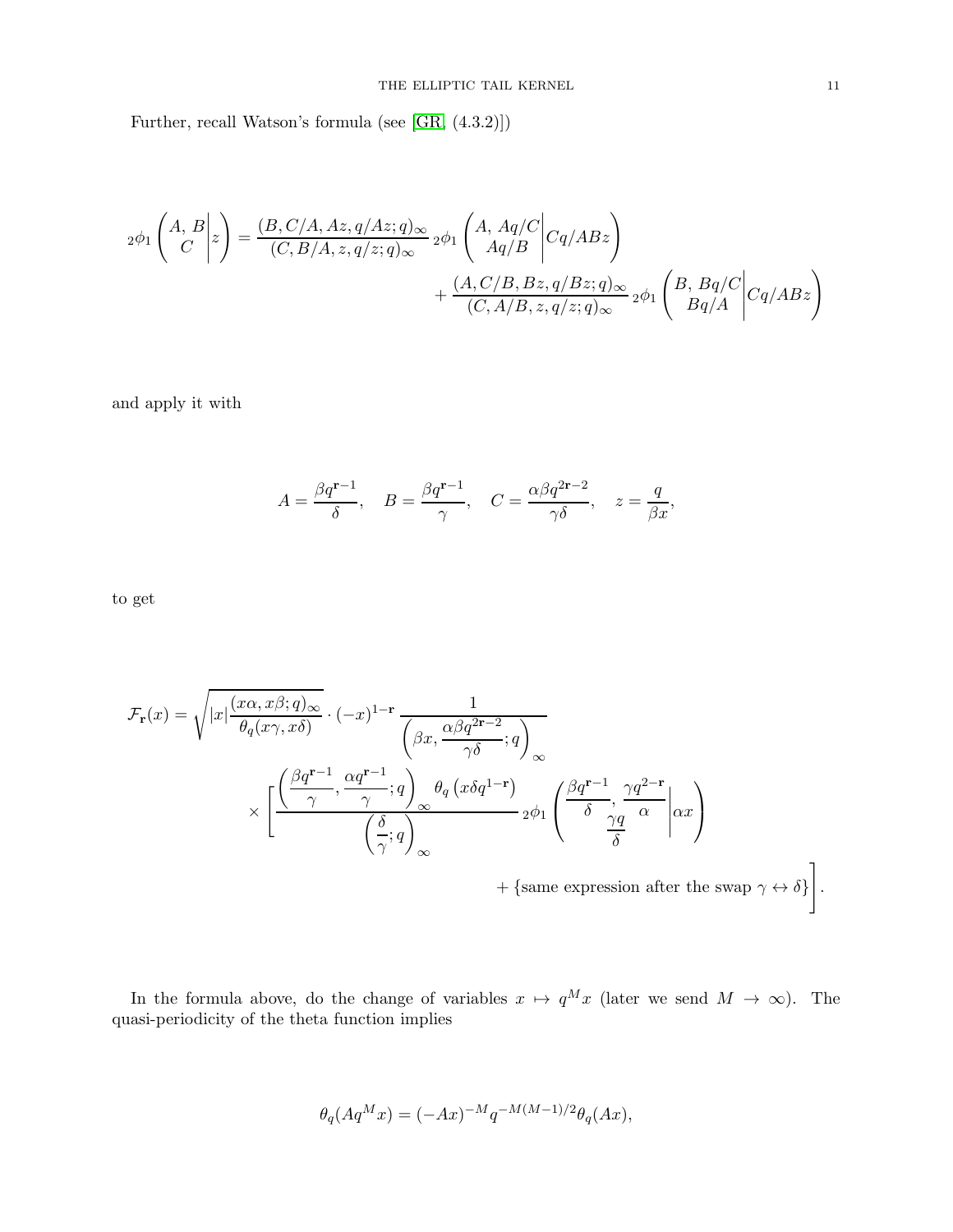thus

$$
\mathcal{F}_{\mathbf{r}}(q^{M}x) = \sqrt{|q^{M}x|} \frac{(q^{M}x\alpha, q^{M}x\beta;q) \infty}{q^{-M(M-1)}(x^{2}\gamma\delta)^{-M}\theta_{q}(x\gamma, x\delta)} \cdot (-xq^{M})^{1-\mathbf{r}} \frac{1}{\left(\beta q^{M}x, \frac{\alpha\beta q^{2\mathbf{r}-2}}{\gamma\delta};q\right)}.
$$
\n
$$
\times \left[ \frac{\left(\frac{\beta q^{\mathbf{r}-1}}{\gamma}, \frac{\alpha q^{\mathbf{r}-1}}{\gamma};q\right)_{\infty} \theta_{q}(x\delta q^{1-\mathbf{r}})}{(\frac{\delta}{\gamma};q\right)_{\infty}} q^{-M(M-1)/2}(-x\delta q^{1-\mathbf{r}})^{-M} 2\phi_{1} \left(\frac{\beta q^{\mathbf{r}-1}}{\delta}, \frac{\gamma q^{2-\mathbf{r}}}{\gamma} \right) \frac{\alpha q^{M}x}{\delta} \right)
$$
\n
$$
+ \left\{ \text{same expression after the swap } \gamma \leftrightarrow \delta \right\}
$$
\n
$$
= (-\text{sgn}(x))^{M} \sqrt{|q^{M}x|} \frac{(q^{M}x\alpha, q^{M}x\beta;q)_{\infty}}{\theta_{q}(x\gamma, x\delta)} \cdot (-x)^{1-\mathbf{r}} \frac{1}{\left(\beta q^{M}x, \frac{\alpha\beta q^{2\mathbf{r}-2}}{\gamma\delta};q\right)_{\infty}} \cdot \left(\frac{\beta q^{\mathbf{r}-1}}{\gamma\delta};q\right) \frac{\alpha q^{2\mathbf{r}-1}}{\gamma\delta} \frac{\alpha q^{2\mathbf{r}-2}}{\gamma\delta}}{\left(\frac{\beta}{\gamma};q\right)_{\infty}} \times \left[ \frac{\left(\frac{\beta q^{\mathbf{r}-1}}{\gamma}, \frac{\alpha q^{\mathbf{r}-1}}{\gamma};q\right)_{\infty} \theta_{q}(x\delta q^{1-\mathbf{r}})}{\left(\frac{\delta}{\delta}\right)^{M/2}} \frac{\left(\frac{\beta q^{\mathbf{r}-1}}{\delta}, \frac{\gamma q^{2-\mathbf{r}}}{\gamma}\right| \alpha q^{M}x}{\frac{\gamma}{\delta}q} \right) + \left\{ \text{same expression after the swap } \gamma \leftrightarrow \delta \right\} \right].
$$

For the correlation kernel, we only need  $\mathcal{F}_0$  and  $\mathcal{F}_1$ . Let us analyze them more carefully, keeping only the first term of the  $M \to \infty$  asymptotics (for  $\mathcal{F}_0$ , we also need  $\theta_q(x\gamma q) = (-x\gamma)^{-1} \theta_q(x\gamma)$  and  $\theta_q(x\delta q) = (-x\delta)^{-1} \theta_q(x\delta)$ :

$$
\mathcal{F}_0(q^Mx) = (-sgn(x))^M \sqrt{|q^Mx| \frac{(q^Mx\alpha, q^Mx\beta; q)_{\infty}}{\theta_q(x\gamma, x\delta)}} \cdot \frac{1}{\begin{pmatrix} \beta q^Mx, \frac{\alpha\beta}{q^2\gamma\delta}; q \end{pmatrix}_{\infty}} \cdot \frac{1}{\begin{pmatrix} \beta q^Mx, \frac{\alpha\beta}{q^2\gamma\delta}; q \end{pmatrix}_{\infty}} \cdot \frac{\left(\frac{\beta}{q^2\gamma\delta}; q\right)_{\infty}}{\begin{pmatrix} \beta q^Mx, \frac{\alpha\beta}{q^2\gamma\delta}; q \end{pmatrix}_{\infty}} \cdot \frac{\left(\frac{\beta}{q^2\gamma\delta}; q\right)_{\infty}}{\begin{pmatrix} \frac{\beta}{q^2\gamma\delta}; q \end{pmatrix}_{\infty}} \cdot \frac{\left(\frac{\beta}{q^2\gamma\delta}; q\right)_{\infty}}{\begin{pmatrix} \frac{\beta}{q^2\gamma\delta}; q \end{pmatrix}_{\infty}} \cdot \frac{\left(\frac{\beta}{q^2\gamma\delta}; q\right)_{\infty}}{\begin{pmatrix} \frac{\beta}{q^2\gamma\delta}; q \end{pmatrix}_{\infty}} \cdot \frac{\left(\frac{\beta}{q^2\gamma\delta}; q\right)_{\infty}}{\begin{pmatrix} \frac{\beta}{q^2\gamma\delta}; q \end{pmatrix}_{\infty}} \cdot \frac{\left(\frac{\beta}{q^2\gamma\delta}; q\right)_{\infty}}{\begin{pmatrix} \frac{\beta}{q^2\gamma\delta}; q \end{pmatrix}_{\infty}} \cdot \frac{\left(\frac{\beta}{q^2\gamma\delta}; q\right)_{\infty}}{\begin{pmatrix} \frac{\beta}{q^2\gamma\delta}; q \end{pmatrix}_{\infty}}
$$

+ {same expression after the swap  $\gamma \leftrightarrow \delta$ } 1 ,

.

$$
\mathcal{F}_1(q^Mx) = (-\operatorname{sgn}(x))^M \sqrt{|q^Mx| \frac{(q^Mx\alpha, q^Mx\beta; q)_{\infty}}{\theta_q(x\gamma, x\delta)}} \cdot \frac{1}{\begin{pmatrix} \beta q^Mx, \frac{\alpha\beta}{\gamma\delta}; q \end{pmatrix}_{\infty}} \cdot \frac{1}{\begin{pmatrix} \beta q^Mx, \frac{\alpha\beta}{\gamma\delta}; q \end{pmatrix}_{\infty}} \cdot \frac{1}{\begin{pmatrix} \beta q^Mx, \frac{\alpha\beta}{\gamma\delta}; q \end{pmatrix}_{\infty}} \cdot \frac{1}{\begin{pmatrix} \beta q^Mx, \frac{\alpha\beta}{\gamma\delta}; q \end{pmatrix}_{\infty}} \cdot \frac{1}{\begin{pmatrix} \beta q^Mx, \frac{\alpha\beta}{\gamma\delta}; q \end{pmatrix}_{\infty}} \cdot \frac{1}{\begin{pmatrix} \beta q^Mx, \frac{\alpha\beta}{\gamma\delta}; q \end{pmatrix}_{\infty}} \cdot \frac{1}{\begin{pmatrix} \beta q^Mx, \frac{\alpha\beta}{\gamma\delta}; q \end{pmatrix}_{\infty}} \cdot \frac{1}{\begin{pmatrix} \beta q^Mx, \frac{\alpha\beta}{\gamma\delta}; q \end{pmatrix}_{\infty}} \cdot \frac{1}{\begin{pmatrix} \beta q^Mx, \frac{\alpha\beta}{\gamma\delta}; q \end{pmatrix}_{\infty}} \cdot \frac{1}{\begin{pmatrix} \beta q^Mx, \frac{\alpha\beta}{\gamma\delta}; q \end{pmatrix}_{\infty}} \cdot \frac{1}{\begin{pmatrix} \beta q^Mx, \frac{\alpha\beta}{\gamma\delta}; q \end{pmatrix}_{\infty}} \cdot \frac{1}{\begin{pmatrix} \beta q^Mx, \frac{\alpha\beta}{\gamma\delta}; q \end{pmatrix}_{\infty}} \cdot \frac{1}{\begin{pmatrix} \beta q^Mx, \frac{\alpha\beta}{\gamma\delta}; q \end{pmatrix}_{\infty}} \cdot \frac{1}{\begin{pmatrix} \beta q^Mx, \frac{\alpha\beta}{\gamma\delta}; q \end{pmatrix}_{\infty}} \cdot \frac{1}{\begin{pmatrix} \beta q^Mx, \frac{\alpha\beta}{\gamma\delta}; q \end{pmatrix}_{\infty}} \cdot \frac{1}{\begin{pmatrix} \beta q^Mx, \frac{\alpha\beta}{\gamma\delta}; q \end{pmatrix}_{\infty}} \cdot \frac{
$$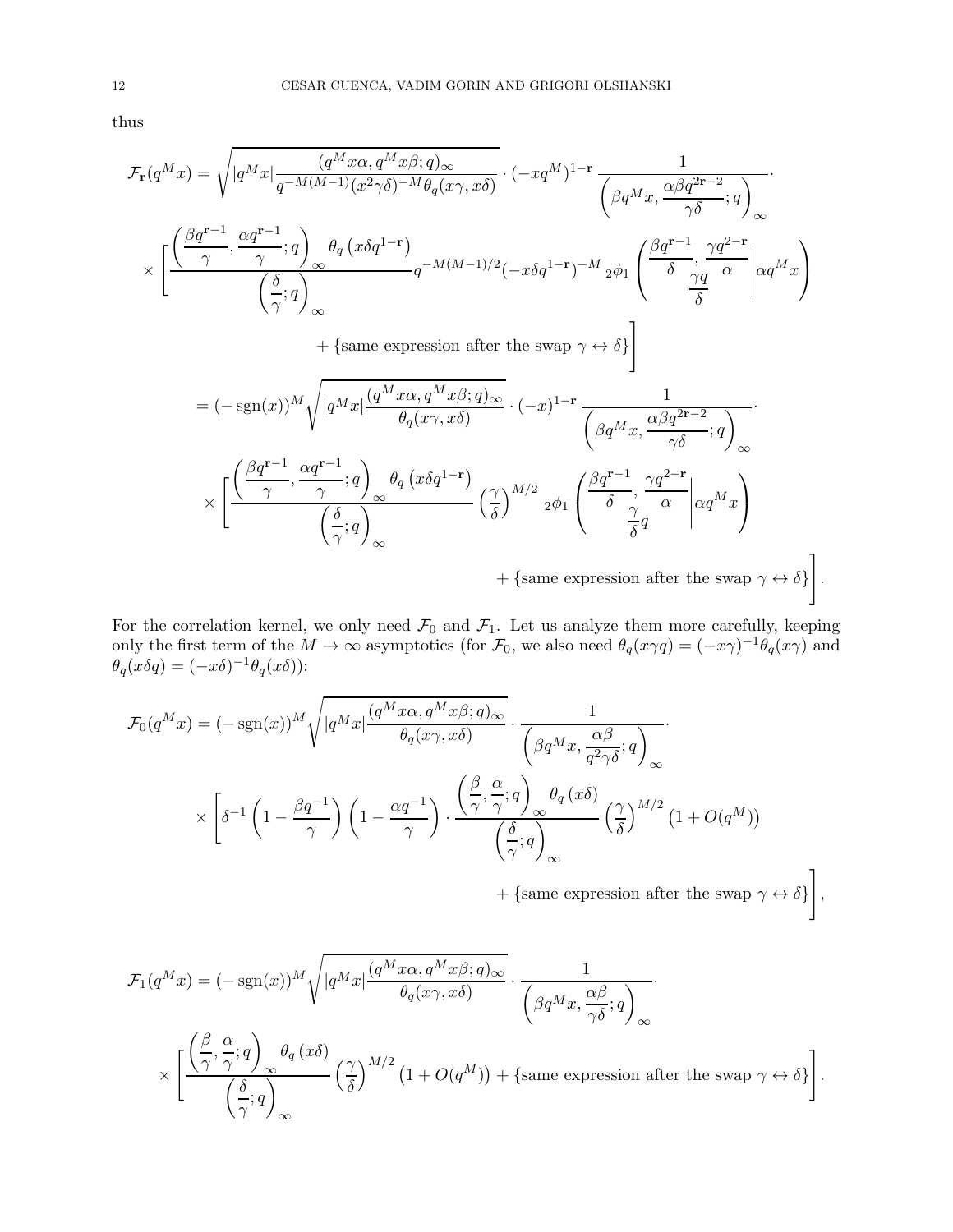Then

 $\times$ 

$$
K^{\alpha,\beta,\gamma,\delta}(q^{M}x,q^{M}y) = \mathfrak{C}(\alpha,\beta,\gamma,\delta) \cdot \frac{\mathcal{F}_{1}(q^{M}x)\mathcal{F}_{0}(q^{M}y) - \mathcal{F}_{1}(q^{M}y)\mathcal{F}_{0}(q^{M}x))}{q^{M}x - q^{M}y}
$$
\n
$$
= \mathfrak{C}(\alpha,\beta,\gamma,\delta) \cdot \frac{\left(\frac{\alpha}{\gamma},\frac{\alpha}{\delta},\frac{\beta}{\gamma},\frac{\beta}{\delta};q\right)}{\left(\frac{\alpha\beta}{\gamma\delta},\frac{\alpha\beta}{q^{2}\gamma\delta},\frac{\delta}{\gamma},\frac{\gamma}{\delta};q\right)} \cdot (\text{sgn}(x)\,\text{sgn}(y))^{M}
$$
\n
$$
\times \sqrt{|x|\frac{(q^{M}x\alpha,q^{M}x\beta;q)_{\infty}}{\theta_{q}(x\gamma,x\delta)} \cdot \frac{1}{(\beta q^{M}x;q)_{\infty}}\sqrt{|y|\frac{(q^{M}y\alpha,q^{M}y\beta;q)_{\infty}}{\theta_{q}(y\gamma,y\delta)}} \cdot \frac{1}{(\beta q^{M}y;q)_{\infty}}}
$$
\n
$$
\left[\left(\gamma^{-1}\left(1-\frac{\beta q^{-1}}{\delta}\right)\left(1-\frac{\alpha q^{-1}}{\delta}\right)-\delta^{-1}\left(1-\frac{\beta q^{-1}}{\gamma}\right)\left(1-\frac{\alpha q^{-1}}{\gamma}\right)\right)\frac{\theta_{q}(x\delta)\theta_{q}(y\gamma)-\theta_{q}(x\gamma)\theta_{q}(y\delta)}{x-y}+\mathcal{O}\left(q^{M}(\gamma/\delta)^{M/2}+q^{M}(\delta/\gamma)^{M/2}\right)\right] \right]
$$
\n
$$
\sim \mathfrak{C}(\alpha,\beta,\gamma,\delta) \cdot \frac{\left(\frac{\alpha}{\gamma},\frac{\alpha}{\delta},\frac{\beta}{\gamma},\frac{\alpha}{\delta};q\right)}{\left(\frac{\alpha\beta}{\gamma\delta},\frac{\alpha\beta}{q^{2}\gamma\delta},\frac{\delta}{\gamma},\frac{\gamma}{\delta};q\right)} \cdot \frac{(\delta-\gamma)(\gamma\delta q^{2}-\alpha\beta)}{\gamma^{2}\delta^{2}q^{2}} \times (\text{sgn}(x)\,\text{sgn}(y))^{M} \sqrt{\frac{|x|}{\theta_{q}(x\gamma,x\delta)}\sqrt{\frac{|y|}{\theta_{q}(
$$

where we denoted  $A \sim B$  to mean  $\lim_{q\to 1} |A-B| = 0$ . Note that we used  $O(q^M(\gamma/\delta)^{M/2} +$  $q^M(\delta/\gamma)^{M/2} = o(1)$ , as  $M \to \infty$ , which is a consequence of the fact that if  $(\gamma, \delta)$  is an admissible pair, then  $|q^2 \gamma / \delta|, |q^2 \delta / \gamma| \in (0, 1)$ .

Plugging [\(2.2\)](#page-5-5) into the estimate above gives

$$
(\operatorname{sgn}(x)\operatorname{sgn}(y))^M K^{\alpha,\beta,\gamma,\delta}(q^M x, q^M y) \sim \frac{\theta_q(\gamma\zeta_-, \gamma\zeta_+, \delta\zeta_-, \delta\zeta_+)}{\zeta_+ \cdot \theta_q\left(\frac{\zeta_-}{\zeta_+}, \gamma\delta\zeta_-\zeta_+\right) \cdot (q;q)_\infty^2} \cdot \frac{1}{\left(\frac{\delta}{\gamma}, \frac{\gamma}{\delta};q\right)_\infty} \cdot \frac{(\delta-\gamma)}{\gamma\delta}
$$

$$
\times \sqrt{\frac{|x|}{\theta_q(x\gamma, x\delta)}\sqrt{\frac{|y|}{\theta_q(y\gamma, y\delta)}}} \cdot \frac{\theta_q(x\delta)\theta_q(y\gamma) - \theta_q(x\gamma)\theta_q(y\delta)}{x - y},
$$

and the expression above is exactly the right hand side of [\(3.4\)](#page-7-0). Thus we have shown the desired limit for any  $x \neq y$  in  $\mathfrak{L}$ . Recall that both kernels  $K^{\alpha,\beta,\gamma,\delta}(x,y)$  and  $K^{\gamma,\delta}(x,y)$  admit analytic continuations to  $\mathcal{D}^2$ , where  $\mathcal{D} = \mathbb{C} \setminus (\gamma^{-1} q^{\mathbb{Z}} \cup \delta^{-1} q^{\mathbb{Z}} \cup {\Re z = 0})$ . Such analytic continuations are given by [\(2.1\)](#page-5-1) and [\(3.4\)](#page-7-0) when  $x \neq y$ . Then the estimates above actually show

$$
\lim_{M \to \infty} (\text{sgn}(x) \text{sgn}(y))^{M} K^{\alpha, \beta, \gamma, \delta}(q^{M}x, q^{M}y) = K^{\gamma, \delta}(x, y),
$$

for any  $x \neq y$  in D, where  $sgn(x) := sgn(\Re x)$ . Moreover, the limit is uniform for  $(x, y)$  varying over compact subsets of  $\mathcal{D}^2 \setminus \{(z, z) : z \in \mathcal{D}\}\)$ . Then the integral representations [\(2.6\)](#page-6-2) and [\(3.7\)](#page-7-7) imply that the desired limit also holds for  $x = y$ . that the desired limit also holds for  $x = y$ .

### 5. AN APPLICATION: THE ABSENCE OF ATOMS IN THE  $q-zw$  measures

<span id="page-12-0"></span>5.1. A dichotomy for determinantal measures. Let  $\mathfrak X$  be a countable set and  $\Omega$  be the set of all subsets of  $\mathfrak X$ . Observe that any  $\omega \in \Omega$  can be interpreted as a  $\{0,1\}$ -valued function on  $\mathfrak X$  if we identify a subset with its indicator function. As a result,  $\Omega$  is in bijection with  $\{0,1\}^{\mathfrak{X}}$  and we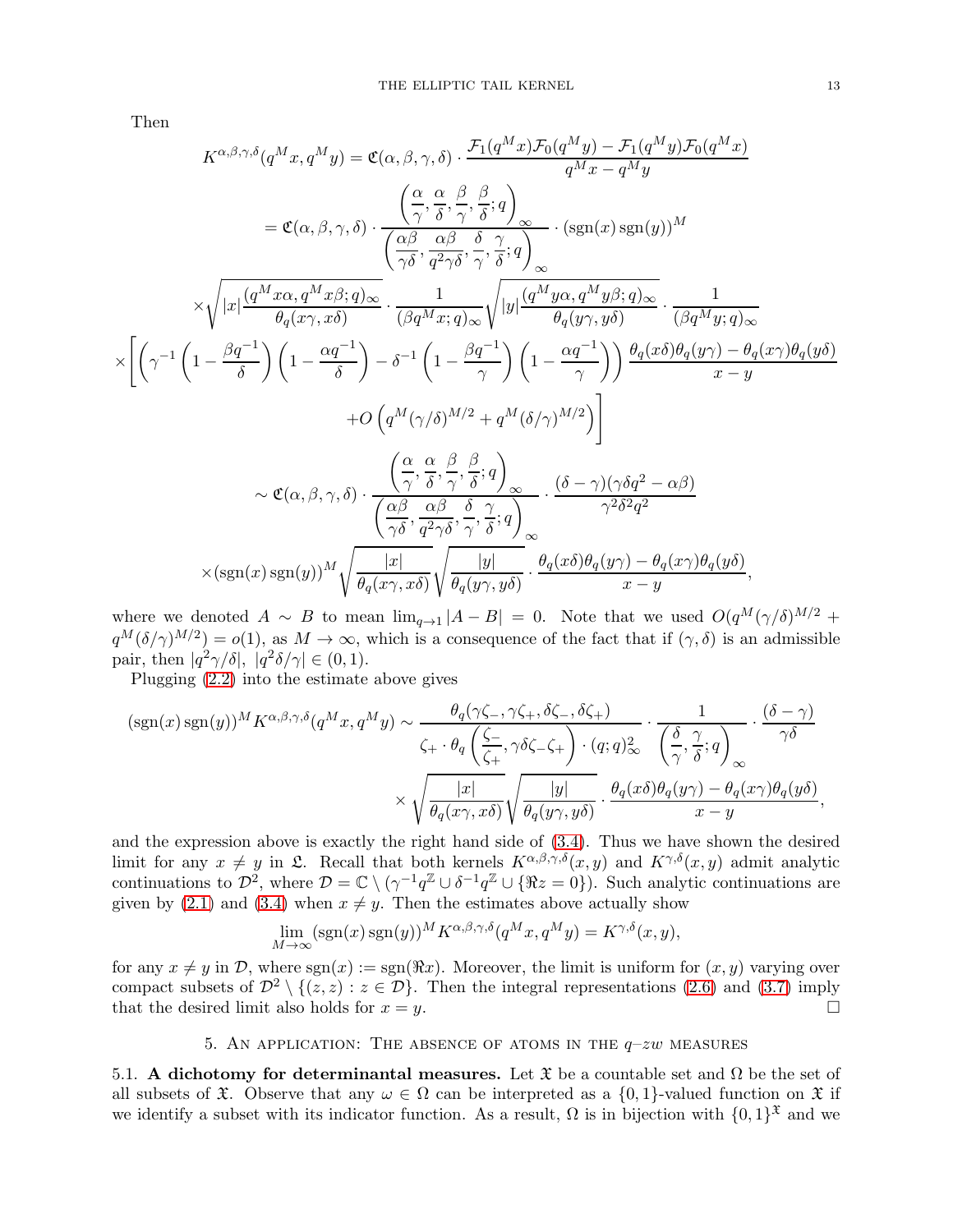can equip it with the product topology, so that it becomes a compact space. Let  $\mathcal{P}(\Omega)$  denote the space of Borel probability measures on  $\Omega$ . Any measure  $M \in \mathcal{P}(\Omega)$  is uniquely determined by its correlation functions  $\rho_1, \rho_2, \ldots$ . Here

$$
\rho_n(x_1,\ldots,x_n):=M(\{\omega\in\Omega:\{x_1,\ldots,x_n\}\subseteq\omega\}),\qquad n=1,2,\ldots,
$$

where  $x_1, \ldots, x_n$  are pairwise distinct points of  $\mathfrak{X}$ . M is said to be a *determinantal measure* if there exists a complex-valued function  $K(x, y)$  on  $\mathfrak{X} \times \mathfrak{X}$  such that

$$
\rho_n(x_1,...,x_n) = \det[K(x_i,x_j)]_{i,j=1}^n, \qquad n = 1,2,...
$$

In particular,  $\rho_1(x) = K(x, x)$ . Any such function is called a *correlation kernel* of M.

Let  $\ell^2(\mathfrak{X})$  be the complex Hilbert space formed by complex-valued, square-summable functions on  $\mathfrak{X}$  and  $\{e_x : x \in \mathfrak{X}\}\)$  be its natural orthonormal basis formed by the delta functions. Given a bounded operator K on  $\ell^2(\mathfrak{X})$ , we set

$$
K(x, y) := (K e_y, e_x), \qquad x, y \in \mathfrak{X},
$$

and call  $K(x, y)$  the kernel of K.

Suppose that K is a *positive contraction*, meaning that  $K = K^*$  and  $0 \leq K \leq 1$ . Then K gives rise to a determinantal measure  $M^K \in \mathcal{P}(\Omega)$ , see e.g. [\[L,](#page-27-15) Sec. 8], [\[ST,](#page-27-21) Thm. 2.1]. Namely, the kernel of K serves as a correlation kernel for  $M^K$ .

Recall that a measure is said to be diffuse if it has no atoms.

<span id="page-13-0"></span>**Theorem 5.1.** Let  $M \in \mathcal{P}(\Omega)$  be a determinantal measure defined by a positive contraction on  $\ell^2(\mathfrak{X})$ . Let  $\rho_1(x)$  be the first correlation function of M and set

$$
\rho_1^*(x) := \min(\rho_1(x), 1 - \rho_1(x)).
$$

Then the following dichotomy holds: M is either diffuse or purely atomic, depending on whether the series  $\sum_{x \in \mathfrak{X}} \rho_1^*(x)$  diverges or converges, respectively.

We give the proof after a little preparation. We need the following elementary lemma.

<span id="page-13-1"></span>**Lemma 5.2.** If  $\mathcal{A} = [\mathcal{A}(i, j)]$  is a matrix of finite size,  $\mathcal{A} = \mathcal{A}^* \geq 0$ , then

$$
\det \mathcal{A} \leq \prod_i \mathcal{A}(i,i).
$$

*Proof of the lemma.* Use induction on N, the size of  $A$ . Write  $A$  in the block form corresponding to the partition  $N = (N - 1) + 1$ :

$$
\mathcal{A} = \begin{bmatrix} A & B \\ B^* & D \end{bmatrix}.
$$

Assume first that A is nonsingular. Then  $A > 0$ , A is invertible, and we may write

$$
\det \mathcal{A} = \det A \cdot (D - B^* A^{-1} B).
$$

Observe that  $D - B^*A^{-1}B \le D$ , since  $A^{-1}$  is positive-definite. Hence  $\det A \le \det A \cdot D$ , and we may apply induction.

If A is singular, then we apply the above argument to  $A + \varepsilon 1$  with small  $\varepsilon > 0$  and pass to the limit as  $\varepsilon \to 0$ . limit as  $\varepsilon \to 0$ .

We will also use the particle-hole involution  $\omega \mapsto \omega^{\circ}$ , where  $\omega^{\circ} := \mathfrak{X} \setminus \omega$ . It induces an involutive transformation  $M \mapsto M^{\circ}$  of the space  $\mathcal{P}(\Omega)$ . Note that if  $M = M^{K}$ , where K is a positive contraction, then  $1 - K$  is a positive contraction too, and we have  $M^{\circ} = M^{1-K}$ , see [\[BOO,](#page-26-6) Appendix §A.3].

A trivial but important observation is that the particle-hole involution leaves the function  $\rho_1^*(x)$ invariant.

Finally, suppose that  $\mathfrak{X}'$  is a subset of  $\mathfrak{X}$  and let  $\Omega'$  be the set of subsets of  $\mathfrak{X}'$  equipped with the product topology (after identifying  $\Omega'$  with  $\{0,1\}^{\mathfrak{X}'}$ ). The correspondence  $\omega \mapsto \omega \cap \mathfrak{X}'$  defines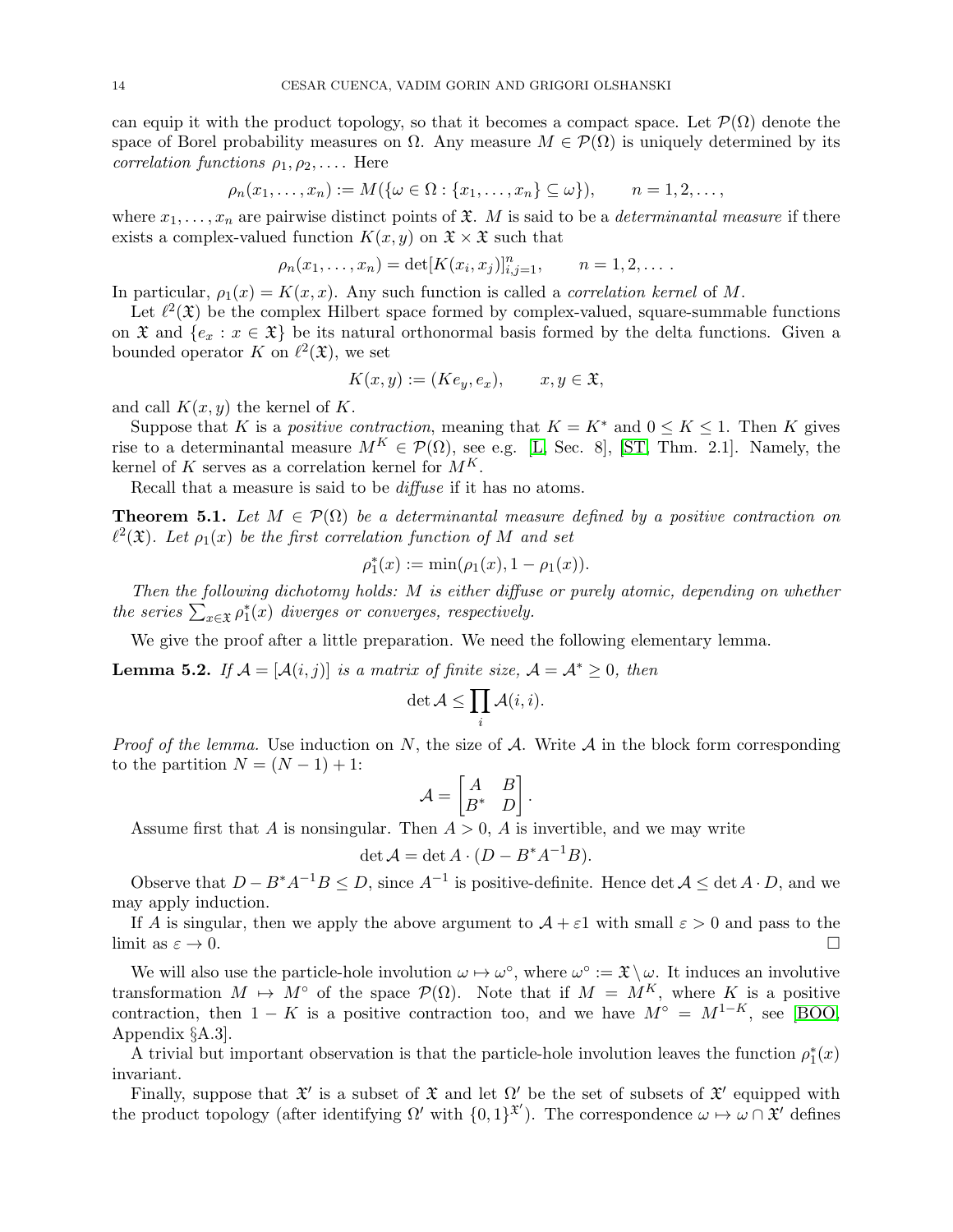a projection  $\Omega \to \Omega'$  and hence a map  $\mathcal{P}(\Omega) \to \mathcal{P}(\Omega')$ . If  $M \in \mathcal{P}(\Omega)$  is a determinantal measure, then its pushforward M' under that map is a determinantal measure too, and if  $M = M<sup>K</sup>$  for a positive contraction, then M' has a similar form, with the positive contraction  $K'$  on  $\ell^2(\mathfrak{X}')$  whose kernel is the restriction of the kernel  $K(x, y)$  to  $\mathfrak{X}' \times \mathfrak{X}'$ . In particular, the function  $\rho_1^*$  is simply restricted to  $\mathfrak{X}'$ .

*Proof of Theorem [5.1.](#page-13-0)* 1. We assume that  $\sum_{x \in \mathfrak{X}} \rho_1^*(x) = \infty$  and prove that M is diffuse. This means that M assigns mass 0 to any singleton  $\{\omega\}$ . We will first prove this for  $\omega = \mathfrak{X}$ . For any *n*-point subset  $X = \{x_1, \ldots, x_n\} \subset \mathfrak{X}$  we have

$$
M(\{\mathfrak{X}\}) \leq \rho_n(x_1,\ldots,x_n).
$$

By Lemma [5.2,](#page-13-1)

$$
\rho_n(x_1,...,x_n) \leq \prod_{i=1}^n \rho_1(x_i) = \prod_{x \in X} \rho_1(x).
$$

Therefore, for any finite subset  $X \subset \mathfrak{X}$ ,

$$
M(\{\mathfrak{X}\}) \le \prod_{x \in X} \rho_1(x).
$$

On the other hand, for any  $x \in \mathfrak{X}$ ,

$$
\rho_1(x) \le 1 - \rho_1^*(x).
$$

It follows that

$$
M(\{\mathfrak{X}\}) \le \prod_{x \in X} (1 - \rho_1^*(x))
$$

for any finite X. Since  $\sum_{x \in \mathfrak{X}} \rho_1^*(x) = \infty$ , the right-hand side can be made arbitrarily small with an appropriate choice of X. We conclude that  $M(\{\mathfrak{X}\})=0$ , as desired.

Now let us consider the general case  $\omega \in \Omega$ . Set

$$
\mathfrak{X}^0 := \{ x \in \mathfrak{X} : x \notin \omega \}, \qquad \mathfrak{X}^1 := \{ x \in \mathfrak{X} : x \in \omega \}.
$$

As  $\mathfrak{X} = \mathfrak{X}^0 \sqcup \mathfrak{X}^1$  and  $\sum_{x \in \mathfrak{X}} \rho_1^*(x) = \infty$ , then  $\sum_{x \in \mathfrak{X}^0} \rho_1^*(x) = \infty$ , or  $\sum_{x \in \mathfrak{X}^1} \rho_1^*(x) = \infty$  (or both). Examine first the case when  $\sum_{x \in \mathcal{X}^1} \rho_1^*(x) = \infty$ . Then let  $\mathcal{X}' := \mathcal{X}^1$  and  $M'$  be the pushforward of M under the projection  $\Omega \to \Omega'$  defined above. We have  $M(\{\omega\}) \leq M'(\{\omega'\})$ , where  $\omega' = \mathfrak{X}'$ , so it suffices to prove  $M'(\{\omega'\}) = 0$ . This reduces the statement to the case  $\omega = \mathfrak{X}$  above.

Now examine the case when  $\sum_{x \in \mathfrak{X}^0} \rho_1^*(x) = \infty$ . Let  $\mathfrak{X}' := \mathfrak{X}^0$  and, again, let  $M'$  be the pushforward of M under the projection  $\Omega \to \Omega'$ , we are now reduced to the case  $\omega = \emptyset$ . Then we can perform the particle-hole involution and use the invariance of  $\rho_1^*$  to reduce the desired statement to the known case  $\omega = \mathfrak{X}$ .

2. Next, we assume that  $\sum_{x \in \mathfrak{X}} \rho_1^*(x) < \infty$  and prove that M is purely atomic. We have  $\mathfrak{X} = \mathfrak{X}_0 \sqcup \mathfrak{X}_1$ , where

$$
\mathfrak{X}_0 := \{ x \in \mathfrak{X} : \rho_1(x) \le \frac{1}{2} \}, \qquad \mathfrak{X}_1 := \{ x \in \mathfrak{X} : \rho_1(x) > \frac{1}{2} \}.
$$

For  $\omega \in \Omega$ , let  $\omega \Delta \mathfrak{X}_1$  denote the symmetric difference of  $\omega$  and  $\mathfrak{X}_1$ . We set

$$
\Omega^* := \{ \omega \in \Omega : |\omega \triangle \mathfrak{X}_1| < \infty \}
$$

and note that  $\Omega^*$  is a countable subset of  $\Omega$ . We are going to show that M is concentrated on  $\Omega^*$ , which will imply that M is purely atomic. To do this, we treat  $\omega \in \Omega$  as the random element distributed according to M. For  $x \in \mathfrak{X}_0$ , let  $E_x$  be the event that  $x \in \omega$ , whereas if  $x \in \mathfrak{X}_1$ , let  $E_x$ be the event that  $x \notin \omega$ . Then  $\omega \in \Omega^*$  precisely means that only finitely many events  $E_x$  occur.

On the other hand, the probability of  $E_x$  is  $\rho_1^*(x)$ . Thus, the sum of all these probabilities is finite. Applying the Borel–Cantelli lemma, we obtain that  $\omega \in \Omega^*$  with probability 1, which is equivalent to the desired claim.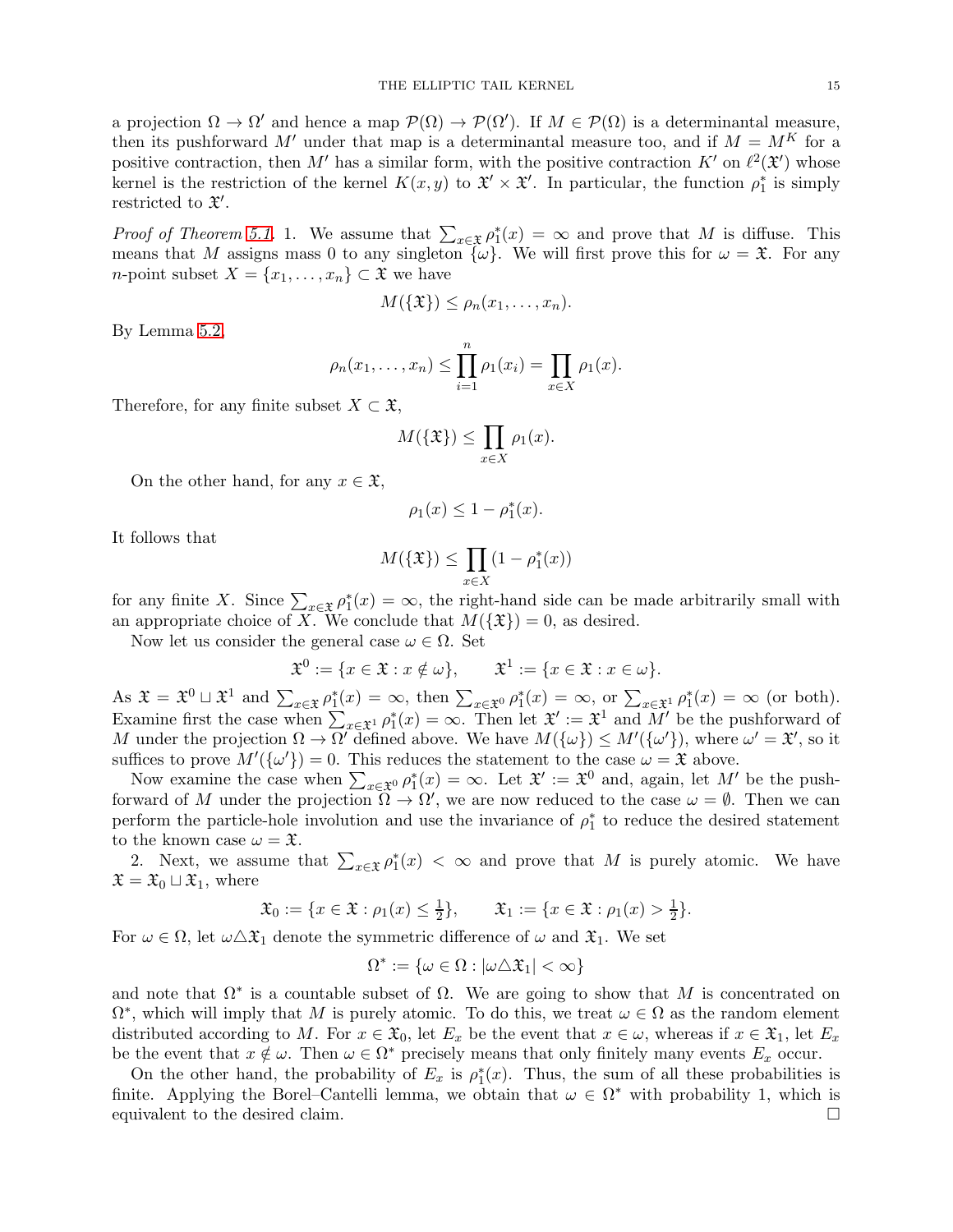### 5.2. The  $q-zw$  measures are diffuse.

<span id="page-15-1"></span>**Theorem 5.3.** Let  $(\alpha, \beta, \gamma, \delta) \in \mathbb{C}^4$  be any quadruple of admissible parameters. The corresponding q–zw measure is diffuse.

*Proof.* We claim that  $0 < K^{\gamma,\delta}(\zeta_+,\zeta_+) < 1$ , and similarly for  $K^{\gamma,\delta}(\zeta_-,\zeta_-)$ . Before proving the claim, let us deduce Theorem [5.3](#page-15-1) from it. Theorem [4.1](#page-9-1) shows  $K^{\alpha,\beta,\gamma,\delta}(x,x) \to K^{\gamma,\delta}(\zeta_+,\zeta_+)$ , as  $x \to 0^{\pm}$  in  $\mathfrak{L}$ , thus the density  $\rho_1^{\alpha,\beta,\gamma,\delta}$  $\int_{1}^{\alpha,\beta,\gamma,\delta}(x) = K^{\alpha,\beta,\gamma,\delta}(x,x)$ , when  $|x|$  is small, is uniformly bounded away from 0 and 1. Consequently, Theorem [5.1](#page-13-0) shows that  $M^{\alpha,\beta,\gamma,\delta}$  is diffuse.

Next let us prove the claim. Since  $K^{\gamma,\delta}(\zeta_+,\zeta_+)$  and  $K^{\gamma,\delta}(\zeta_-,\zeta_-)$  are probabilities, then the claim would be contradicted if and only if  $\{K^{\gamma,\delta}(\zeta_+,\zeta_+), K^{\gamma,\delta}(\zeta_-,\zeta_-)\}\cap \{0,1\} \neq \emptyset$ . Let us focus on proving  $K^{\gamma,\delta}(\zeta_+,\zeta_+) \neq 1$ , as the proof of the other three statements is the same. Assume  $K^{\gamma,\delta}(\zeta_+,\zeta_+) = 1$ . Then  $M^{\gamma,\delta}$ -almost surely, a random point configuration contains  $\zeta_+$ . Since  $M^{\gamma,\delta}$ is stationary, a random configuration contains all points to the right of the origin and so all the corresponding correlation functions equal 1, in particular

$$
\det\left(\begin{array}{cc} K^{\gamma,\delta}(\zeta_{+}q^{m},\zeta_{+}q^{m}) & K^{\gamma,\delta}(\zeta_{+}q^{m},\zeta_{+}q^{n}) \\ K^{\gamma,\delta}(\zeta_{+}q^{n},\zeta_{+}q^{m}) & K^{\gamma,\delta}(\zeta_{+}q^{n},\zeta_{+}q^{n}) \end{array}\right) = 1, \text{ whenever } m \neq n.
$$

The matrix above is symmetric and its diagonal entries are equal to 1, therefore

<span id="page-15-3"></span>
$$
K^{\gamma,\delta}(\zeta_{+}q^{m}, \zeta_{+}q^{n}) = K^{\gamma,\delta}(\zeta_{+}q^{n}, \zeta_{+}q^{m}) = 0.
$$

Apply the previous equation to  $(m, n) = (2, 0)$ : Lemma [3.3](#page-8-3) gives

(5.1) 
$$
K^{\gamma,\delta}(\zeta,q^2,\zeta_+) = C(\gamma,\delta) \times \frac{\gamma/\delta - \delta/\gamma}{q - q^{-1}} = 0.
$$

One verifies that for any admissible pair  $(\gamma, \delta)$  with  $\gamma \neq \delta$ , one has  $C(\gamma, \delta) \neq 0$  and  $\gamma/\delta - \delta/\gamma \neq 0$ . Thus we have reached a contradiction. In the special case  $\gamma = \delta$ , we need the formulas at the end of Section [3.4](#page-8-0) (see  $(3.11)$ ); then equation  $(5.1)$  becomes

$$
K^{\gamma,\gamma}(\zeta_{+}q^{2},\zeta_{+}) = \frac{2}{\zeta_{+}\gamma(q-q^{-1})} \cdot \frac{\theta_{q}(\gamma\zeta_{-},\gamma\zeta_{+})^{2}}{\theta_{q}(\zeta_{-}/\zeta_{+},\gamma^{2}\zeta_{-}\zeta_{+}) \cdot (q;q)_{\infty}^{4}} = 0.
$$

<span id="page-15-0"></span>This implies that  $\gamma \in \zeta_+^{-1} q^{\mathbb{Z}}$  or  $\gamma \in \zeta_+^{-1} q^{\mathbb{Z}}$ , which again is impossible.

### 6. The projection property of the elliptic tail kernel

6.1. The projection property. Let  $(\gamma, \delta)$  be an admissible pair and let  $K^{\gamma,\delta}$  be the operator on  $\ell^2(\mathfrak{L})$  with kernel  $K^{\gamma,\delta}(x,y)$ , that is,

$$
(K^{\gamma,\delta}f)(x) := \sum_{y \in \mathfrak{L}} K^{\gamma,\delta}(x,y)f(y), \qquad f \in \ell^2(\mathfrak{L}), \quad x \in \mathfrak{L}.
$$

The main theorem of this section is the following.

<span id="page-15-2"></span>**Theorem 6.1.** The operator  $K^{\gamma,\delta}$  on  $\ell^2(\mathfrak{L})$  is a projection operator, i.e.,  $K^{\gamma,\delta} = (K^{\gamma,\delta})^* = (K^{\gamma,\delta})^2$ .

In this section, it will be more convenient to use the gauge-transformed kernel  $\widetilde{K}^{\gamma,\delta}(x,y)$  $\epsilon(x)\epsilon(y)K^{\gamma,\delta}(x, y)$  defined in [\(3.8\)](#page-7-5) because of the q-translation-invariance property  $\widetilde{K}^{\gamma,\delta}(qx, qy)$  =  $\widetilde{K}^{\gamma,\delta}(x, y)$  of Proposition [3.2.](#page-7-1) Clearly, the corresponding operator  $\widetilde{K}^{\gamma,\delta}$  is a projection operator if and only if  $K^{\gamma,\delta}$  is a projection operator.

Let us consider the  $2 \times 2$  matrix-valued kernel  $\mathfrak{K}(m, n) = \mathfrak{K}^{\gamma, \delta}(m, n)$  on  $\mathbb{Z}$ , given by

$$
\mathfrak{K}(m,n) := \begin{pmatrix} \widetilde{K}^{\gamma,\delta}(\zeta + q^m, \zeta + q^n) & \widetilde{K}^{\gamma,\delta}(\zeta + q^m, \zeta - q^n) \\ \widetilde{K}^{\gamma,\delta}(\zeta - q^m, \zeta + q^n) & \widetilde{K}^{\gamma,\delta}(\zeta - q^m, \zeta - q^n) \end{pmatrix}, \quad m, n \in \mathbb{Z}.
$$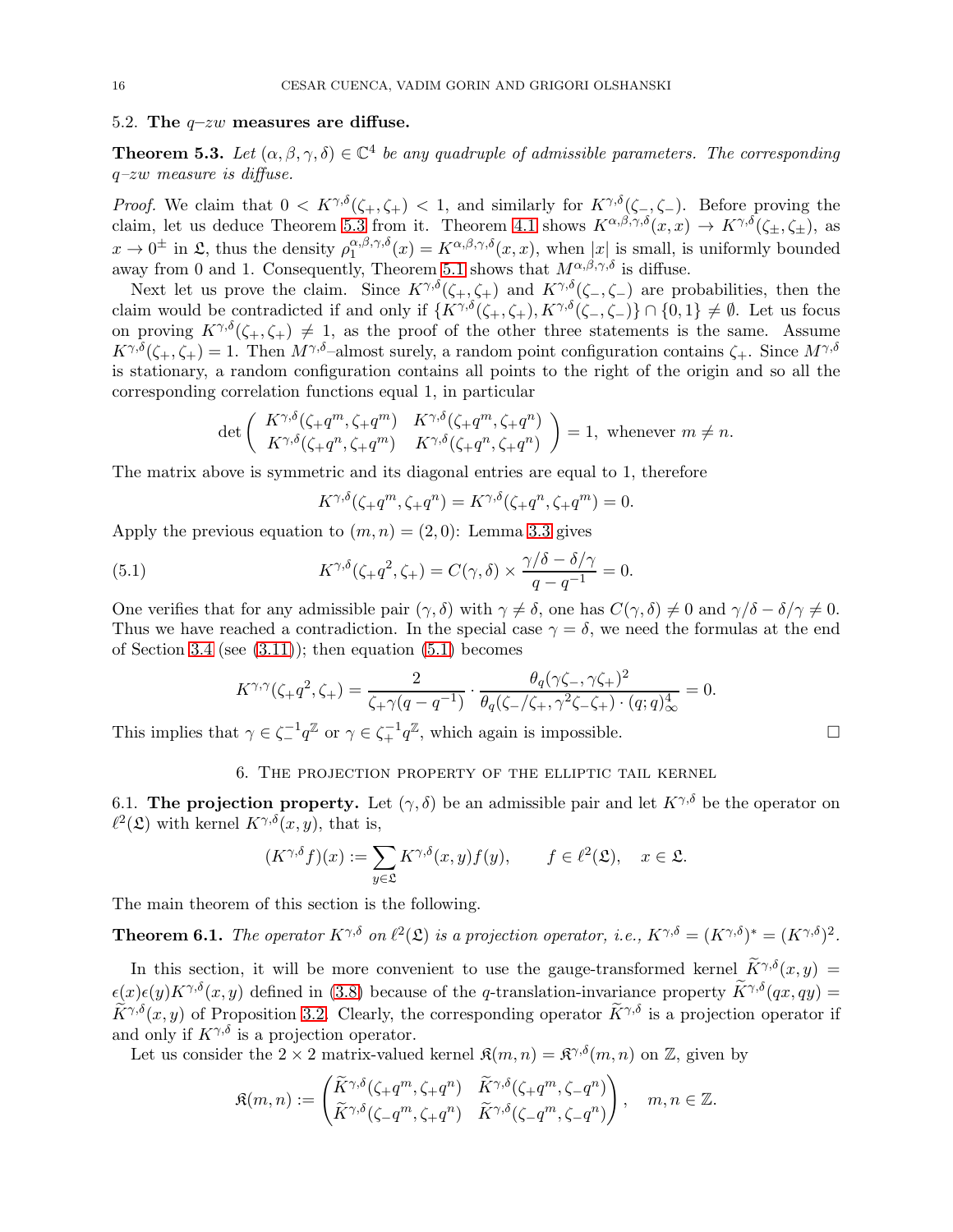The space  $\ell^2(\mathbb{Z}; \mathbb{C}^2)$  (Hilbert space of  $\mathbb{C}^2$ -valued, square-summable sequences) can be naturally identified with  $\ell^2(\mathfrak{L})$  — under this identification,  $\widetilde{K}^{\gamma,\delta}$  becomes the operator with kernel  $\mathfrak{K}(m,n)$ . We go a step further. Proposition [3.2](#page-7-1) implies the translation–invariance property:  $\mathfrak{K}(m,n)$  =  $\mathfrak{K}(m+1, n+1)$ . This suggests to look at the Fourier transform  $\hat{\mathfrak{K}} = \hat{\mathfrak{K}}^{\gamma, \delta}$  of the function  $\mathfrak{K}(m, 0)$ ,  $m \in \mathbb{Z}$ . By definition,  $\widehat{\mathfrak{K}}$  is a 2π-periodic function on R, which is 2 × 2 matrix-valued and given by

<span id="page-16-1"></span>(6.1) 
$$
\widehat{\mathfrak{K}}(\eta) := \begin{pmatrix} \widehat{\mathfrak{K}}_{+,+}(\eta) & \widehat{\mathfrak{K}}_{+, -}(\eta) \\ \widehat{\mathfrak{K}}_{-,+}(\eta) & \widehat{\mathfrak{K}}_{-, -}(\eta) \end{pmatrix}, \quad \eta \in \mathbb{R},
$$

<span id="page-16-2"></span>(6.2) 
$$
\widehat{\mathfrak{K}}_{\epsilon_1,\epsilon_2}(\eta) := \sum_{m \in \mathbb{Z}} e^{i\eta m} \widetilde{K}^{\gamma,\delta}(\zeta_{\epsilon_1} q^m, \zeta_{\epsilon_2}), \quad \epsilon_1, \epsilon_2 \in \{+, -\}.
$$

The important point for us is the following lemma, whose proof essentially follows by definition of the Fourier transform.

<span id="page-16-0"></span>**Lemma 6.2.** A translation–invariant operator  $\mathfrak{K}$  on  $\ell^2(\mathbb{Z}; \mathbb{C}^2)$  is a projection operator if and only if its Fourier transform  $\widehat{\mathfrak{K}}(\eta)$  is a projection matrix, for any  $\eta \in \mathbb{R}$ .

In view of Lemma [6.2,](#page-16-0) a proof of Theorem [6.1](#page-15-2) will be furnished by the verification that  $\hat{\mathfrak{K}}(\eta)$  is a projection matrix, for any  $\eta \in \mathbb{R}$ . The latter will be a consequence of the following proposition, whose proof is given in Section [6.3,](#page-18-0) after some preparations.

<span id="page-16-6"></span>**Proposition 6.3.** For any  $\eta \in \mathbb{R}$ , the Fourier transform  $\hat{\mathfrak{K}}(\eta)$ , defined by [\(6.1\)](#page-16-1)–[\(6.2\)](#page-16-2), is given by

<span id="page-16-4"></span>(6.3) 
$$
\widehat{\mathbf{R}}_{+,+}(\eta) = \frac{q \cdot \theta_q(\gamma \zeta_-, \delta \zeta_-)}{\gamma \delta \zeta_+^2 \cdot \theta_q(\zeta_-/\zeta_+, \gamma \delta \zeta_- \zeta_+)} \frac{\theta_q(-e^{i\eta} \zeta_+ \sqrt{\gamma \delta/q}, -e^{-i\eta} \zeta_+ \sqrt{\gamma \delta/q})}{\theta_q(-e^{i\eta} \sqrt{q\gamma \delta}/\gamma, -e^{i\eta} \sqrt{q\gamma \delta}/\delta)},
$$

<span id="page-16-7"></span>(6.4) 
$$
\widehat{\mathfrak{K}}_{+,-}(\eta) = -\frac{q\sqrt{\theta_q(\gamma\zeta_-,\delta\zeta_-,\gamma\zeta_+,\delta\zeta_+)}}{\gamma\delta\zeta_+\sqrt{|\zeta_-\zeta_+|}\cdot\theta_q(\zeta_-/\zeta_+,\gamma\delta\zeta_-\zeta_+)}\frac{\theta_q(-e^{i\eta}\zeta_+\sqrt{\gamma\delta/q},-e^{-i\eta}\zeta_-\sqrt{\gamma\delta/q})}{\theta_q(-e^{i\eta}\sqrt{q\gamma\delta}/\gamma,-e^{i\eta}\sqrt{q\gamma\delta}/\delta)},
$$

<span id="page-16-8"></span>(6.5) 
$$
\widehat{\mathfrak{K}}_{-,+}(\eta) = -\frac{q\sqrt{\theta_q(\gamma\zeta_{-},\delta\zeta_{-},\gamma\zeta_{+},\delta\zeta_{+})}}{\gamma\delta\zeta_{+}\sqrt{|\zeta_{-}\zeta_{+}|}\cdot\theta_q(\zeta_{-}/\zeta_{+},\gamma\delta\zeta_{-}\zeta_{+})}\frac{\theta_q(-e^{i\eta}\zeta_{-}\sqrt{\gamma\delta/q},-e^{-i\eta}\zeta_{+}\sqrt{\gamma\delta/q})}{\theta_q(-e^{i\eta}\sqrt{q\gamma\delta}/\gamma,-e^{i\eta}\sqrt{q\gamma\delta}/\delta)},
$$

<span id="page-16-5"></span>(6.6) 
$$
\widehat{\mathbf{R}}_{-,-}(\eta) = \frac{q \cdot \theta_q(\gamma \zeta_+, \delta \zeta_+)}{\gamma \delta |\zeta_-\zeta_+| \cdot \theta_q(\zeta_-/\zeta_+, \gamma \delta \zeta_-\zeta_+)} \frac{\theta_q(-e^{i\eta} \zeta_-\sqrt{\gamma \delta/q}, -e^{-i\eta} \zeta_-\sqrt{\gamma \delta/q})}{\theta_q(-e^{i\eta} \sqrt{q\gamma \delta}/\gamma, -e^{i\eta} \sqrt{q\gamma \delta}/\delta)}.
$$

**Remark 6.4.** For an admissible pair  $(\gamma, \delta)$ , we have that  $\gamma\delta$ ,  $\theta_q(\gamma\zeta_-, \delta\zeta_-)$  and  $\theta_q(\gamma\zeta_+, \delta\zeta_+)$  are all positive. For the formulas above,  $\sqrt{\theta_q(\gamma\zeta_-, \delta\zeta_-, \gamma\zeta_+, \delta\zeta_+)}$  and  $\sqrt{\gamma\delta}$  are the positive square roots.

*Proof of Theorem [6.1.](#page-15-2)* We show that  $\hat{\mathfrak{K}}(\eta)$  is a rank 1 projection matrix. For that, we prove three statements: (1)  $\widehat{\mathfrak{K}}(\eta)$  is Hermitian, (2) det  $\widehat{\mathfrak{K}}(\eta) = 0$ , and (3) tr  $\widehat{\mathfrak{K}}(\eta) = 1$ .

<span id="page-16-3"></span>The first statement is equivalent to the equalities

(6.7) 
$$
\overline{\mathbf{\hat{R}}}_{+,+}(\eta) \stackrel{?}{=} \mathbf{\hat{R}}_{+,+}(\eta), \quad \overline{\mathbf{\hat{R}}}_{-,-}(\eta) \stackrel{?}{=} \mathbf{\hat{R}}_{-,-}(\eta), \quad \overline{\mathbf{\hat{R}}}_{+,-}(\eta) \stackrel{?}{=} \mathbf{\hat{R}}_{-,+}(\eta).
$$

If  $(\gamma, \delta)$  belongs to the principal series, then  $(\overline{\gamma}, \overline{\delta}) = (\delta, \gamma)$ , whereas if  $(\gamma, \delta)$  belongs to the complementary series, then  $(\overline{\gamma}, \overline{\delta}) = (\gamma, \delta)$ . Together with the obvious  $\overline{\theta_q(x)} = \theta_q(\overline{x})$ , one can easily verify all three identities in [\(6.7\)](#page-16-3) for pairs in both the principal and complementary series.

The second statement follows from  $(6.3)$ – $(6.6)$  in a straightforward manner.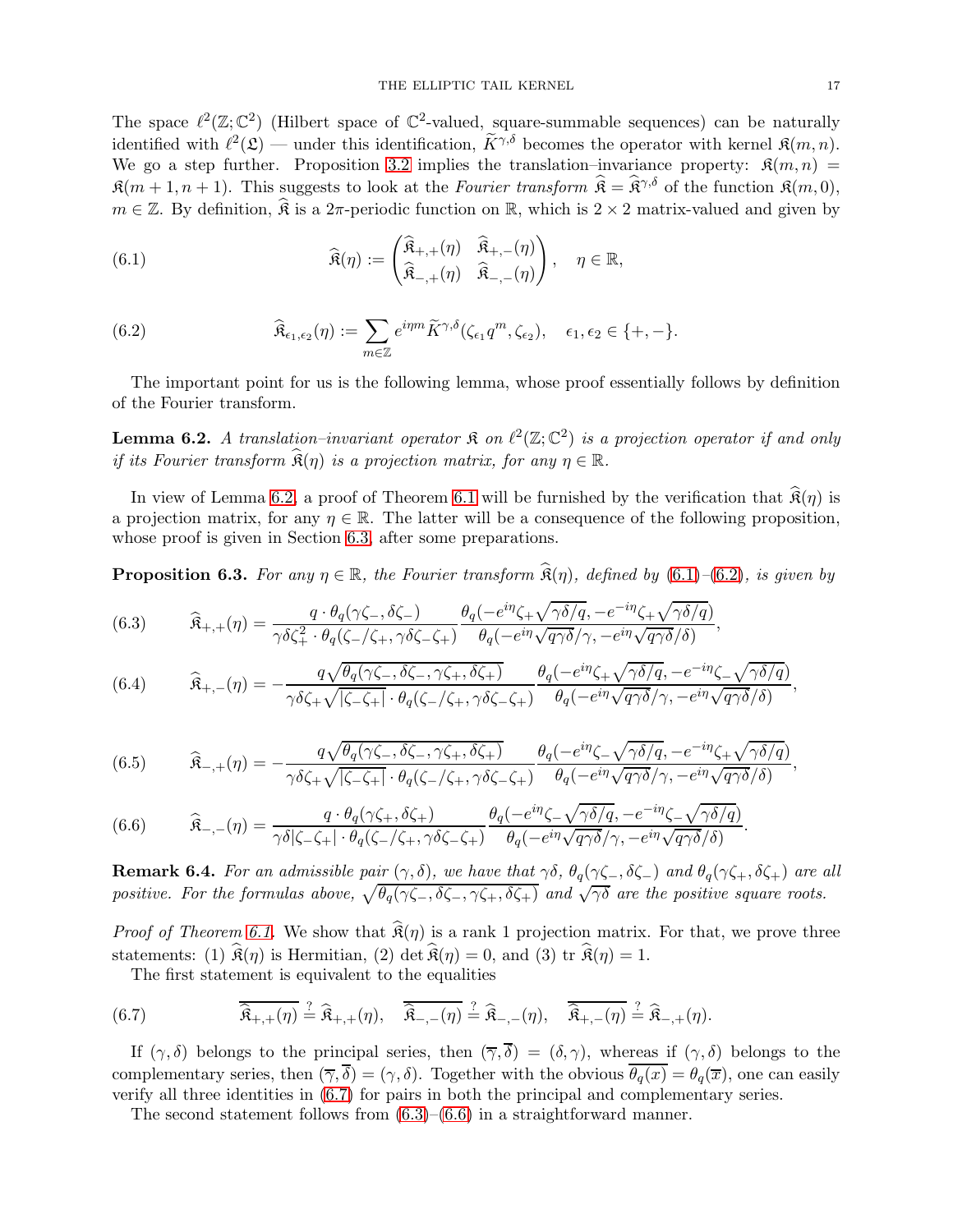For the third statement, we need to show

$$
\zeta_{+}\theta_{q}(\gamma\zeta_{+},\delta\zeta_{+},-e^{i\eta}\zeta_{-}\sqrt{\gamma\delta/q},-e^{-i\eta}\zeta_{-}\sqrt{\gamma\delta/q})
$$
  

$$
-\zeta_{-}\theta_{q}(\gamma\zeta_{-},\delta\zeta_{-},-e^{i\eta}\zeta_{+}\sqrt{\gamma\delta/q},-e^{-i\eta}\zeta_{+}\sqrt{\gamma\delta/q})
$$
  

$$
\stackrel{?}{=}-\frac{\gamma\delta\zeta_{-}\zeta_{+}^{2}}{q}\cdot\theta_{q}(\zeta_{-}/\zeta_{+},\gamma\delta\zeta_{-}\zeta_{+},-e^{i\eta}\sqrt{q\gamma\delta}/\gamma,-e^{i\eta}\sqrt{q\delta\gamma}/\delta).
$$

By the quasi-periodicity  $(-\gamma \delta \zeta_-\zeta_+/q) \cdot \theta_a(\gamma \delta \zeta_-\zeta_+) = \theta_a(\gamma \delta \zeta_-\zeta_+/q)$ , the equality above becomes

<span id="page-17-0"></span>(6.8) 
$$
\theta_q(\zeta_-/\zeta_+, \gamma \delta \zeta_- \zeta_+/q, -e^{i\eta} \sqrt{q\gamma \delta}/\gamma, -e^{i\eta} \sqrt{q\gamma \delta}/\delta) \n- \theta_q(\gamma \zeta_+, \delta \zeta_+, -e^{i\eta} \zeta_- \sqrt{\gamma \delta/q}, -e^{-i\eta} \zeta_- \sqrt{\gamma \delta/q}) \n= -\frac{\zeta_-}{\zeta_+} \cdot \theta_q(\gamma \zeta_-, \delta \zeta_-, -e^{i\eta} \zeta_+ \sqrt{\gamma \delta/q}, -e^{-i\eta} \zeta_+ \sqrt{\gamma \delta/q}).
$$

This is a special case of Lemma [3.1:](#page-7-8) upon setting  $X = e^{i\eta}/\sqrt{q}$ ,  $Y = -\zeta_+ \sqrt{\gamma \delta}/q$ ,  $Z = -\zeta_- \sqrt{\gamma \delta}/q$ , and  $W = -\sqrt{\gamma \delta}/\gamma$ , equation [\(3.2\)](#page-7-2) gives [\(6.8\)](#page-17-0).

6.2. Factorization of two-sided sums. The proof of Proposition [6.3](#page-16-6) relies on two summation identities which we now present. In this section,  $p$  is a real number in  $(0, 1)$ .

<span id="page-17-3"></span>**Lemma 6.5.** Let  $a \in \mathbb{C}$  be such that  $p < |a| < p^{-1}$ . Then

<span id="page-17-2"></span>(6.9) 
$$
\sum_{m=-\infty}^{+\infty} \frac{a^m}{zp^m + z^{-1}p^{-m}} = -z \cdot \frac{\theta_{p^2}(-apz^2)\theta_{p^2}'(1)}{\theta_{p^2}(-z^2)\theta_{p^2}(ap)}, \quad z \in \mathbb{C}^*.
$$

*Proof.* The equality can be deduced from Ramanujan's  $_1\psi_1$ -identity, as explained in [\[B,](#page-26-8) Rem. 2.4]. Yet another proof is given in [\[BB,](#page-26-9) Sec. 4].

### <span id="page-17-6"></span>Lemma 6.6.

(6.10) 
$$
\sum_{m\in\mathbb{Z}\setminus\{0\}}\frac{z^m}{p^{-m}-p^m}=-pz\cdot\frac{\theta'_{p^2}(pz)}{\theta_{p^2}(pz)}, \quad p<|z|
$$

*Proof.* When  $m \gg 0$ , the m-th term in the sum is ~  $(zp)^m$ ; when  $m \ll 0$ , the m-th term is  $\sim -(z^{-1}p)^{-m}$ . Thus the sum is absolutely convergent and defines an analytic function on the domain  $\{z \in \mathbb{C} : |zp|, |z^{-1}p| < 1\} = \{z \in \mathbb{C} : p < |z| < p^{-1}\}.$ 

Let  $H_p(z)$  and  $F_{p,q}(z)$  denote the left-hand sides of [\(6.10\)](#page-17-1) and [\(6.9\)](#page-17-2), respectively. Notice that

<span id="page-17-1"></span>
$$
H_p(z) = -i \left\{ F_{p,z}(y) - \frac{1}{y+y^{-1}} \right\} \bigg|_{y=i} = -i \left\{ F_{p,z}(iy) - i \frac{y}{1-y^2} \right\} \bigg|_{y=1}.
$$

From Lemma [6.5,](#page-17-3) we have

<span id="page-17-4"></span>
$$
(6.11) \tH_p(z) = -y \left\{ \frac{\theta_{p^2}(pzy^2)\theta_{p^2}'(1)}{\theta_{p^2}(y^2)\theta_{p^2}(pz)} + \frac{1}{1-y^2} \right\}\bigg|_{y=1} = \left\{ \frac{\theta_{p^2}(pzy)(p^2;p^2)_{\infty}^2}{\theta_{p^2}(y)\theta_{p^2}(pz)} - \frac{1}{1-y} \right\}\bigg|_{y=1}.
$$

Note that  $f(y) := \frac{\theta_p(y)}{1-y} = \frac{p^2y}{p^2/y}$ ;  $p^2/y$ ;  $p^2/\infty$  is analytic on  $\mathbb{C}^*$ . Also let  $g(y) := \theta_p(y)$ ;  $g(y)$ ; so [\(6.11\)](#page-17-4) becomes

<span id="page-17-5"></span>(6.12) 
$$
H_p(z) = \frac{1}{y-1} \left\{ -\frac{g(y)(p^2;p^2)_{\infty}^2}{f(y)\theta_{p^2}(pz)} + 1 \right\} \bigg|_{y=1} = \frac{(f'(1)g(1) - g'(1)f(1))(p^2;p^2)_{\infty}^2}{f(1)^2\theta_{p^2}(pz)}.
$$

Take derivatives to  $f(y) = f(1/y)$  to obtain  $f'(y) = -y^{-2}f'(1/y)$ , in particular  $f'(1) = 0$ . Furthermore,  $f(1) = (p^2; p^2)^2_{\infty}$  and  $g'(1) = pz\theta'_{p^2}(pz)$ . Plugging these values into [\(6.12\)](#page-17-5) yields [\(6.10\)](#page-17-1).  $\Box$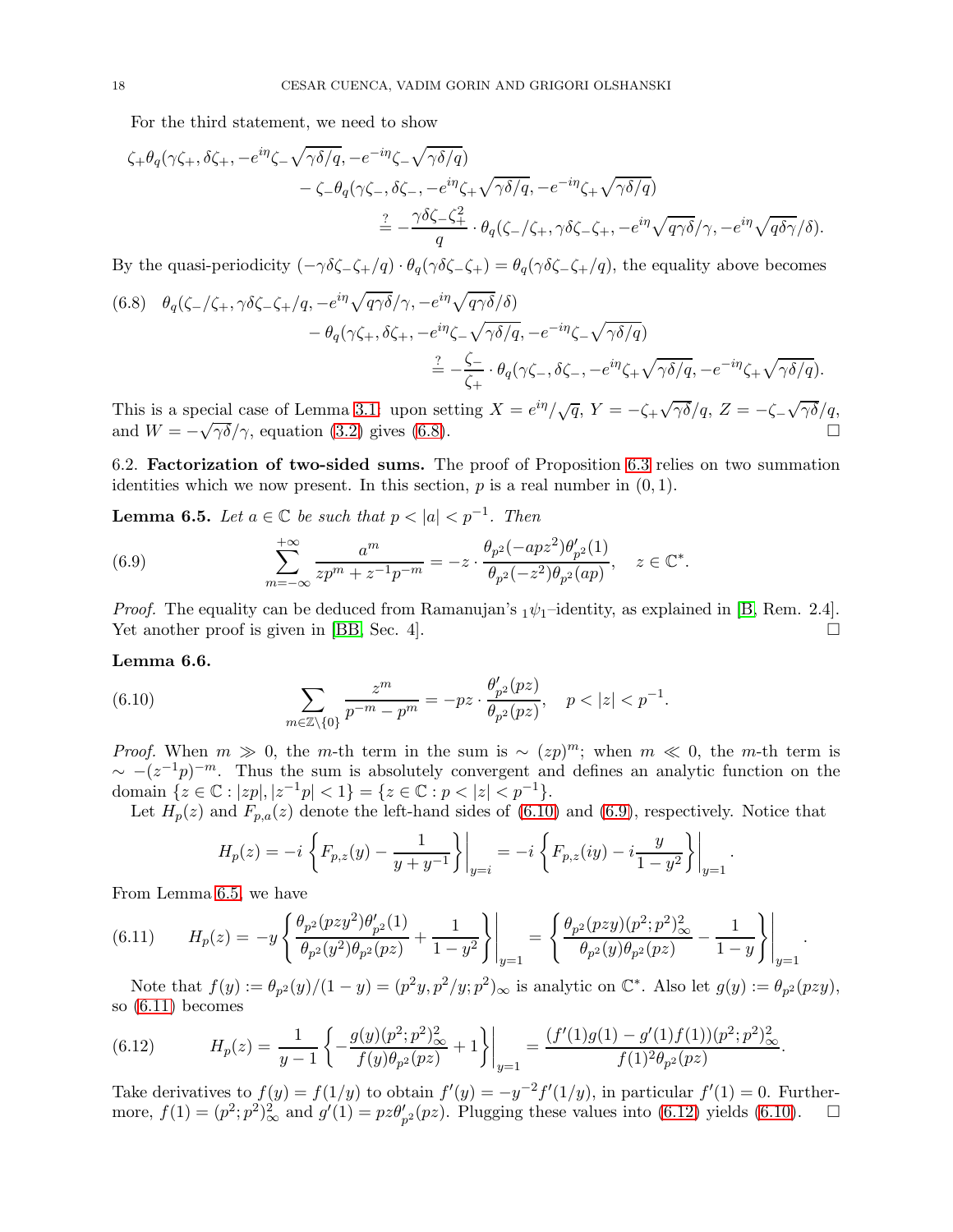<span id="page-18-0"></span>6.3. Fourier transform of the elliptic tail kernel: proof of Proposition [6.3.](#page-16-6) Recall the constant  $C = C(\gamma, \delta)$  defined in [\(3.3\)](#page-7-6).

**Lemma 6.7.** For any  $\eta \in \mathbb{R}$ , the Fourier transform  $\hat{\mathfrak{K}}(\eta)$  is given by

<span id="page-18-5"></span><span id="page-18-2"></span>(6.13) 
$$
\widehat{\mathbf{R}}_{+,+}(\eta) = C \left\{ \delta \zeta_{+} \frac{\theta_{q}^{\prime}(\delta \zeta_{+})}{\theta_{q}(\delta \zeta_{+})} - \gamma \zeta_{+} \frac{\theta_{q}^{\prime}(\gamma \zeta_{+})}{\theta_{q}(\gamma \zeta_{+})} + e^{i\eta \frac{\sqrt{q\gamma \delta}}{\gamma} \cdot \frac{\theta_{q}^{\prime}(-e^{i\eta} \sqrt{q\gamma \delta}/\gamma)}{\theta_{q}(-e^{i\eta} \sqrt{q\gamma \delta}/\gamma)} - e^{i\eta \frac{\sqrt{q\gamma \delta}}{\delta} \cdot \frac{\theta_{q}^{\prime}(-e^{i\eta} \sqrt{q\gamma \delta}/\delta)}{\theta_{q}(-e^{i\eta} \sqrt{q\gamma \delta}/\delta)} \right\},
$$
\n(6.14) 
$$
\widehat{\mathbf{R}}_{+, -}(\eta) = \frac{C \sqrt{|\zeta_{+}/\zeta_{-}|}}{\sqrt{\theta_{q}(\gamma \zeta_{+}, \delta \zeta_{+}, \gamma \zeta_{-}, \delta \zeta_{-})}} \frac{\theta_{q}^{\prime}(1)}{\theta_{q}(\zeta_{+}/\zeta_{-})} - \frac{\theta_{q}(\delta \zeta_{+}, \gamma \zeta_{-}, e^{i\eta}|\zeta_{+}/\zeta_{-}|\sqrt{q\gamma \delta}/\delta)}{\theta_{q}(-e^{i\eta} \sqrt{q\gamma \delta}/\delta)} \right\},
$$
\n(6.15) 
$$
\widehat{\mathbf{R}}_{-,+}(\eta) = \frac{C \sqrt{|\zeta_{-}/\zeta_{+}|}}{\sqrt{\theta_{q}(\gamma \zeta_{+}, \delta \zeta_{+}, \gamma \zeta_{-}, \delta \zeta_{-})}} \frac{\theta_{q}^{\prime}(1)}{\theta_{q}(\zeta_{-}/\zeta_{+})} - \frac{\theta_{q}(\delta \zeta_{+}, \gamma \zeta_{-}, e^{i\eta}|\zeta_{+}/\zeta_{-}|\sqrt{q\gamma \delta}/\delta)}{\theta_{q}(-e^{i\eta} \sqrt{q\gamma \delta}/\delta)} \right\},
$$
\n(6.15) 
$$
\widehat{\mathbf{R}}_{-,+}(\eta) = \frac{C \sqrt{|\zeta_{-}/\zeta_{+}|}}{\sqrt{\theta_{q}(\gamma \zeta_{+}, \delta \zeta_{+}, \gamma \zeta_{
$$

<span id="page-18-8"></span>
$$
+ e^{i\eta} \frac{\sqrt{q\gamma\delta}}{\delta} \cdot \frac{\theta_q'(-e^{i\eta}\sqrt{q\gamma\delta}/\delta)}{\theta_q(-e^{i\eta}\sqrt{q\gamma\delta}/\delta)} - e^{i\eta} \frac{\sqrt{q\gamma\delta}}{\gamma} \cdot \frac{\theta_q'(-e^{i\eta}\sqrt{q\gamma\delta}/\gamma)}{\theta_q(-e^{i\eta}\sqrt{q\delta/\gamma})}\right\}.
$$

<span id="page-18-4"></span>*Proof.* For  $x \in \mathbb{Z} \setminus \{0\}$ , Lemma [3.3](#page-8-3) gives

<span id="page-18-1"></span>(6.17) 
$$
\mathfrak{K}_{+,+}(x,0) = C(-1)^x \cdot \frac{(\sqrt{\gamma \delta}/\gamma)^x - (\sqrt{\gamma \delta}/\delta)^x}{q^{-x/2} - q^{x/2}},
$$

<span id="page-18-3"></span>(6.18) 
$$
\mathfrak{K}_{-,-}(x,0)=C(-1)^x\cdot\frac{(\sqrt{\gamma\delta}/\delta)^x-(\sqrt{\gamma\delta}/\gamma)^x}{q^{-x/2}-q^{x/2}}.
$$

From Lemma [3.5](#page-8-4) and [\(6.17\)](#page-18-1),

$$
\widehat{\mathfrak{K}}_{+,+}(\eta) = C\zeta_+\left\{\delta\frac{\theta_q'(\delta\zeta_+)}{\theta_q(\delta\zeta_+)} - \gamma\frac{\theta_q'(\gamma\zeta_+)}{\theta_q(\gamma\zeta_+)}\right\} + C\cdot\sum_{x\in\mathbb{Z}\backslash\{0\}}e^{i\eta x}\cdot\frac{(\sqrt{\gamma\delta}/\gamma)^x - (\sqrt{\gamma\delta}/\delta)^x}{q^{-x/2}-q^{x/2}}.
$$

Then [\(6.13\)](#page-18-2) follows from Lemma [6.6](#page-17-6) with  $p = \sqrt{q}$ . Note that we need the following inequalities to apply Lemma [6.6:](#page-17-6)

$$
q^{1/2} < \left| \frac{\sqrt{\gamma \delta}}{\gamma} \right|, \left| \frac{\sqrt{\gamma \delta}}{\delta} \right| < q^{-1/2}.
$$

They are equivalent to  $|q\gamma/\delta|, |q\delta/\gamma| < 1$ , and these follow from the fact that  $(\gamma, \delta)$  is an admissible pair. Similarly, by using [\(6.18\)](#page-18-3), we obtain [\(6.16\)](#page-18-4).

On the other hand, for any  $x \in \mathbb{Z}$ , Lemma [3.4](#page-8-5) shows

<span id="page-18-6"></span>
$$
(6.19) \quad \mathfrak{K}_{+,-}(x,0) = \frac{C(-1)^x}{\sqrt{\theta_q(\gamma\zeta_-, \gamma\zeta_+, \delta\zeta_-, \delta\zeta_+)}} \cdot \frac{\theta_q(\delta\zeta_+, \gamma\zeta_-)(\sqrt{\gamma\delta}/\delta)^x - \theta_q(\delta\zeta_-, \gamma\zeta_+)(\sqrt{\gamma\delta}/\gamma)^x}{|\zeta_+/\zeta_-|^{1/2}q^{x/2} + |\zeta_-/\zeta_+|^{1/2}q^{-x/2}},
$$
\n
$$
(6.20) \quad \mathfrak{K}_{-,+}(x,0) = \frac{C(-1)^x}{\sqrt{\theta_q(\gamma\zeta_-, \gamma\zeta_+)}} \cdot \frac{\theta_q(\delta\zeta_+, \gamma\zeta_-)(\sqrt{\gamma\delta}/\gamma)^x - \theta_q(\delta\zeta_-, \gamma\zeta_+)(\sqrt{\gamma\delta}/\delta)^x}{|\zeta_+/\zeta_-|^{1/2}q^{x/2} + |\zeta_-/\zeta_+|^{1/2}q^{-x/2}},
$$

<span id="page-18-7"></span>
$$
(6.20) \quad \mathfrak{K}_{-,+}(x,0) = \frac{C(-1)^x}{\sqrt{\theta_q(\gamma\zeta_-, \gamma\zeta_+, \delta\zeta_-, \delta\zeta_+)}} \cdot \frac{\theta_q(\delta\zeta_+, \gamma\zeta_-)(\sqrt{\gamma\delta}/\gamma)^x - \theta_q(\delta\zeta_-, \gamma\zeta_+)(\sqrt{\gamma\delta}/\delta)^x}{|\zeta_-/\zeta_+|^{1/2}q^{x/2} + |\zeta_+/\zeta_-|^{1/2}q^{-x/2}}.
$$

Then [\(6.14\)](#page-18-5) follows from [\(6.19\)](#page-18-6) and Lemma [6.5](#page-17-3) applied to  $p = \sqrt{q}$  (the restrictions of Lemma 6.5 are satisfied because  $(\gamma, \delta)$  is an admissible pair). Similarly, [\(6.20\)](#page-18-7) gives [\(6.15\)](#page-18-8).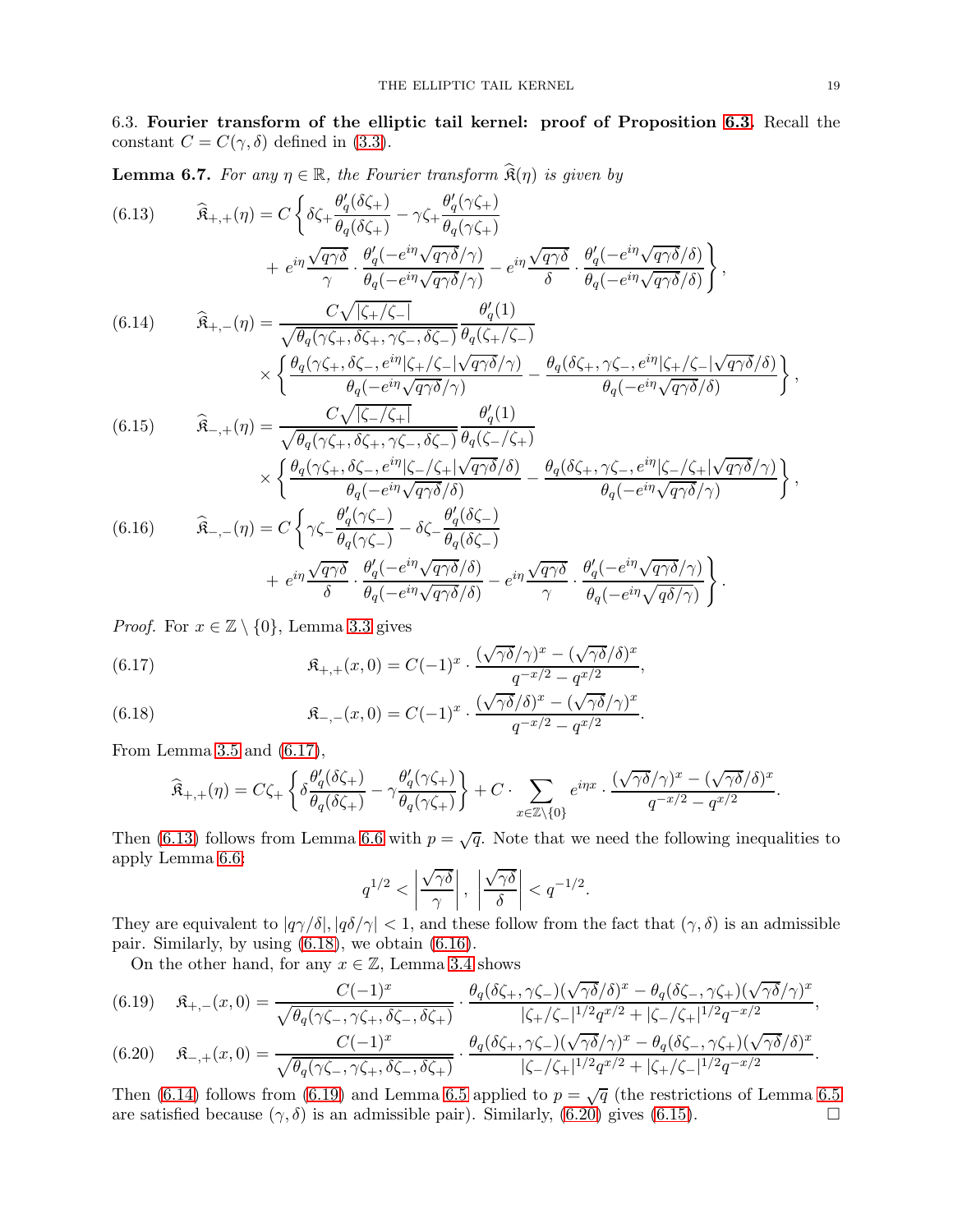A proof of Proposition [6.3](#page-16-6) will be furnished by the verification that the formulas in [\(6.13\)](#page-18-2)–[\(6.16\)](#page-18-4) are equal to the formulas in  $(6.3)$ – $(6.6)$ .

We'll need the equality

$$
\theta'_q(1) = \lim_{x \to 1} (\theta_q(x) - \theta_q(1))/(x - 1) = \lim_{x \to 1} \theta_q(x)/(x - 1) = \lim_{x \to 1} -(qx, q/x; q)_{\infty} = -(q; q)_{\infty}^2.
$$

Together with [\(3.3\)](#page-7-6), it follows that  $(6.14) \stackrel{?}{=} (6.4)$  $(6.14) \stackrel{?}{=} (6.4)$  is equivalent to

$$
\theta_q(\gamma \zeta_+, \delta \zeta_-, e^{i\eta}|\zeta_+/\zeta_-|\sqrt{q\gamma\delta}/\gamma, -e^{i\eta}\sqrt{q\gamma\delta}/\delta) - \theta_q(\gamma \zeta_-, \delta \zeta_+, e^{i\eta}|\zeta_+/\zeta_-|\sqrt{q\gamma\delta}/\delta, -e^{i\eta}\sqrt{q\gamma\delta}/\gamma) \n= \frac{q}{\delta|\zeta_-|} \cdot \theta_q(q\zeta_+/\zeta_-, q\gamma/\delta, -e^{i\eta}\zeta_+ \sqrt{\gamma\delta/q}, -e^{-i\eta}\zeta_- \sqrt{\gamma\delta/q}).
$$

This identity is a particular case of Lemma [3.1](#page-7-8) when we specialize the variables as follows:

$$
X = ie^{i\eta} \sqrt{|\zeta_+ / q\zeta_-|}, \ Y = i\sqrt{\gamma\delta|\zeta_-\zeta_+|}/q, \ Z = -i\sqrt{|\zeta_+ / \zeta_-|}\sqrt{\gamma\delta}/\delta, \ W = -i\sqrt{|\zeta_+ / \zeta_-|}\sqrt{\gamma\delta}/\gamma.
$$

One similarly shows  $(6.15) = (6.5)$  $(6.15) = (6.5)$ .

It remains to prove  $(6.13) \stackrel{?}{=} (6.3)$  $(6.13) \stackrel{?}{=} (6.3)$  and  $(6.16) \stackrel{?}{=} (6.6)$  $(6.16) \stackrel{?}{=} (6.6)$ . Both proofs are similar to many proofs in the literature on identities between elliptic functions (see e.g.  $[R]$ ,  $[Bax, Sec. 15]$  and references therein), so let us only give a proof sketch of the former equality in the remainder of this section.

In both sides of the identity to prove, replace  $e^{i\eta}$ ,  $\gamma$ ,  $\delta$ , and  $\sqrt{\gamma\delta}$  by  $z$ ,  $c^2$ ,  $d^2$  and cd, respectively. Denote the formula coming from [\(6.13\)](#page-18-2) by  $f(z, c, d)$  and the one coming from [\(6.3\)](#page-16-4) by  $g(z, c, d)$ . The advantage is that both f and g are now meromorphic functions on  $(z, c, d) \in (\mathbb{C}^*)^3$ . We shall actually prove  $f(z, c, d) = g(z, c, d)$ , for all values  $(z, c, d) \in (\mathbb{C}^*)^3$  for which both sides are defined and not only in the case that  $(c^2, d^2)$  is an admissible pair.

From the quasi-periodicity of the theta function, one verifies that both f and g, as functions of z, are (multiplicatively) periodic with period q, i.e.,  $f(qz, c, d) = f(z, c, d)$  and  $g(qz, c, d) = g(z, c, d)$ . One can also check that both f and g have only simple poles at the points of the form  $-\frac{c}{d}$  $\frac{c}{d} \cdot q^{m+\frac{1}{2}}$  or  $-\frac{d}{c}$  $\frac{d}{c} \cdot q^{m+\frac{1}{2}}$ , for some  $m \in \mathbb{Z}$  (in the special case  $c = d$ , minor changes are needed in the argument). Moreover, their residues at these poles are the same, for example

$$
\begin{split} \text{Res}_{z=-\frac{c\sqrt{q}}{d}}f(z,c,d) & = \text{Res}_{z=-\frac{c\sqrt{q}}{d}}g(z,c,d) \\ & = -\frac{c\sqrt{q}}{d}\cdot\frac{\theta_q(c^2\zeta_{-},d^2\zeta_{-},c^2\zeta_{+},d^2\zeta_{+})}{\zeta_{+}\cdot\theta_q(\zeta_{-}/\zeta_{+},c^2d^2\zeta_{-}\zeta_{+})}\cdot\frac{(d^2-c^2)}{c^2d^2(c^2/d^2,d^2/c^2,q,q;q)_{\infty}}. \end{split}
$$

It follows that the difference  $f - g$  is analytic, as a function of z, on  $\mathbb{C}^*$ . Since it is also periodic, then  $f - g$  is bounded on  $\mathbb{C}^*$ . Liouville's theorem implies that  $f - g$  is independent of z, so now it suffices to prove  $f(-1, c, d) \stackrel{?}{=} g(-1, c, d)$ .

From the formula [\(3.3\)](#page-7-6) for  $C(c^2, d^2)$ , the equality  $f(-1, c, d) \stackrel{?}{=} g(-1, c, d)$  is equivalent to

$$
\begin{split} d^2\zeta_+ \frac{\theta_q'(d^2\zeta_+)}{\theta_q(d^2\zeta_+)} - c^2\zeta_+ \frac{\theta_q'(c^2\zeta_+)}{\theta_q(c^2\zeta_+)} + \frac{\sqrt{q}c}{d} \frac{\theta_q'(\sqrt{q}c/d)}{\theta_q(\sqrt{q}c/d)} - \frac{\sqrt{q}d}{c} \frac{\theta_q'(\sqrt{q}d/c)}{\theta_q(\sqrt{q}d/c)} \\ &\stackrel{?}{=} \frac{q \cdot (q;q)_\infty^2}{\zeta_+ d^2} \frac{\theta_q(d^2/c^2)\theta_q(\zeta_+cd/\sqrt{q})^2}{\theta_q(c^2\zeta_+ , d^2\zeta_+ )\theta_q(\sqrt{q}d/c)^2}. \end{split}
$$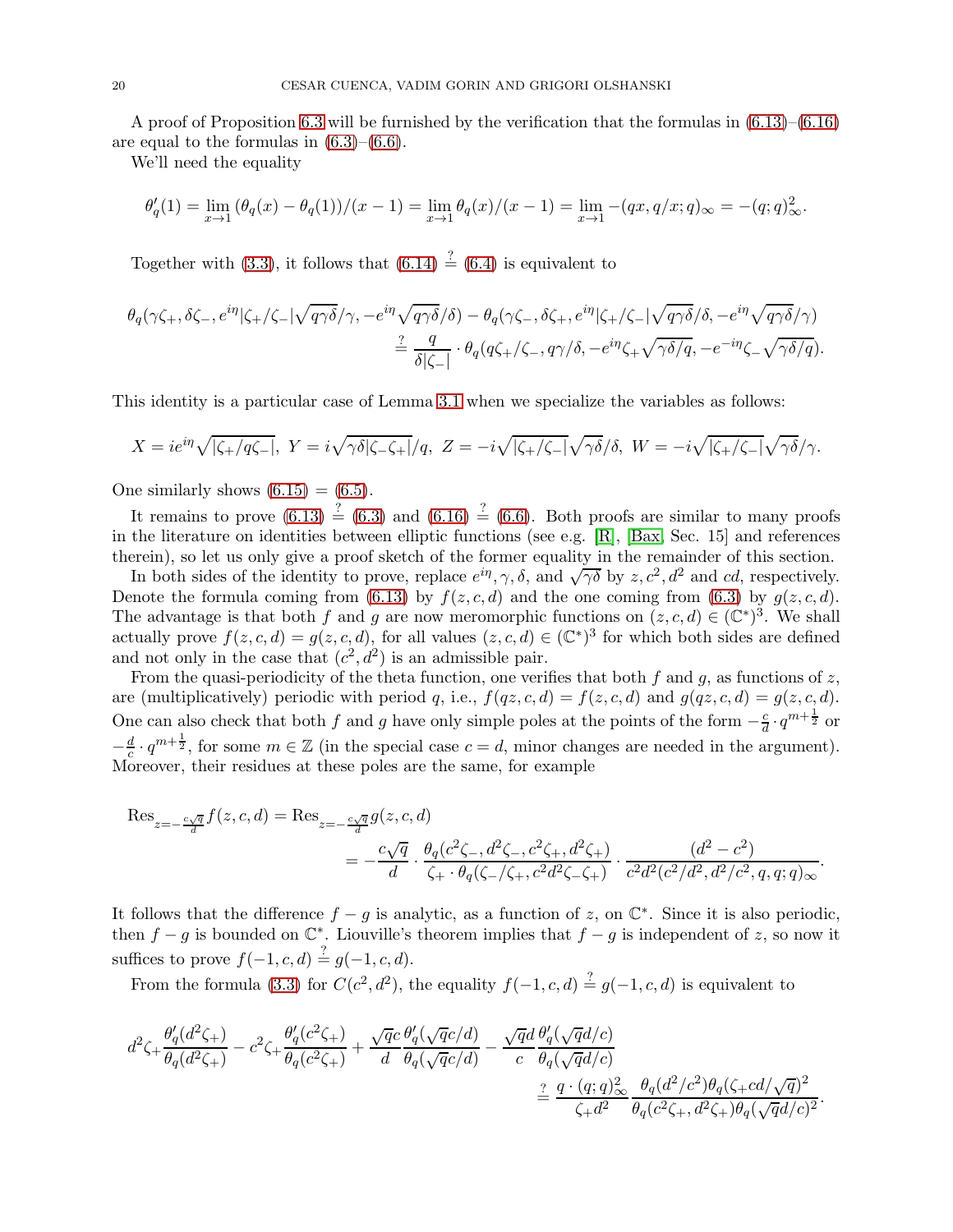From the definition of theta function, we deduce  $\theta_q(z^2) = \theta_q(z, -z, \sqrt{q}z, -\sqrt{q}z)$  for  $z \in \mathbb{C}^*$ . Then  $\theta_q(d^2/c^2) = \theta_q(d/c, -d/c, \sqrt{q}d/c, -\sqrt{q}d/c)$ , so the desired identity becomes

<span id="page-20-1"></span>
$$
(6.21) \quad d^2\zeta + \frac{\theta_q'(d^2\zeta_+)}{\theta_q(d^2\zeta_+)} - c^2\zeta + \frac{\theta_q'(c^2\zeta_+)}{\theta_q(c^2\zeta_+)} + \frac{\sqrt{q}c}{d} \frac{\theta_q'(\sqrt{q}c/d)}{\theta_q(\sqrt{q}c/d)} - \frac{\sqrt{q}d}{c} \frac{\theta_q'(\sqrt{q}d/c)}{\theta_q(\sqrt{q}d/c)}
$$

$$
\stackrel{?}{=} \frac{q \cdot (q;q)_\infty^2}{\zeta_+ d^2} \cdot \frac{\theta_q(d/c, -d/c, -\sqrt{q}d/c)\theta_q(\zeta_+ cd/\sqrt{q})^2}{\theta_q(c^2\zeta_+, d^2\zeta_+, \sqrt{q}d/c)}.
$$

Let  $\ell(c, d)$  and  $r(c, d)$  be the left hand side and right hand side of [\(6.21\)](#page-20-1), respectively. As before, one verifies  $\ell(qc, d) = \ell(c, d)$  and  $r(qc, d) = r(c, d)$ . Moreover  $\ell$  and r are meromorphic functions of c, with only simple poles exactly at points of the form  $\zeta_+^{-1/2} q^{m/2}$ ,  $-\zeta_+^{-1/2} q^{m/2}$ ,  $dq^{m+\frac{1}{2}}$ , for some  $m \in \mathbb{Z}$ . Also, the residues of both sides coincide at all the poles; for example, one verifies

$$
\operatorname{Res}_{c=d\sqrt{q}} \ell(c,d) = \operatorname{Res}_{c=d\sqrt{q}} r(c,d) = 2d\sqrt{q}.
$$

<span id="page-20-0"></span>Therefore, the difference  $\ell(c, d) - r(c, d)$  is a constant independent of c, meaning that it will suffice to prove  $\ell(c,d) = r(c,d)$  for some value of c. Finally, verify  $\ell(\sqrt{q}/(\zeta+d), d) = r(\sqrt{q}/(\zeta+d), d) = 0$ .

### 7. Degeneration to the matrix trigonometric kernel

In this section and the next we often use the variable

$$
r = r(q) := -\ln q > 0,
$$

so that  $r \to 0^+$  as  $q \to 1^-$ . We also use the material in [A](#page-25-0)ppendix A on estimates for theta functions.

7.1. The matrix trigonometric kernel. Let  $\mathfrak{c}, \mathfrak{d} \in \mathbb{C}$  be such that  $\mathfrak{d} = \overline{\mathfrak{c}} \in \mathbb{C} \setminus \mathbb{R}$  or  $m < \mathfrak{c}, \mathfrak{d} <$  $m + 1$ , for some  $m \in \mathbb{Z}$ . Let  $\mathfrak{Y} := \mathbb{R} \sqcup \mathbb{R}$  and, given  $u \in \mathbb{R}$ , denote the corresponding elements of  $\mathfrak{Y}$ by  $u^{(1)}$  or  $u^{(2)}$  (depending on the copy of the real line to which u belongs). The kernel  $K_{a-}^{\mathfrak{c},0}$  $q\rightarrow 1$  on  $\mathfrak{Y}$ is defined by

$$
K_{q\to 1}^{\mathfrak{c},\mathfrak{d}}(u^{(i)},v^{(j)}) :=
$$
\n
$$
\frac{\sin(\pi \mathfrak{c})\sin(\pi \mathfrak{d})}{\pi \sin(\pi(\mathfrak{c}-\mathfrak{d}))} \cdot \frac{\sinh\left(\frac{(\mathfrak{c}-\mathfrak{d})(u-v)}{2}\right)}{\sinh\left(\frac{u-v}{2}\right)}, \qquad \text{if } (i,j) = (1,1) \text{ or } (2,2),
$$
\n
$$
\frac{\sqrt{\sin(\pi \mathfrak{c})\sin(\pi \mathfrak{d})}}{\pi \sin(\pi(\mathfrak{c}-\mathfrak{d}))} \cdot \frac{\sin(\pi \mathfrak{c})\exp\left(\frac{(\mathfrak{c}-\mathfrak{d})(u-v)}{2}\right) - \sin(\pi \mathfrak{d})\exp\left(\frac{(\mathfrak{c}-\mathfrak{d})(v-u)}{2}\right)}{\exp\left(\frac{u-v}{2}\right) + \exp\left(\frac{v-u}{2}\right)}, \text{ if } (i,j) = (1,2),
$$
\n
$$
\frac{\sqrt{\sin(\pi \mathfrak{c})\sin(\pi \mathfrak{d})}}{\pi \sin(\pi(\mathfrak{c}-\mathfrak{d}))} \cdot \frac{\sin(\pi \mathfrak{d})\exp\left(\frac{(\mathfrak{c}-\mathfrak{d})(u-v)}{2}\right) - \sin(\pi \mathfrak{c})\exp\left(\frac{(\mathfrak{c}-\mathfrak{d})(v-u)}{2}\right)}{\exp\left(\frac{u-v}{2}\right) + \exp\left(\frac{v-u}{2}\right)}, \text{ if } (i,j) = (2,1).
$$

When  $(i, j) \in \{(1, 1), (2, 2)\}\$  and  $u = v$ , we define the kernel by continuity, namely

$$
\frac{\sinh\left(\frac{(c-0)(u-v)}{2}\right)}{\sinh\left(\frac{u-v}{2}\right)}\Bigg|_{u=v}=\mathfrak{c}-\mathfrak{d}.
$$

Note that the case  $\mathfrak{c} = \mathfrak{d} \in (m, m + 1)$ , for some  $m \in \mathbb{Z}$ , is allowed, so one needs to correct the definition of  $K_{a-}^{\mathfrak{c},\mathfrak{d}}$  $q \rightarrow q \rightarrow q$  because it is given by the indeterminate ratio  $0/0$  in that case. The correction is done by using L'Hôpital's rule; see [\[BO3,](#page-26-3) Sec. 6] for more details.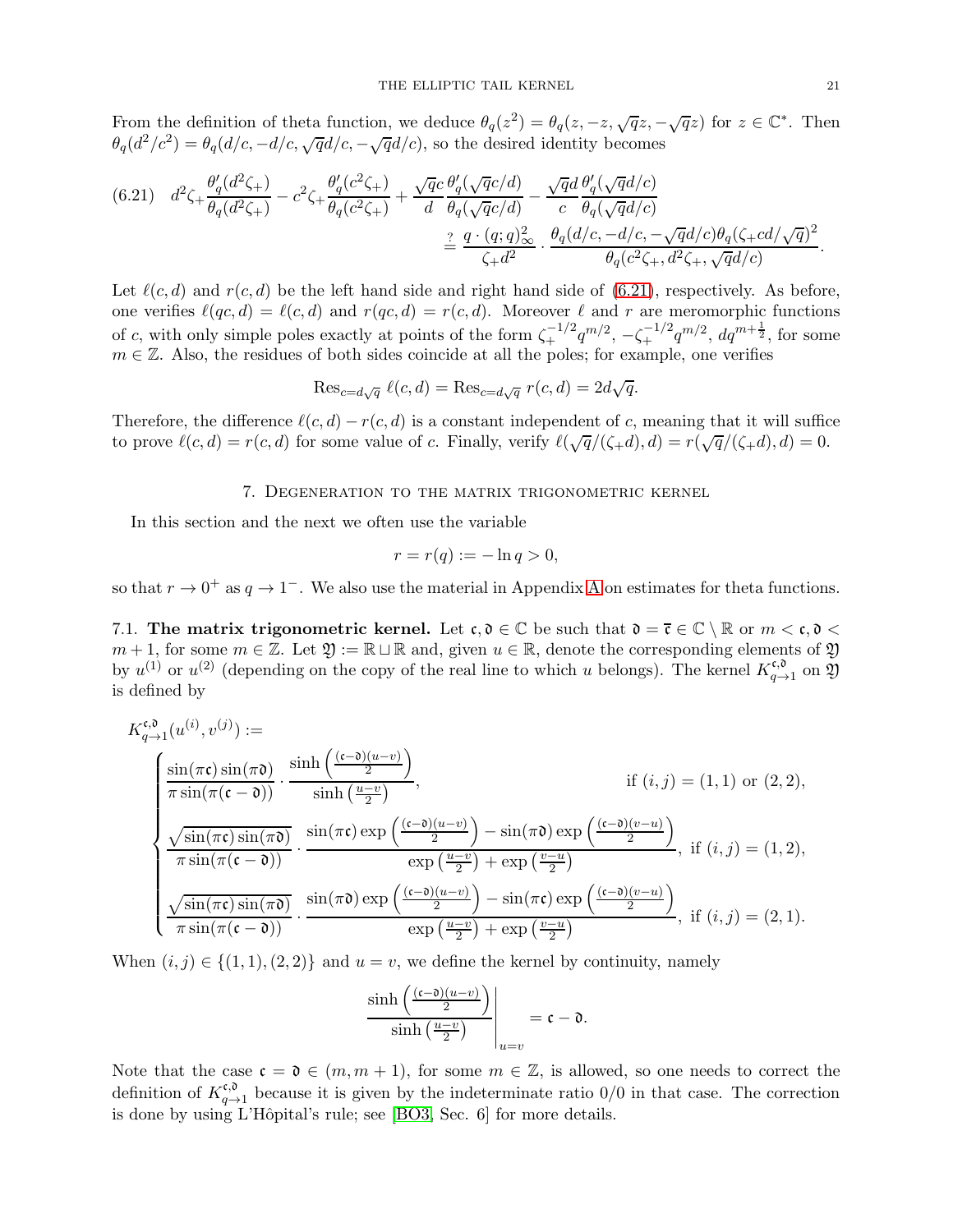The kernel  $K_{q\to 1}^{\mathfrak{c},\mathfrak{d}}$  will be called the *matrix trigonometric kernel*. It has appeared previously in the literature, e.g. it is called the tail kernel in [\[BO3\]](#page-26-3); it is shown there that it arises as a limit of both the *discrete hypergeometric kernel* and the  $Gamma$  kernel<sup>[2](#page-21-1)</sup>.

To obtain  $K_{a-}^{\mathfrak{c},\mathfrak{d}}$  $\epsilon, \delta, \epsilon, \delta$ <sub>q→1</sub> as a limit of the elliptic tail kernel, we have to modify  $K^{\gamma,\delta}$ . Let  $\nu : \mathfrak{L} \to \{-1, +1\}$ be  $\nu(\zeta - q^m) = \nu(\zeta + q^m) := (-1)^m$ , and  $\mathbf{K}^{\gamma,\delta}(x, y) := \nu(x)\nu(y)^{-1}K^{\gamma,\delta}(x, y)$ . Then

$$
\widehat{K}^{\gamma,\delta}(x,y) := \begin{cases} \delta_{x,y} - \mathbf{K}^{\gamma,\delta}(x,y), & \text{if } x = \zeta_+ q^m, \ y = \zeta_+ q^n, \\ -\mathbf{K}^{\gamma,\delta}(x,y), & \text{if } x = \zeta_- q^m, \ y = \zeta_+ q^n, \\ \mathbf{K}^{\gamma,\delta}(x,y), & \text{if } y = \zeta_- q^n. \end{cases}
$$

This construction has a simple probabilistic meaning. Both kernels  $\mathbf{K}^{\gamma,\delta}$  and  $K^{\gamma,\delta}$  differ by a gauge transformation, so they define the same point process  $P$  on the two-sided q-lattice  $\mathcal{L} =$  $\zeta_+ q^{\mathbb{Z}} \sqcup \zeta_- q^{\mathbb{Z}}$ . The kernel  $\widehat{K}^{\gamma,\delta}$  can also be shown to define a point process  $\widehat{\mathcal{P}}$  on  $\mathfrak{L}$ . The processes P and  $\widehat{P}$  are related by the particle-hole involution on the positive part of the lattice  $\zeta_{+}q^{\mathbb{Z}}$ :

if X is  $\mathcal{P}-$ distributed, then  $X \triangle \zeta_+ q^{\mathbb{Z}}$  is  $\widehat{\mathcal{P}}$ -distributed.

For a proof, see [\[BOO,](#page-26-6) Appendix §A.3].

### 7.2. Limit to the matrix trigonometric kernel.

<span id="page-21-0"></span>**Theorem 7.1.** Assume that  $c, \mathfrak{d} \in \mathbb{C}^2$  satisfy either  $\mathfrak{d} = \overline{c} \in \mathbb{C} \setminus \mathbb{R}$  or  $m < c, \mathfrak{d} < m + 1$ , for some  $m \in \mathbb{Z}$ ; also,  $\mathfrak{z}_{-1}, \mathfrak{z}_{+} \in \mathbb{R}$  are arbitrary. Then  $\widehat{K}^{\gamma,\delta}$  degenerates to the matrix trigonometric kernel  $K_{a-}^{\mathfrak{c},\mathfrak{d}}$  $q \rightarrow 1$  in the following limit regime:

<span id="page-21-2"></span>(7.1) 
$$
m = \lfloor (-\ln q)^{-1} u \rfloor, \quad n = \lfloor (-\ln q)^{-1} v \rfloor,
$$

$$
\zeta_{-} = -q^{3-}, \quad \zeta_{+} = q^{3+}, \quad \gamma = q^{c-3+}, \quad \delta = q^{b-3+}, \quad q \to 1^{-}.
$$

In other words, identify  $\mathfrak{L}$  with  $\mathfrak{X} = \mathbb{Z} \sqcup \mathbb{Z}$  via  $\zeta_+ q^k \mapsto k^{(1)}$ ,  $\zeta_- q^\ell \mapsto \ell^{(2)}$ , as before, so that  $\widehat{K}^{\gamma, \delta}$ becomes a function on  $\mathfrak{X}^2$ . Then, in the regime [\(7.1\)](#page-21-2), we have the pointwise limit

<span id="page-21-4"></span>(7.2) 
$$
(-\ln q)^{-1} \hat{K}^{\gamma,\delta} \left( [(-\ln q)^{-1} u]^{(i)}, [(-\ln q)^{-1} v]^{(j)} \right) \to K_{q \to 1}^{\mathfrak{c},\mathfrak{d}}(u^{(i)},v^{(j)}).
$$

**Remark 7.2.** In the limit regime [\(7.1\)](#page-21-2), note that  $(\gamma, \delta)$  is an admissible pair and  $\gamma, \delta \to 1$ , as  $q \to 1^-$ . A similar result holds in the case  $\gamma = -q^{c-3-}$ ,  $\delta = -q^{b-3-}$ ; note that  $\gamma, \delta \to -1$ , as  $q \rightarrow 1^-$ , in that case.

*Proof of Theorem [7.1.](#page-21-0)* We analyze  $(-\ln q)^{-1} \hat{K}^{\gamma,\delta}(m^{(i)}, n^{(j)})$ , for  $i, j \in \{1,2\}$ ,  $m := \lfloor (-\ln q)^{-1}u \rfloor$ ,  $n := \lfloor (-\ln q)^{-1} v \rfloor$ , using Lemmas [3.3](#page-8-3) and [3.5.](#page-8-4) Throughout the proof, the notation  $A \sim B$  means  $\lim_{q\to 1^-} A/B = 1.$ 

**Step 1.** First, estimate the constant  $C = C(\gamma, \delta)$ . Write it as

(7.3) 
$$
C = \frac{1}{\zeta + \gamma} \times \frac{\theta_q(\gamma \zeta_-, \gamma \zeta_+, \delta \zeta_-, \delta \zeta_+)}{\theta_q(\zeta_-/\zeta_+, \gamma \delta \zeta_-, \zeta_+, \delta/\gamma)} \times \frac{1}{(q; q)_{\infty}^2}.
$$

From Lemma [A.3,](#page-26-11) we deduce

<span id="page-21-3"></span>
$$
\theta_q(\zeta-\gamma) \sim e^{\frac{\pi^2}{6r}}, \quad \theta_q(\zeta-\delta) \sim e^{\frac{\pi^2}{6r}}.
$$

On the other hand, from Lemma [A.2,](#page-26-12) we have

$$
\theta_q(\zeta_+\gamma) \sim -ie^{-\frac{\pi^2}{3r}} \left(e^{\pi\zeta i} - e^{-\pi\zeta i}\right) = 2e^{-\frac{\pi^2}{3r}} \sin(\pi\zeta),
$$
  

$$
\theta_q(\zeta_+\delta) \sim -ie^{-\frac{\pi^2}{3r}} \left(e^{\pi\delta i} - e^{-\pi\delta i}\right) = 2e^{-\frac{\pi^2}{3r}} \sin(\pi\delta).
$$

<span id="page-21-1"></span><sup>&</sup>lt;sup>2</sup>The parameters  $z, z'$  in [\[BO3\]](#page-26-3) are exactly  $\mathfrak{c}, \mathfrak{d}$  in our notation.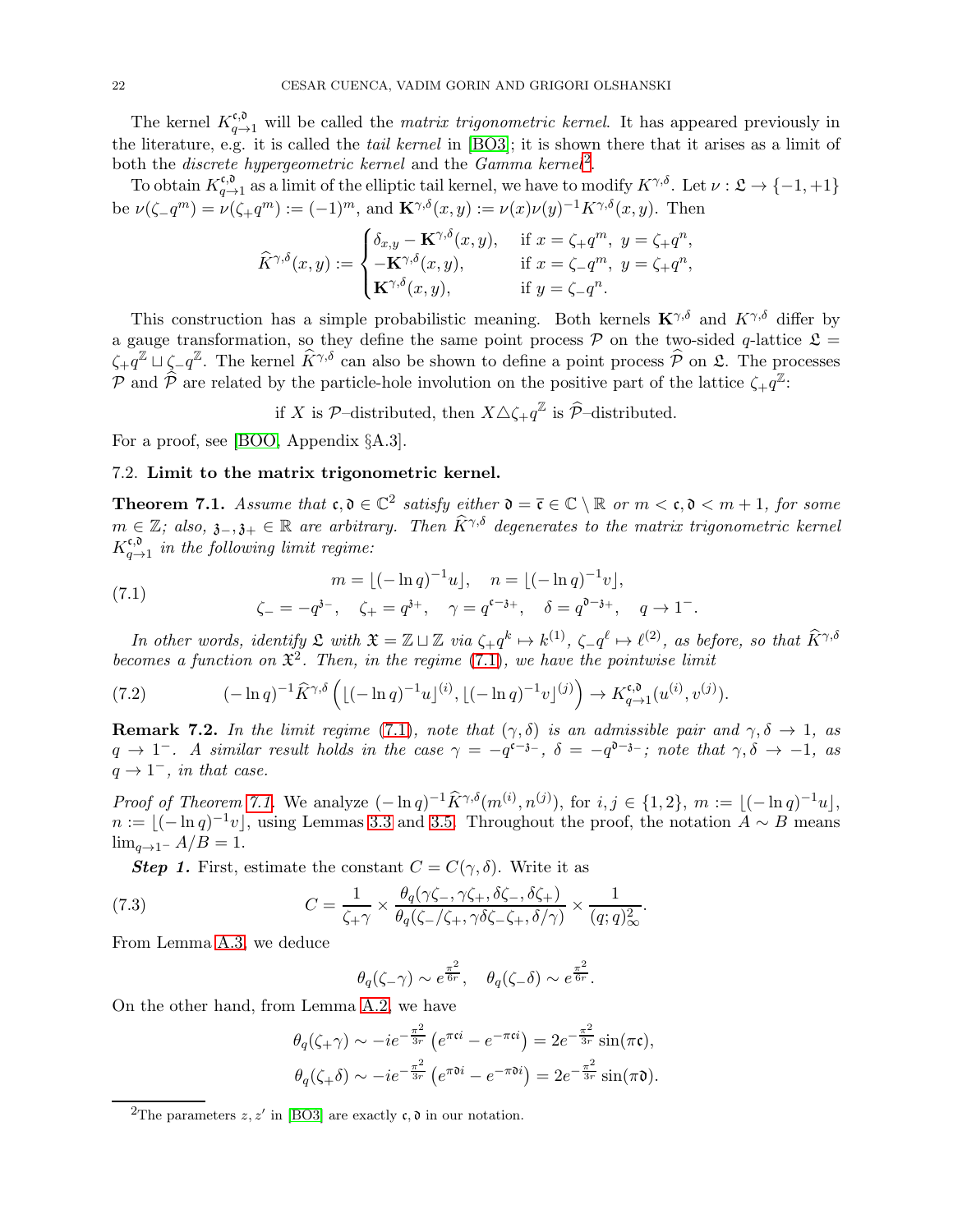An estimate for  $(q; q)_{\infty}$  is in Lemma [A.1.](#page-25-1) From Lemma [A.3](#page-26-11) again, we have

<span id="page-22-0"></span>
$$
\theta_q(\zeta_-/\zeta_+) \sim e^{\frac{\pi^2}{6r}}, \quad \theta_q(\gamma \delta \zeta_- \zeta_+) \sim e^{\frac{\pi^2}{6r}}, \quad \theta_q(\delta/\gamma) \sim -ie^{-\frac{\pi^2}{3r} + \pi i(\mathfrak{d} - \mathfrak{c})}.
$$

Finally, plugging all these estimates into [\(7.3\)](#page-21-3), we obtain

(7.4) 
$$
C \sim \frac{r}{\pi} \cdot \frac{\sin(\pi \mathfrak{c}) \sin(\pi \mathfrak{d})}{\sin(\pi (\mathfrak{d} - \mathfrak{c}))}.
$$

**Step 2.** We now estimate  $\widehat{K}^{\gamma,\delta}(m^{(1)}, n^{(1)})$  and  $\widehat{K}^{\gamma,\delta}(m^{(2)}, n^{(2)})$ , for  $u \neq v$ .

When  $u \neq v$ , it is not hard to verify that, in our desired limit regime, we have

$$
(7.5) \qquad \frac{\frac{\gamma^m \delta^n}{(\sqrt{\gamma \delta})^{m+n}} - \frac{\gamma^n \delta^m}{(\sqrt{\gamma \delta})^{m+n}}}{q^{(m-n)/2} - q^{(n-m)/2}} \sim \frac{\exp\left(\frac{(c-\delta)(v-u)}{2}\right) - \exp\left(\frac{(c-\delta)(u-v)}{2}\right)}{\exp\left(\frac{v-u}{2}\right) - \exp\left(\frac{u-v}{2}\right)} = \frac{\sinh\left(\frac{(c-\delta)(u-v)}{2}\right)}{\sinh\left(\frac{u-v}{2}\right)}.
$$

Use [\(7.4\)](#page-22-0), [\(7.5\)](#page-22-1), Lemma [3.3](#page-8-3) and the definition of  $\widehat{K}^{\gamma,\delta}$  to obtain

<span id="page-22-1"></span>
$$
\widehat{K}^{\gamma,\delta}\left(\lfloor(-\ln q)^{-1}u\rfloor^{(1)},\lfloor(-\ln q)^{-1}v\rfloor^{(1)}\right)\sim\frac{r\sin(\pi\mathfrak{c})\sin(\pi\mathfrak{d})}{\pi\sin(\pi(\mathfrak{c}-\mathfrak{d}))}\cdot\frac{\sinh\left(\frac{(\mathfrak{c}-\mathfrak{d})(u-v)}{2}\right)}{\sinh\left(\frac{u-v}{2}\right)}.
$$

Multiplying the above estimate by  $(-\ln q)^{-1} = r^{-1}$  proves [\(7.2\)](#page-21-4) for  $i = j = 1$  and  $u \neq v$ . Similarly, one can show [\(7.2\)](#page-21-4) for  $i = j = 2$  and  $u \neq v$ .

**Step 3.** Next we estimate  $\widehat{K}^{\gamma,\delta}(m^{(1)}, m^{(1)})$  and  $\widehat{K}^{\gamma,\delta}(m^{(2)}, m^{(2)})$ , for any u. We need to estimate

$$
\zeta_+ \left\{ \delta \frac{\theta_q'(\delta \zeta_+)}{\theta_q(\delta \zeta_+)} - \gamma \frac{\theta_q'(\gamma \zeta_+)}{\theta_q(\gamma \zeta_+)} \right\} = f_\delta'(1) - f_\gamma'(1),
$$

where  $f_{\delta}(x) := \ln \theta_q(\delta \zeta_+ x), f_{\gamma}(x) := \ln \theta_q(\gamma \zeta_+ x).$ 

From Lemma [A.2,](#page-26-12) applied to  $z = \zeta_+ \gamma x$ , we have

$$
\theta_q(z) \sim -ie^{-\frac{\pi^2}{3r} - \frac{2\pi^2 u^2}{r} + \frac{2\pi^2 u}{r} + i\pi u} (1 - e^{-\frac{4\pi^2 u}{r}}),
$$
 where  $u = -\frac{\mathfrak{c}r}{2\pi i} + \frac{\ln x}{2\pi i}$ .

This leads to

$$
f'_{\gamma}(1) = \frac{d}{dx} \ln \theta_q(z) \bigg|_{x=1} \sim -\mathfrak{c} - \frac{\pi i}{r} + \frac{1}{2} - \frac{2\pi i}{r} \cdot \frac{e^{-\pi \mathfrak{c} i}}{e^{\pi \mathfrak{c} i} - e^{-\pi \mathfrak{c} i}}.
$$

Similarly,

$$
f'_{\delta}(1) \sim -\mathfrak{d} + \frac{\pi i}{r} + \frac{1}{2} + \frac{2\pi i}{r} \cdot \frac{e^{\pi\mathfrak{d}i}}{e^{-\pi\mathfrak{d}i} - e^{\pi\mathfrak{d}i}}
$$

.

Therefore

<span id="page-22-2"></span>
$$
(7.6) \quad \zeta_{+} \left\{ \delta \frac{\theta_{q}^{\prime}(\delta \zeta_{+})}{\theta_{q}(\delta \zeta_{+})} - \gamma \frac{\theta_{q}^{\prime}(\gamma \zeta_{+})}{\theta_{q}(\gamma \zeta_{+})} \right\} = f_{\delta}^{\prime}(1) - f_{\gamma}^{\prime}(1)
$$
\n
$$
\sim \mathfrak{c} - \mathfrak{d} + \frac{2\pi i}{r} + \frac{2\pi i}{r} \left\{ \frac{e^{-\pi \mathfrak{c}i}}{e^{\pi \mathfrak{c}i} - e^{-\pi \mathfrak{c}i}} + \frac{e^{\pi \mathfrak{d}i}}{e^{-\pi \mathfrak{d}i} - e^{\pi \mathfrak{d}i}} \right\} = \mathfrak{c} - \mathfrak{d} - \frac{\pi}{r} \frac{\sin(\pi(\mathfrak{c} - \mathfrak{d}))}{\sin(\pi \mathfrak{c}) \sin(\pi \mathfrak{d})}.
$$

Use [\(7.4\)](#page-22-0), [\(7.6\)](#page-22-2), Lemma [3.5](#page-8-4) and the definition of  $\hat{K}^{\gamma,\delta}$  to get

$$
\widehat{K}^{\gamma,\delta}\left(\lfloor(-\ln q)^{-1}u\rfloor^{(1)},\lfloor(-\ln q)^{-1}u\rfloor^{(1)}\right) \sim 1 + \frac{r\sin(\pi\mathfrak{c})\sin(\pi\mathfrak{d})}{\pi\sin(\pi(\mathfrak{c}-\mathfrak{d}))}\left(\mathfrak{c}-\mathfrak{d}-\frac{\pi\sin(\pi(\mathfrak{c}-\mathfrak{d}))}{r\sin(\pi\mathfrak{c})\sin(\pi\mathfrak{d})}\right)
$$

$$
=\frac{r\sin(\pi\mathfrak{c})\sin(\pi\mathfrak{d})}{\pi\sin(\pi(\mathfrak{c}-\mathfrak{d}))}\cdot(\mathfrak{c}-\mathfrak{d}).
$$

Multiplying the above estimate by  $(-\ln q)^{-1} = r^{-1}$  proves [\(7.2\)](#page-21-4) for  $i = j = 1$  (and any u). One similarly shows [\(7.2\)](#page-21-4) for  $i = j = 2$ , but using Lemma [A.3](#page-26-11) rather than Lemma [A.2.](#page-26-12)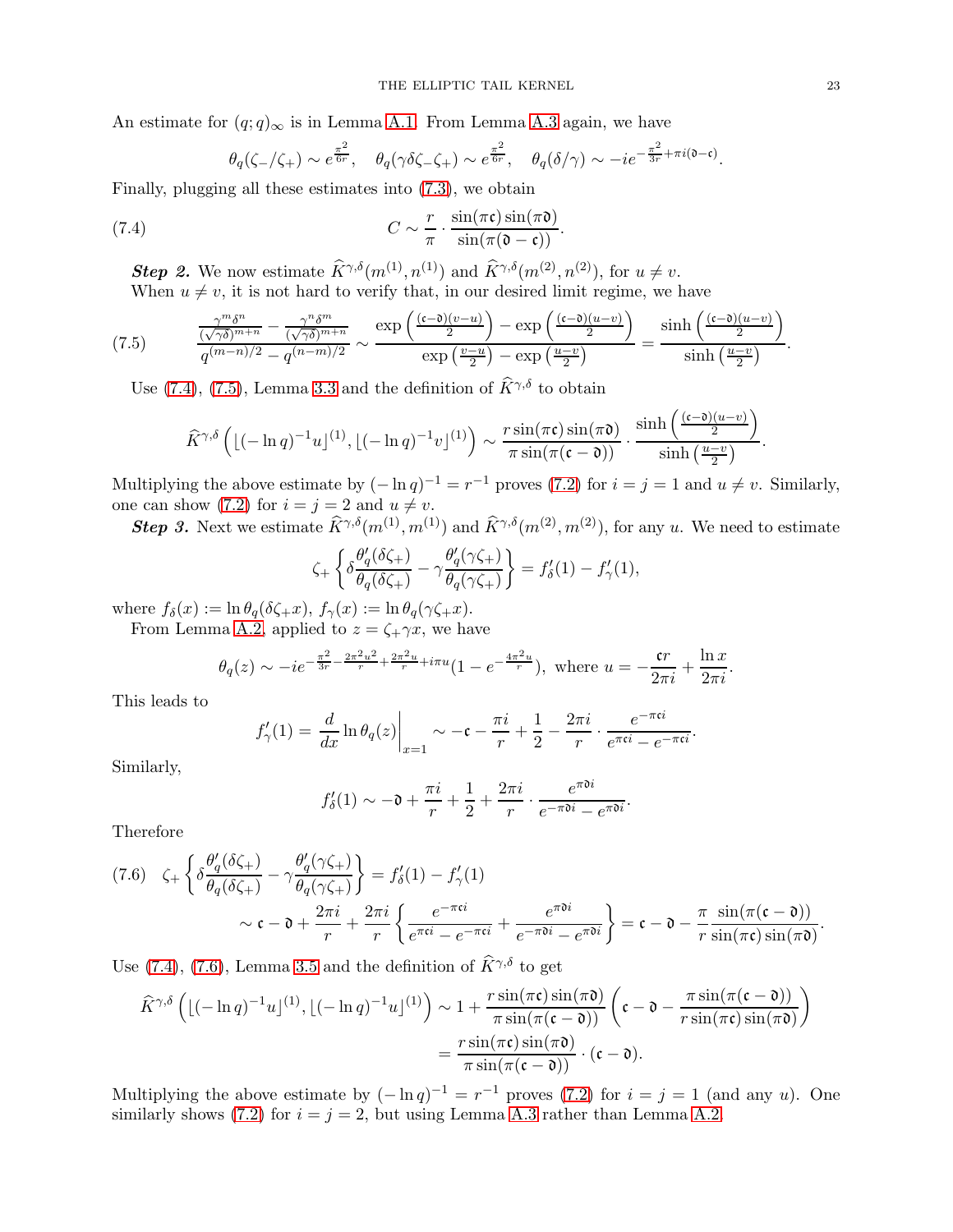**Step 4.** Finally, we estimate  $\widehat{K}^{\gamma,\delta}(m^{(1)}, n^{(2)})$  and  $\widehat{K}^{\gamma,\delta}(m^{(2)}, n^{(1)})$ . We need the asymptotics of

.

$$
\frac{\theta_q(\zeta-\gamma,\zeta+\delta)}{\sqrt{\theta_q(\zeta-\gamma,\zeta-\delta,\zeta+\gamma,\zeta+\delta)}} \text{ and } \frac{\theta_q(\zeta-\delta,\zeta+\gamma)}{\sqrt{\theta_q(\zeta-\gamma,\zeta-\delta,\zeta+\gamma,\zeta+\delta)}}
$$

From the estimates of Step 1, we have

$$
\frac{\theta_q(\zeta-\delta,\zeta+\gamma)}{\sqrt{\theta_q(\zeta-\gamma,\zeta-\delta,\zeta+\gamma,\zeta+\delta)}}\sim \frac{\sin(\pi\mathfrak{c})}{\sqrt{\sin(\pi\mathfrak{c})\sin(\pi\mathfrak{d})}},\quad \frac{\theta_q(\zeta-\gamma,\zeta+\delta)}{\sqrt{\theta_q(\zeta-\gamma,\zeta-\delta,\zeta+\gamma,\zeta+\delta)}}\sim \frac{\sin(\pi\mathfrak{d})}{\sqrt{\sin(\pi\mathfrak{c})\sin(\pi\mathfrak{d})}}.
$$

<span id="page-23-0"></span>Finally, from the estimates above, together with [\(7.4\)](#page-22-0) and Lemma [3.4,](#page-8-5) the desired [\(7.2\)](#page-21-4) is proved for  $i = 1$ ,  $j = 2$ . The case  $i = 2$ ,  $j = 1$  is handled similarly.

### 8. Degeneration to the discrete sine kernel

8.1. The discrete sine kernel. Let  $\phi \in (0, \pi)$  be arbitrary. The discrete sine kernel (associated to  $\phi$ ) on  $\mathbb Z$  is

$$
K_{\text{sine}}^{\phi}(m, n) := \begin{cases} \frac{\sin(\phi(m - n))}{\pi(m - n)}, & \text{if } m \neq n, \\ \frac{\phi}{\pi}, & \text{if } m = n. \end{cases}
$$

The sine kernel is translation–invariant. It is the correlation kernel for the *discrete sine process* on the lattice of integers, see e.g. [\[BOO\]](#page-26-6), [\[BG\]](#page-26-13).

8.2. Limit to the discrete sine kernel. Recall the gauge-transformed elliptic tail kernel  $\tilde{K}^{\gamma,\delta}(x, y)$ defined in [\(3.8\)](#page-7-5).

<span id="page-23-1"></span>**Theorem 8.1.** Let  $\varphi \in (0, \pi)$  and  $s > 0$  be fixed. The admissible pair  $(\gamma, \delta)$  may vary, but always satisfying  $\gamma = \overline{\delta} \in \mathbb{C} \setminus \mathbb{R}$ . In the limit regime

(8.1) 
$$
\frac{\ln \delta - \ln \gamma}{2i} = \varphi,
$$

<span id="page-23-2"></span> $|m|, |n| \to \infty$ ,  $q \to 1^-$ , in such a way that  $m - n$  is fixed, and  $q^m, q^n \to s$ ,

one has the pointwise limits

$$
\widetilde{K}^{\gamma,\delta}(\zeta_{+}q^{m}, \zeta_{+}q^{n}) \to K^{\pi-\varphi}_{sine}(m,n),
$$
  

$$
\widetilde{K}^{\gamma,\delta}(\zeta_{-}q^{m}, \zeta_{-}q^{n}) \to K^{\varphi}_{sine}(m,n).
$$

**Remark 8.2.** When  $q \to 1^-$ , the lattice  $\mathfrak L$  approximates any point in the real line. Theorem [8.1](#page-23-1) is saying that near any point  $a \in \mathbb{R} \setminus \{0\}$ , the point processes  $M^{\gamma,\delta}$  associated to the kernels  $\widetilde{K}^{\gamma,\delta}$  (or equivalently, associated to the elliptic tail kernels  $K^{\gamma,\delta}$ ) weakly converge to a discrete sine process  $\mathcal{P}_a$ . Moreover, the parameter of  $\mathcal{P}_a$  depends only on the sign of a: if  $a > 0$ , the parameter is  $\pi - \varphi$ , whereas if  $a < 0$ , the parameter is  $\varphi$ . Observe that the discrete sine process associated to  $\pi - \varphi$  is obtained from the one with parameter  $\varphi$  by the particle-hole involution on  $\mathbb{Z}$ .

**Remark 8.3.** One can show that, for any pairwise distinct  $a_1, \ldots, a_k \in \mathbb{R} \setminus \{0\}$ , the discrete sine processes  $\mathcal{P}_{a_1}, \ldots, \mathcal{P}_{a_k}$  (obtained as weak limits of the measures  $M^{\gamma,\delta}$ ) are independent.

*Proof of Theorem [8.1.](#page-23-1)* We analyze  $K^{\gamma,\delta}(\zeta,q^m,\zeta,q^n)$  and  $K^{\gamma,\delta}(\zeta-q^m,\zeta-q^n)$  using Lemmas [3.3](#page-8-3) and [3.5.](#page-8-4) Throughout the proof, the notation  $A \sim B$  means  $\lim_{a \to 1^-} A/B = 1$ .

**Step 1.** We first analyze  $C(\gamma, \delta)$ .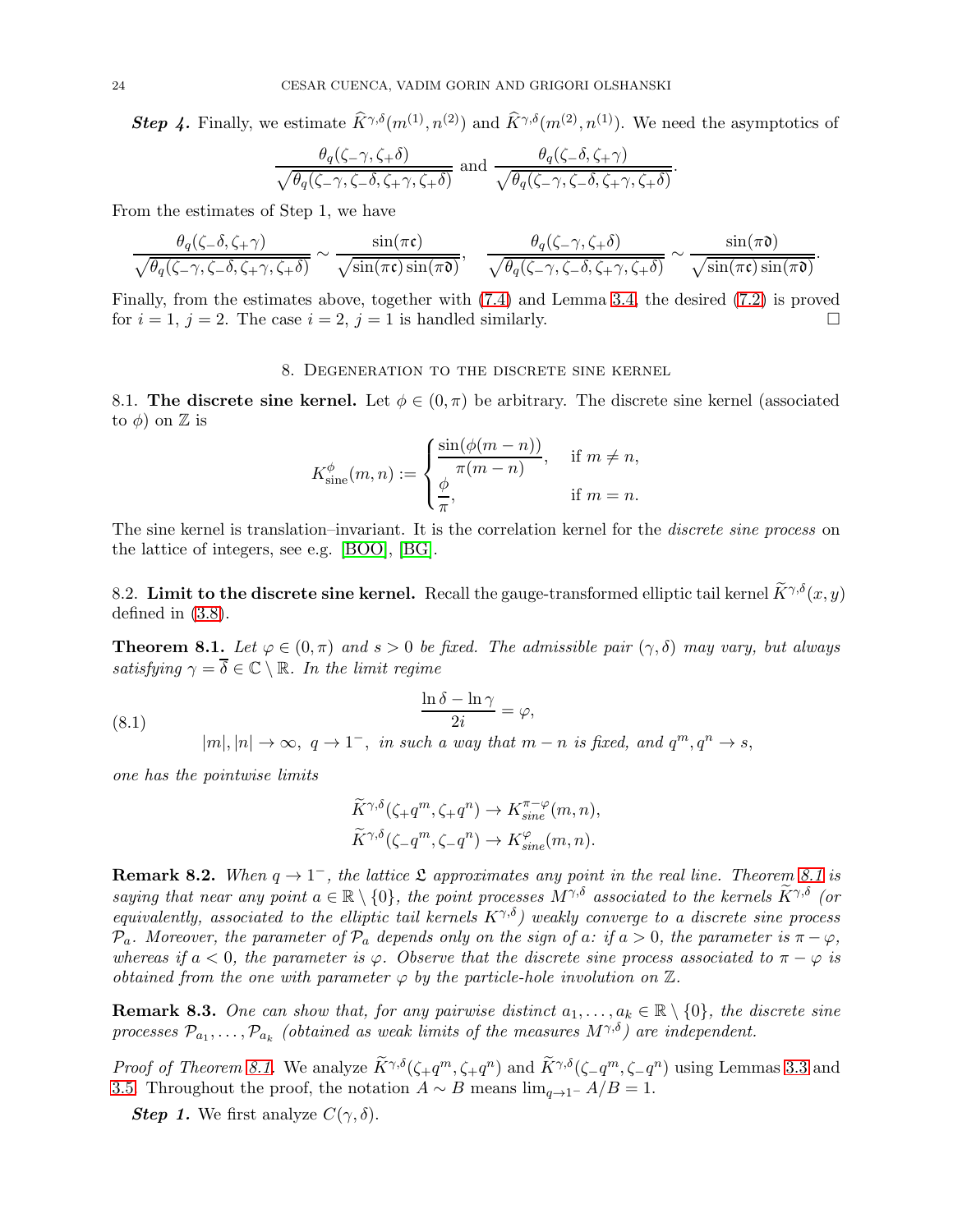From Lemma [A.1,](#page-25-1)  $(q;q)_{\infty}^{-2} \sim \frac{re^{\pi^2/3r}}{2\pi}$  $\frac{1}{2\pi}$ . From Lemma [A.3,](#page-26-11) we obtain

$$
\theta_q(\gamma \zeta_-) \sim e^{\frac{\pi^2}{6r} - \frac{2\pi^2}{r}(c+z_-)^2 + i\pi(c+z_-)}, \quad \theta_q(\gamma \zeta_+) \sim i e^{-\frac{\pi^2}{3r} - \frac{2\pi^2}{r}(c+z_+)^2 - \frac{2\pi^2}{r}(c+z_+) + i\pi(c+z_)}},
$$
  
\n
$$
\theta_q(\delta \zeta_-) \sim e^{\frac{\pi^2}{6r} - \frac{2\pi^2}{r}(d+z_-)^2 + i\pi(d+z_-)}, \quad \theta_q(\delta \zeta_+) \sim -ie^{-\frac{\pi^2}{3r} - \frac{2\pi^2}{r}(d+z_+)^2 + \frac{2\pi^2}{r}(d+z_+) + i\pi(d+z_)}},
$$
  
\n
$$
\theta_q(\zeta_-/\zeta_+) \sim e^{\frac{\pi^2}{6r} - \frac{2\pi^2}{r}(z-z_+)^2 + i\pi(z-z_+)}, \quad \theta_q(\gamma \delta \zeta_-\zeta_+) \sim e^{\frac{\pi^2}{6r} - \frac{2\pi^2}{r}(c+d+z_-+z_+)^2 + i\pi(c+d+z_-+z_)}},
$$
  
\n
$$
\theta_q(\delta/\gamma) \sim -ie^{-\frac{\pi^2}{3r} - \frac{2\pi^2}{r}(d-c)^2 + \frac{2\pi^2}{r}(d-c) + i\pi(d-c)}.
$$

Putting everything together in the formula [\(7.3\)](#page-21-3) for  $C = C(\gamma, \delta)$  yields

$$
(8.2)\t\t C \sim \frac{ri}{2\pi}.
$$

**Step 2.** From the assumption  $(8.1)$ , we have

$$
(8.3) \quad (-1)^{m+n} \times \frac{\frac{\gamma^m \delta^n}{(\sqrt{\gamma \delta})^{m+n}} - \frac{\gamma^n \delta^m}{(\sqrt{\gamma \delta})^{m+n}}}{q^{(m-n)/2} - q^{(n-m)/2}} = (-1)^{m+n} \cdot \frac{\exp(\varphi(n-m)i) - \exp(-\varphi(n-m)i)}{r(n-m)} = (-1)^{n-m} \cdot \frac{2i \sin(\varphi(n-m))}{r(n-m)} = \frac{2i \sin((\varphi - \pi)(m-n))}{r(m-n)}.
$$

Combining this equality with the estimate [\(8.2\)](#page-24-0) and Lemma [3.3,](#page-8-3) we have

$$
\widetilde{K}^{\gamma,\delta}(\zeta+q^m,\zeta+q^n) \sim -\frac{\sin((\varphi-\pi)(m-n))}{\pi(m-n)} = \frac{\sin((\pi-\varphi)(m-n))}{\pi(m-n)}, \text{ for } m \neq n.
$$

Similarly,

<span id="page-24-0"></span>
$$
\widetilde{K}^{\gamma,\delta}(\zeta-q^m,\zeta-q^n) \sim \frac{\sin(\varphi(m-n))}{\pi(m-n)}, \text{ for } m \neq n.
$$

**Step 3.** We still need to study the case  $m = n$ . Begin with the equality

$$
\zeta_+ \left\{ \delta \frac{\theta_q'(\delta \zeta_+)}{\theta_q(\delta \zeta_+)} - \gamma \frac{\theta_q'(\gamma \zeta_+)}{\theta_q(\gamma \zeta_+)} \right\} = f_\delta'(1) - f_\gamma'(1),
$$

where we denoted  $f_{\gamma}(w) := \ln \theta_q(\gamma \zeta_+ w)$ ,  $f_{\delta}(w) := \ln \theta_q(\delta \zeta_+ w)$ . From Lemma [A.3,](#page-26-11) we have

$$
\ln \theta_q(x) = \left(\frac{\pi^2}{6r} - \frac{2\pi^2 u^2}{r} + i\pi u\right) \cdot (1 + o(1)), \text{ where } u = u(x) = \frac{\ln(-x)}{2\pi i}, \ |\Re u| < \frac{1}{2}.
$$

It will be convenient to use the notation

(8.4) 
$$
c := \frac{\ln \gamma}{2\pi i}, \quad d := \frac{\ln \delta}{2\pi i}, \quad z_- := \frac{\ln |\zeta_-|}{2\pi i}, \quad z_+ := \frac{\ln \zeta_+}{2\pi i}.
$$

Use the previous estimate for  $x = \gamma \zeta_+ w$  and  $u = \frac{\ln(-\gamma \zeta_+ w)}{2\pi i} = c + z_+ + \frac{\ln w}{2\pi i} + \frac{1}{2}$  $\frac{1}{2}$ ; it yields

$$
f'_{\gamma}(w) \sim -\frac{4\pi^2 u}{r} \frac{du}{dw} + i\pi \frac{du}{dw} = -\frac{4\pi^2}{r} \left( c + z_+ + \frac{\ln w}{2\pi i} + \frac{1}{2} \right) \left( \frac{1}{2\pi i w} \right) + i\pi \left( \frac{1}{2\pi i w} \right).
$$

Setting  $w = 1$ , we can simplify the formula to

$$
f'_{\gamma}(1) \sim \frac{2\pi i}{r} \left( c + z_+ + \frac{1}{2} \right) + \frac{1}{2}.
$$

Similarly,

$$
f'_{\delta}(1) \sim \frac{2\pi i}{r} \left( d + z_{+} - \frac{1}{2} \right) + \frac{1}{2},
$$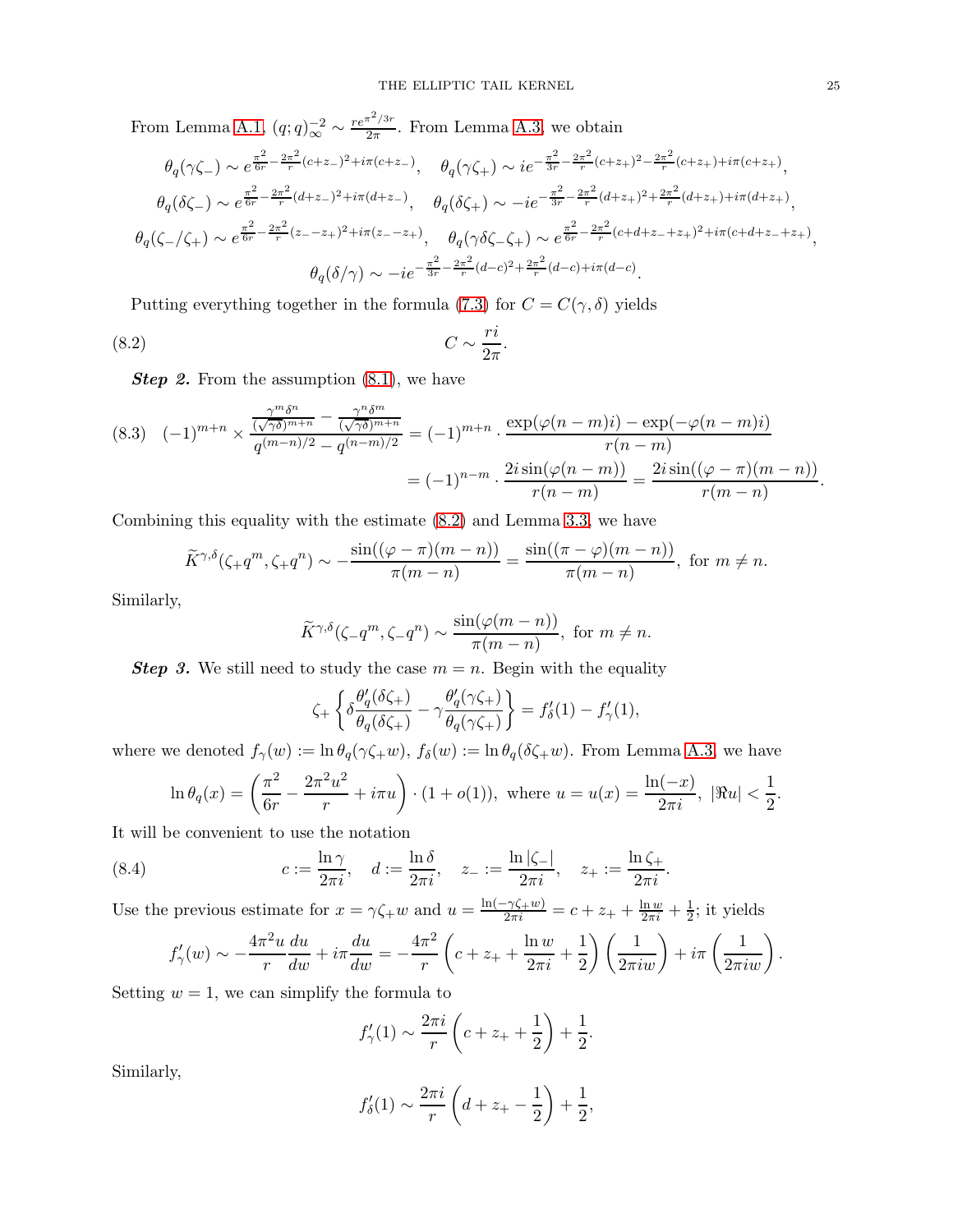and therefore

$$
\zeta_+ \left\{ \delta \frac{\theta_q'(\delta \zeta_+)}{\theta_q(\delta \zeta_+)} - \gamma \frac{\theta_q'(\gamma \zeta_+)}{\theta_q(\gamma \zeta_+)} \right\} \sim \frac{2\pi i}{r} (d - c - 1) = \frac{2\pi i}{r} \left( \frac{\ln \delta}{2\pi i} - \frac{\ln \gamma}{2\pi i} - 1 \right) = \frac{2i(\varphi - \pi)}{r}.
$$

Combining this estimate with [\(8.2\)](#page-24-0) and Lemma [3.5,](#page-8-4) we have

$$
\widetilde{K}^{\gamma,\delta}(\zeta_{+}q^{m},\zeta_{+}q^{m}) \sim \frac{\pi-\varphi}{\pi}
$$
, for any m.

Similarly, we obtain

$$
\widetilde{K}^{\gamma,\delta}(\zeta-q^m,\zeta-q^m) \sim \frac{\varphi}{\pi}
$$
, for any m.

# Appendix A. Jacobi's Imaginary Transformation

<span id="page-25-0"></span>The third Jacobi theta function ([\[WW\]](#page-27-22)) is the analytic function on  $\mathbb{C}^*$  defined by <sup>[3](#page-25-2)</sup>

$$
\theta_3(z;q) := \sum_{n \in \mathbb{Z}} z^n q^{n^2/2} = (q, -\sqrt{q}z, -\sqrt{q}/z; q)_{\infty} = (q; q)_{\infty} \cdot \theta_q(-\sqrt{q}z).
$$

The second equality is Jacobi's triple product identity (see [\[GR\]](#page-27-18)).

Let  $r = r(q) := -\ln q > 0$ . For  $z \in \mathbb{C}^*$ , let  $u = \frac{\ln z}{2\pi i}$ . Then *Jacobi's Imaginary Transformation* is

(A.1) 
$$
\theta_3(z;q) = \left(\frac{2\pi}{r}\right)^{\frac{1}{2}} e^{-\frac{2\pi^2 u^2}{r}} \cdot \theta_3 \left(e^{\frac{4\pi^2 u}{r}}; e^{-\frac{4\pi^2}{r}}\right).
$$

As  $q \to 1^-$ , then  $r \to 0^+$ , and so  $e^{-\frac{4\pi^2}{r}} \to 0^+$ . Thus, in principle, limits of the Jacobi theta function  $\theta_3(z;q)$  when  $q \to 1^-$  are related to the limits when  $q \to 0^+$ . This relation allows us to prove the following estimates for q-Pochhammer symbols.

<span id="page-25-1"></span>**Lemma A.1.** Set  $q = e^{-r}$ , then

$$
(q;q)_{\infty} = \left(\frac{2\pi}{r}\right)^{\frac{1}{2}} e^{-\frac{\pi^2}{6r}} (1+o(1)), \text{ as } r \to 0^+.
$$

Proof. The definition of  $\theta_3(z;q)$  gives  $(1+\sqrt{q}z)^{-1}\theta_3(z;q) = (q, -q\sqrt{q}z, -\sqrt{q}/z; q)_{\infty}$ . Then set  $z = -\frac{e^{2\pi i \epsilon}}{\sqrt{q}}$ ; Jacobi's imaginary transformation yields

$$
(q, q e^{2\pi i\epsilon}, q e^{-2\pi i\epsilon}; q)_{\infty} = (1 - e^{2\pi i\epsilon})^{-1} \left(\frac{2\pi}{r}\right)^{\frac{1}{2}} e^{-\frac{2\pi^2}{r} \left(\frac{1}{2} + \epsilon - \frac{ri}{4\pi}\right)^2} \cdot \theta_3 \left(-e^{\frac{2\pi^2}{r} + \frac{4\pi^2\epsilon}{r}}; e^{-\frac{4\pi^2}{r}}\right)
$$

$$
= \left(\frac{2\pi}{r}\right)^{\frac{1}{2}} e^{-\frac{2\pi^2}{r} \left(\frac{1}{2} + \epsilon - \frac{ri}{4\pi}\right)^2} \cdot \frac{1 - e^{\frac{4\pi^2\epsilon}{r}}}{1 - e^{2\pi i\epsilon}} \times \prod_{n=1}^{\infty} (1 - e^{-\frac{4\pi^2n}{r}}) (1 - e^{-\frac{4\pi^2n}{r} + \frac{4\pi^2\epsilon}{r}}) (1 - e^{-\frac{4\pi^2n}{r} - \frac{4\pi^2n}{r}}).
$$

Take the limit  $\epsilon \to 0^+$  to get

$$
(q;q)_{\infty}^{3} = -i\left(\frac{2\pi}{r}\right)^{\frac{3}{2}}e^{-\frac{2\pi^{2}}{r}(\frac{1}{2}-\frac{ri}{4\pi})^{2}} \times \prod_{n=1}^{\infty} (1 - e^{-\frac{4\pi^{2}n}{r}})^{3}
$$
  
=  $\left(\frac{2\pi}{r}\right)^{\frac{3}{2}}e^{-\frac{\pi^{2}}{2r} + \frac{r}{8}} \times \prod_{n=1}^{\infty} (1 - e^{-\frac{4\pi^{2}n}{r}})^{3} = \left(\frac{2\pi}{r}\right)^{\frac{3}{2}}e^{-\frac{\pi^{2}}{2r}}(1 + o(1)), \text{ as } r \to 0^{+},$ 

from which the result follows.

 $\Box$ 

<span id="page-25-2"></span><sup>&</sup>lt;sup>3</sup>In contrast with the usual definition, we use the parameter  $q^{1/2}$  and not q.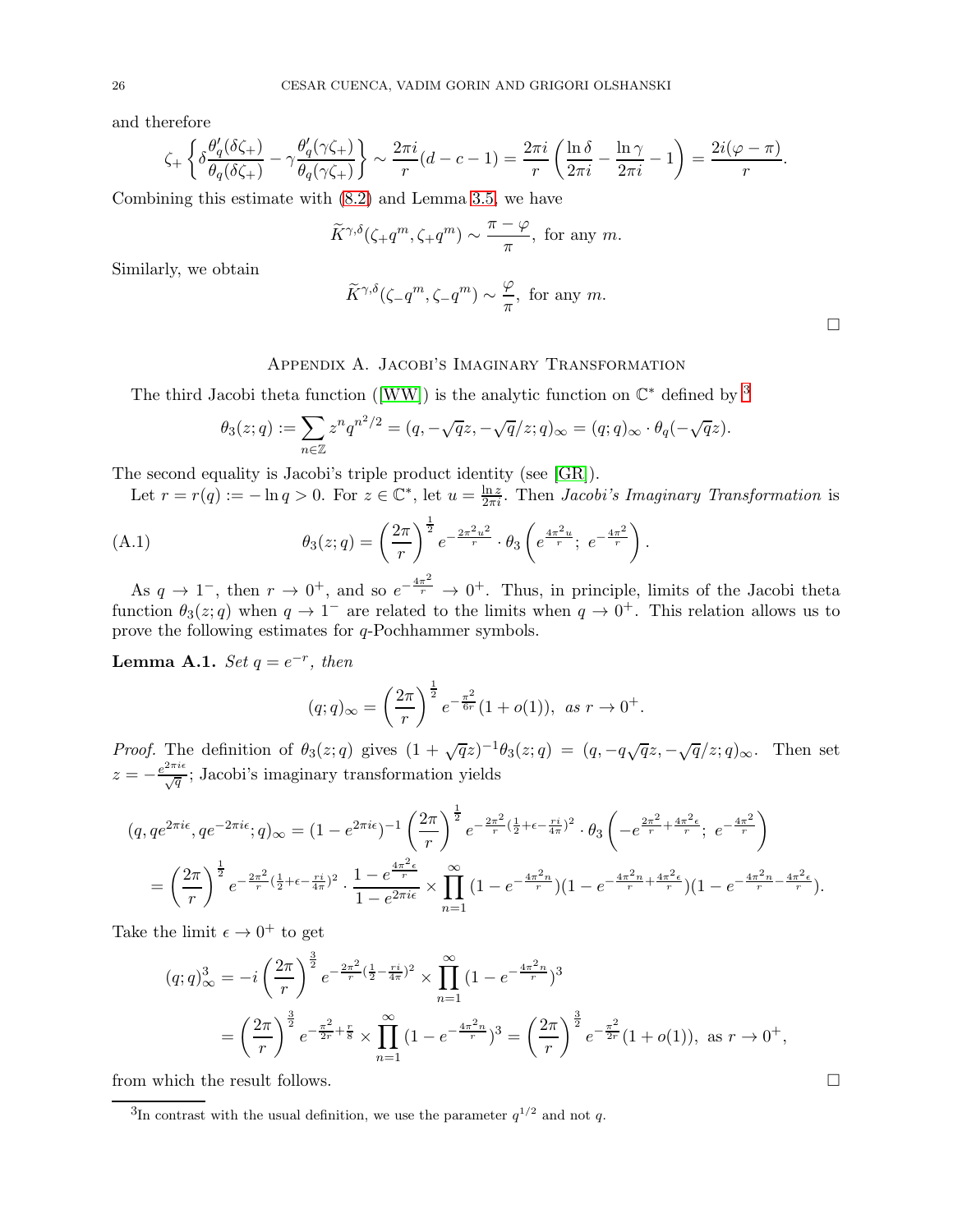<span id="page-26-12"></span>**Lemma A.2.** Set  $q = e^{-r}$ . For  $z \in \mathbb{C} \setminus \mathbb{R}_{\leq 0}$ , set  $u = u(z) := \frac{\ln z}{2\pi i}$ . Then

<span id="page-26-14"></span>
$$
\theta_q(z)=ie^{-\frac{\pi^2}{3r}-\frac{2\pi^2u^2}{r}-\frac{2\pi^2u}{r}+i\pi u}(1-e^{\frac{4\pi^2u}{r}})\cdot(1+o(1)),\ \ as\ r\to 0^+.
$$

The estimate is uniform for  $|\arg z| \leq \pi - \epsilon$ , where  $\epsilon > 0$  is arbitrary.

Proof. In terms of the Jacobi theta function, we have

(A.2) 
$$
\theta_q(z) = \frac{\theta_3(-z/\sqrt{q};q)}{(q;q)_{\infty}}.
$$

First assume  $-\pi < \arg z \leq 0$ . Let  $v = \frac{\ln(-z/\sqrt{q})}{2\pi i} = \frac{\ln z - (\ln q)/2 + \pi i}{2\pi i} = u + \frac{r}{4\pi i} + \frac{1}{2}$ , so that  $0 \leq \Re u < \frac{1}{2}$ . Then, Jacobi's imaginary transformation and the definition of  $\theta_3$  give

$$
\theta_3(-z/\sqrt{q};q) = \left(\frac{2\pi}{r}\right)^{\frac{1}{2}} e^{-\frac{2\pi^2}{r}(u+\frac{r}{4\pi i}+\frac{1}{2})^2} \prod_{n=1}^{\infty} \left(1 - e^{-\frac{4n\pi^2}{r}}\right) \left(1 - e^{\frac{4\pi^2}{r}(u-n)}\right) \left(1 - e^{\frac{4\pi^2}{r}(u-n)}\right)
$$
\n(A.3)\n
$$
= \left(\frac{2\pi}{r}\right)^{\frac{1}{2}} e^{-\frac{2\pi^2}{r}(u+\frac{r}{4\pi i}+\frac{1}{2})^2} (1 - e^{\frac{4\pi^2 u}{r}}) \cdot (1 + o(1)), \text{ as } r \to 0^+.
$$

<span id="page-26-15"></span>From [\(A.2\)](#page-26-14), [\(A.3\)](#page-26-15), and Lemma [A.1,](#page-25-1) we obtain the desired result. The case  $0 \le \arg z < \pi$  is analogous, and the statement about uniformity is evident.

<span id="page-26-11"></span>**Lemma A.3.** Set  $q = e^{-r}$ . For  $z \in \mathbb{C} \setminus \mathbb{R}_{\geq 0}$ , set  $v = v(z) := \frac{\ln(-z)}{2\pi i}$  so that  $-\frac{1}{2} < \Re v < \frac{1}{2}$ . Then  $\theta_q(z) = e^{\frac{\pi^2}{6r} - \frac{2\pi^2 v^2}{r} + i\pi v} \cdot (1 + o(1)), \text{ as } r \to 0^+.$ 

The estimate is uniform for  $|\arg z| \geq \epsilon$ , where  $\epsilon > 0$  is arbitrary.

*Proof.* The proof is similar to that of Lemma [A.2.](#page-26-12)  $\Box$ 

#### <span id="page-26-0"></span>**REFERENCES**

- [AA] G. E. Andrews and R. Askey, Classical orthogonal polynomials. In: Polynômes orthogonaux et applications. Springer Lecture Notes in Math. 1171 (1985), pp. 36-62.
- [AAR] G. E. Andrews, R. Askey and R. Roy. Special Functions, volume 71 of Encyclopedia of Mathematics and its Applications (1999).
- [A] R. Askey. A q-extension of Cauchy's form of the beta integral. Quart. J. Math. Oxford (2), 32 (1981), pp. 255-266.
- <span id="page-26-7"></span>[BKMM] J. Baik, T. Kriecherbauer, K. McLaughlin and P.Miller. Discrete orthogonal polynomials. Asymptotics and applications. Annals of Math Studies, 164. Princeton University Press, Princeton, NJ 2007.
- <span id="page-26-10"></span>[Bax] R. J. Baxter. Exactly solved models in statistical mechanics. Elsevier, 2016.
- <span id="page-26-9"></span>[BB] D. Betea and J. Bouttier. The periodic Schur process and free fermions at finite temperature. Mathematical Physics, Analysis and Geometry vol. 22, no. 1 (2019), pp. 1-47.
- <span id="page-26-8"></span>[B] A. Borodin. Periodic Schur process and cylindric partitions. Duke Mathematical Journal vol 140, no. 3 (2007), pp. 391-468.
- <span id="page-26-5"></span>[BG1] A. Borodin and V. Gorin. Markov processes of infinitely many non-intersecting random walks. Probability Theory and Related Fields 155, no. 3-4 (2013), pp. 935-997.
- <span id="page-26-13"></span>[BG] A. Borodin and V. Gorin. Lectures on integrable probability. Probability and statistical physics in St. Petersburg 91 (2016), pp. 155-214.
- <span id="page-26-6"></span>[BOO] A. Borodin, A. Okounkov and G. Olshanski. Asymptotics of Plancherel measures for symmetric groups. Journal of the American Mathematical Society vol. 13, no. 3 (2000), pp. 481-515.
- <span id="page-26-1"></span>[BO1] A. Borodin and G. Olshanski. Point processes and the infinite symmetric group. Part VI. Summary of results. Math. Res. Lett. 5 (1998), pp. 799-816.
- <span id="page-26-2"></span>[BO2] A. Borodin and G. Olshanski. Distributions on Partitions, Point Processes, and the Hypergeometric Kernel. Communications in Mathematical Physics vol. 211, no. 2 (2000), pp. 335-358.
- <span id="page-26-3"></span>[BO3] A. Borodin and G. Olshanski. Random partitions and the Gamma kernel. Advances in Mathematics vol 194, no. 1 (2005), pp. 141-202.
- <span id="page-26-4"></span>[BO4] A. Borodin and G. Olshanski. Harmonic analysis on the infinite-dimensional unitary group and determinantal point processes. Annals of mathematics (2005), pp. 1319-1422.